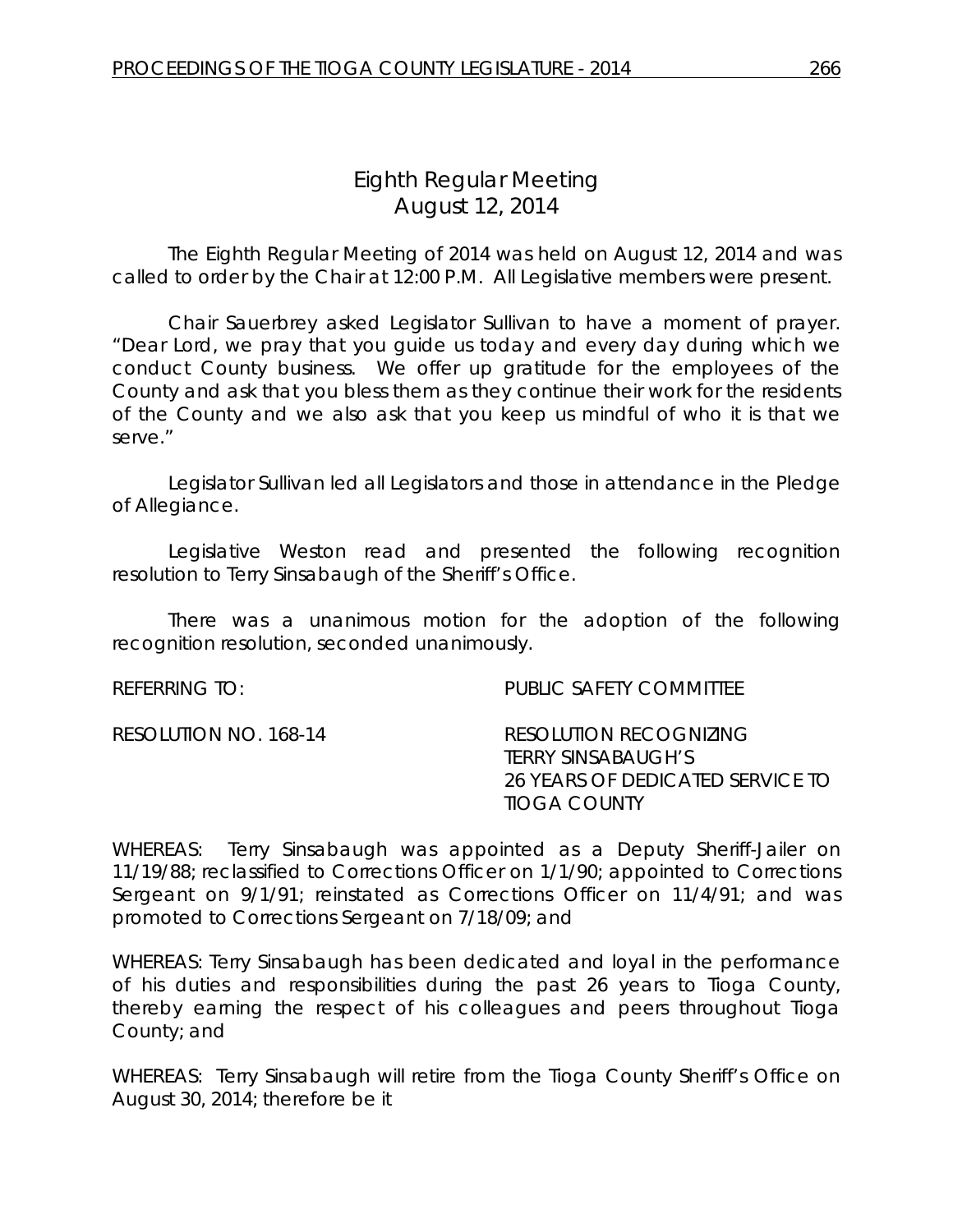RESOLVED: That the Tioga County Legislature, on its own behalf, as well as on behalf of the citizens of Tioga County, express sincere gratitude to Terry Sinsabaugh for his 26 years of dedicated and loyal service to the residents of Tioga County; and be it further

RESOLVED: That this resolution be spread upon the minutes of this meeting and a certified copy be presented to this outstanding employee, Terry Sinsabaugh.

### ROLL CALL VOTE

Unanimously Yes – Legislators Sullivan, Weston, Case, Hollenbeck, Huttleston, Monell, Sauerbrey, Roberts, and Standinger

No – None.

Absent – None.

### RESOLUTION ADOPTED UNANIMOUSLY.

Sheriff Howard spoke. "I do not know what I can say about a guy who thinks the Washington Redskins is the best team in the league, but I will try. Terry is going to be missed, 26 years with the Sheriff's Office. He is very important to us. He is the go to guy down in the jail. When we needed something or the Lieutenant needed something, somebody would always say give it to Terry, he will take care of it, and that is what we are going to miss, is Terry taking care of it. He is a spoon. He likes to mix things up down there. He will certainly be missed for the work he has done. He took care of our accreditation files over the years and the jail has become an outstanding place as far as the State and what the State Sheriff's Association considers. I think Terry has even gotten recognition from the State Sheriff's Association for his work he has done with the accreditation program, which is huge. On behalf of the men and women of the Sheriff's Office, believe it or not we are going to miss you Terry."

The following recognition resolution for Janice Yuricek of the Public Health Department was noted.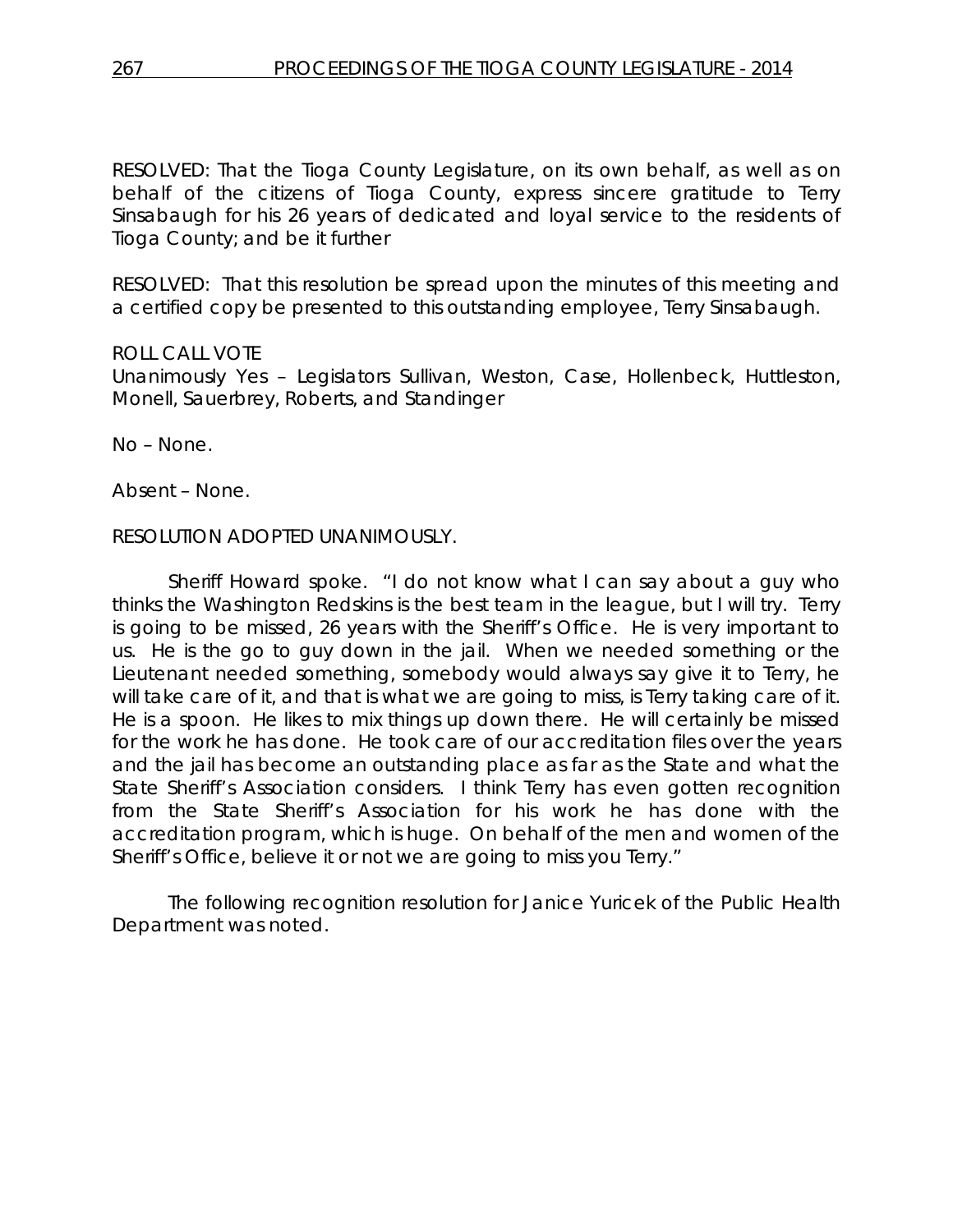There was a unanimous motion for the adoption of the following recognition resolution, seconded unanimously.

| REFERRED TO           | <b>HEALTH &amp; HUMAN SERVICES COMMITTEE</b>                                                                           |
|-----------------------|------------------------------------------------------------------------------------------------------------------------|
| RESOLUTION NO. 169-14 | <b>RECOGNITION OF</b><br>JANICE YURICEK'S 11 YEARS OF<br>DEDICATED SERVICE TO THE TIOGA COUNTY<br>DEPARTMENT OF HEALTH |

WHEREAS: Janice M. Yuricek, was appointed to the position of Payroll Clerk on December 26, 2002, in the Tioga County Treasurer's Office; reclassified to Senior Payroll Clerk on October 14, 2005; and appointed as Administrative Accounting Supervisor in Public Health, the position she still holds; and

WHEREAS: Janice M. Yuricek has been extremely dedicated, loyal and professional in the performance of her duties and responsibilities during the past 11 years to Tioga County. She has earned the respect of her colleagues and peers throughout Tioga County; and

WHEREAS: Ms. Yuricek will retire on August 27, 2014; therefore be it

RESOLVED: That the Tioga County Legislature, on its own behalf, as well as on behalf of the citizens of Tioga County, express sincere gratitude to Janice M. Yuricek for her over 11 years of dedicated and loyal service to the residents of Tioga County; and be it further

RESOLVED: That this resolution be spread upon the minutes of this meeting and a certified copy be presented to this outstanding employee, Janice M. Yuricek.

ROLL CALL VOTE Unanimously Yes – Legislators Sullivan, Weston, Case, Hollenbeck, Huttleston, Monell, Sauerbrey, Roberts, and Standinger

No – None.

Absent – None.

RESOLUTION ADOPTED UNANIMOUSLY.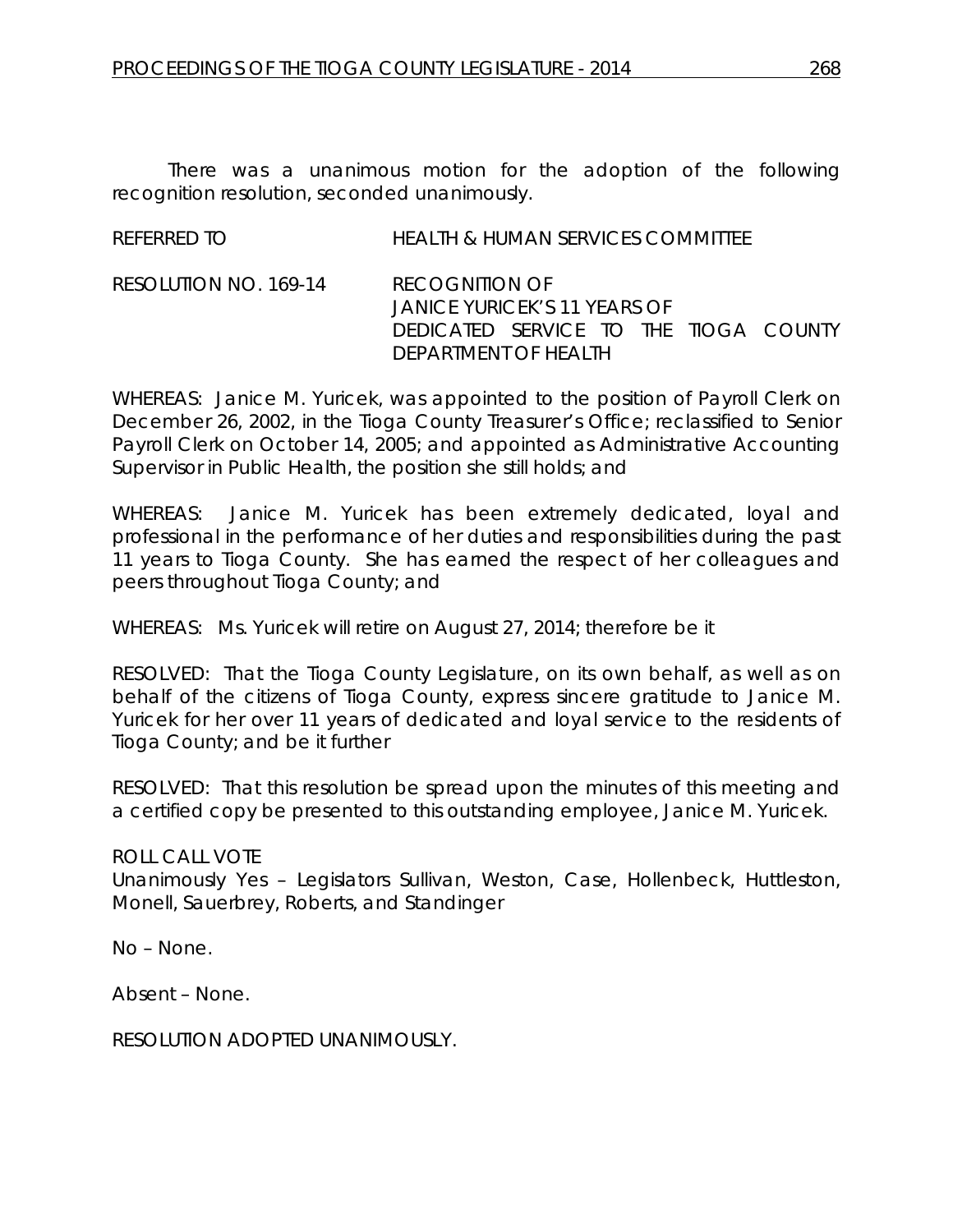Legislator Standinger read and presented the following recognition resolution to Bonnie Beuter of the Public Health Department.

There was a unanimous motion for the adoption of the following recognition resolution, seconded unanimously.

REFERRED TO HEALTH & HUMAN SERVICES COMMITTEE

RESOLUTION NO. 170-14 *RECOGNITION OF BONNIE J. BEUTER'S 14 YEARS OF DEDICATED SERVICE TO THE TIOGA COUNTY DEPARTMENT OF HEALTH*

WHEREAS: Bonnie J. Beuter, was appointed to the position of Administrative Secretary on July 24, 2000, in the Tioga County Department of Health; the position she still holds; and

WHEREAS: In October of 2010 Bonnie was honored as Team Member of the Quarter by her peers in the Health Department; and

WHEREAS: Bonnie J. Beuter has been extremely dedicated, loyal and professional in the performance of her duties and responsibilities during the past 14 years to the Health Department. She has earned the respect of her colleagues and peers throughout Tioga County; and

WHEREAS: Ms. Beuter will retire on August 30, 2014; therefore be it

RESOLVED: That the Tioga County Legislature, on its own behalf, as well as on behalf of the citizens of Tioga County, express sincere gratitude to Bonnie J. Beuter for her over 14 years of dedicated and loyal service to the residents of Tioga County; and be it further

RESOLVED: That this resolution be spread upon the minutes of this meeting and a certified copy be presented to this outstanding employee, Bonnie J. Beuter.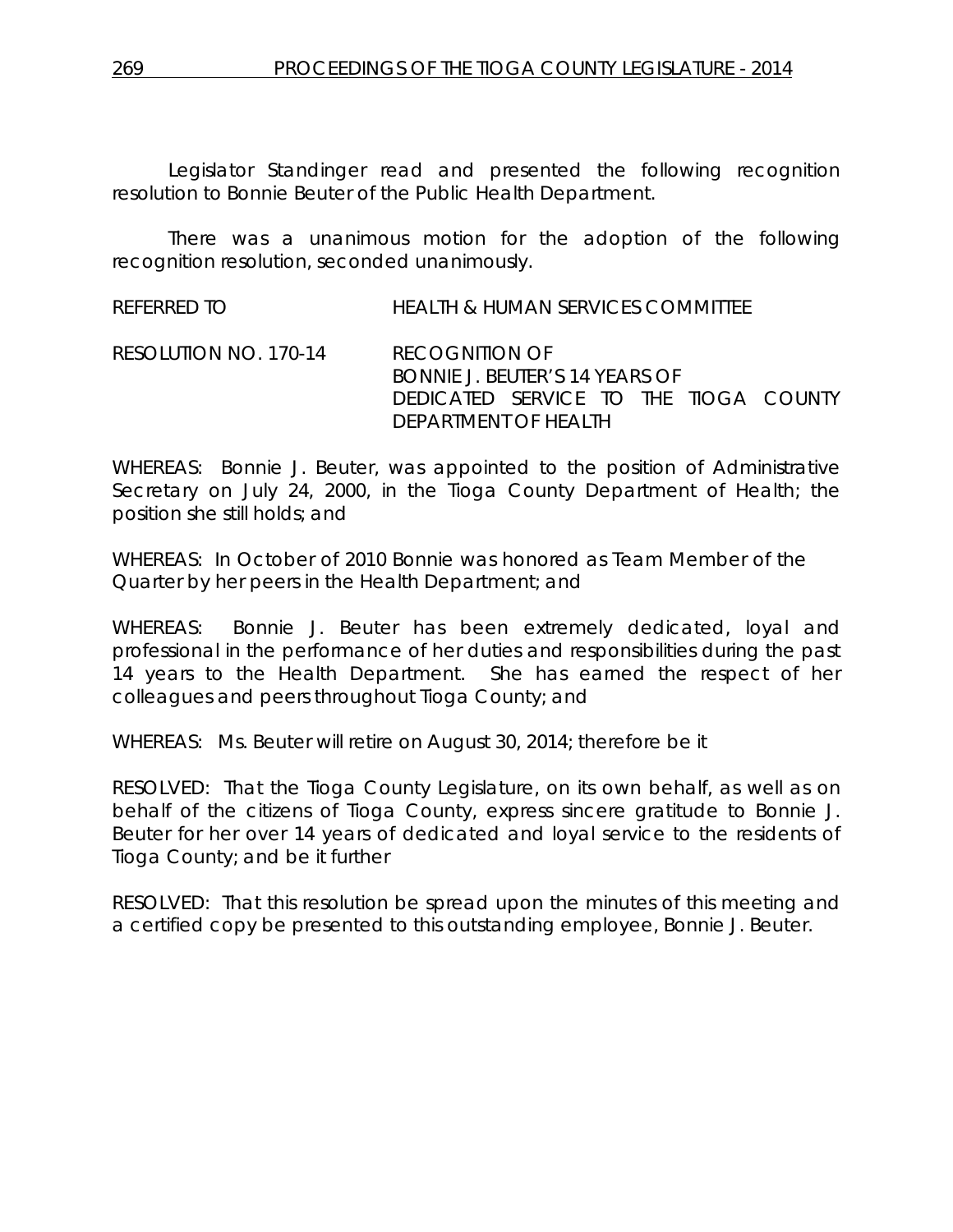### ROLL CALL VOTE Unanimously Yes – Legislators Sullivan, Weston, Case, Hollenbeck, Huttleston, Monell, Sauerbrey, Roberts, and Standinger

No – None.

Absent – None.

### RESOLUTION ADOPTED UNANIMOUSLY.

Denis McCann of the Public Health Department spoke. "As the resolution stated, Bonnie started in 2000, however it was in Social Services. She came to the Health Department in 2004 as Administrative Secretary and we have not been the same since. Right from the start we realized Bonnie was special. She brought an energy and passion to all things that she does. Work related, Bonnie was always on top of things. She kept track of the little things that would have been big things if they were not taken care of. Bonnie takes ownership of everything she works on or anything the Department is responsible for.

"As mentioned, Bonnie received the Public Health Team Member of the quarter in 2010. She also served on both the County and the Health Department Employee Recognition Committees. On a personal note, Bonnie's last five years outside of work could be summed up with the personnel video slips, trips, and falls. Bonnie cares about people. She cares about the residents that call with questions or problems, going out of her way to help them. If they call by accident looking for another business, she has been known to get out the phone book and get them the number they needed.

"There is a handful of comments here that people in the Department sent that wanted to be shared. "Bonnie is a good, honest and straightforward person." "Bonnie certainly has no problem telling you how you are doing something if you are doing it wrong, but when you do it right she does not hesitate in rewarding you or recognizing you for a job well done." "Bonnie is a caring and nurturing person. Even after her own house was damaged during the flood, she did not hesitate to go out of her way to help others in need." This is one she is not going to be happy that I will share and I am glad Bethany is on vacation this week. Bonnie once asked a new employee that happened to be a young muscular handsome man if he would be willing to come to a friend's birthday party dressed as a cabana boy. That is a true story and they are still friends to this day.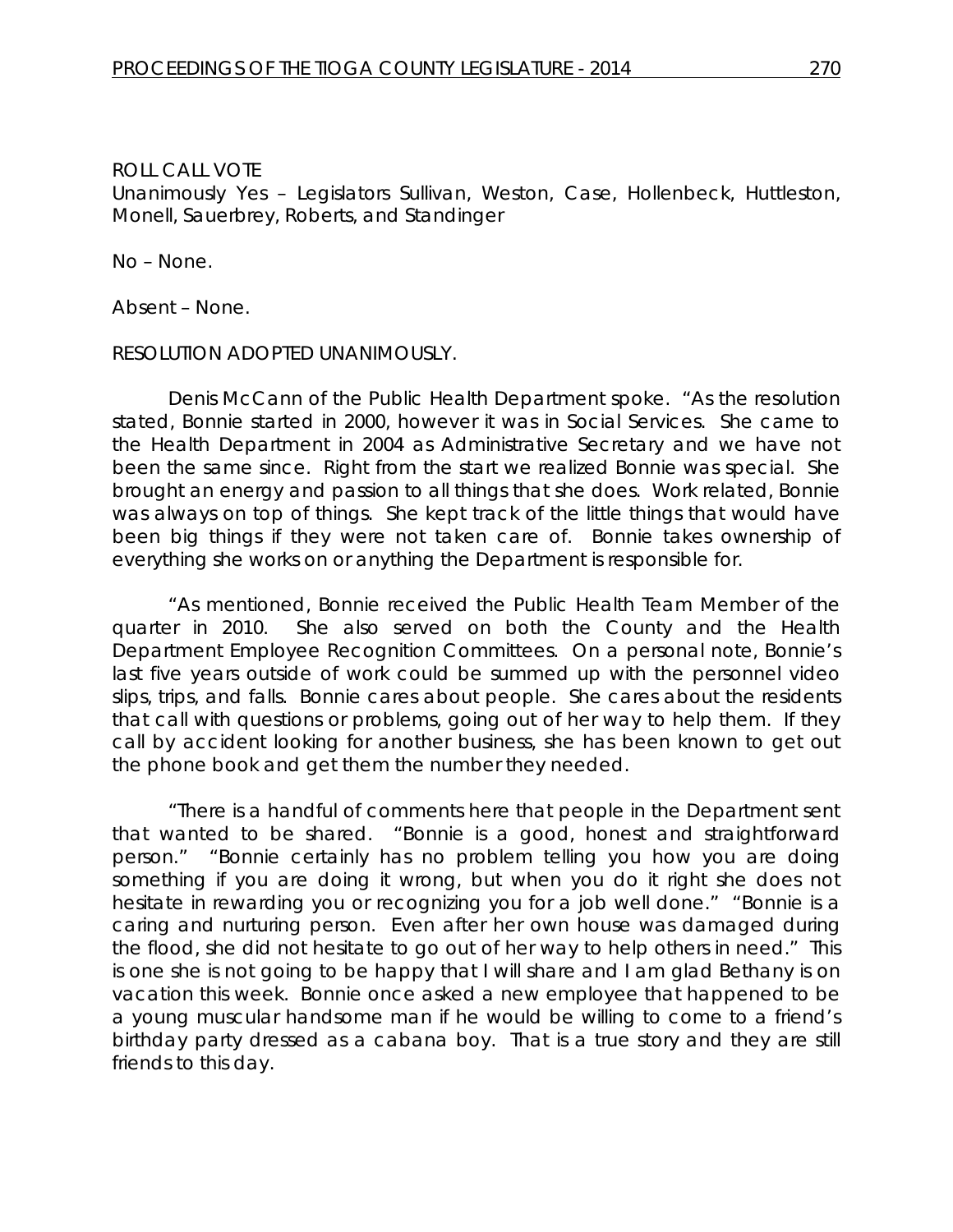"Bonnie loves helping people and making them feel special. This could be by surprise parties, bringing in breakfast foods or helping people in their jobs, coordinating cards or gifts to an ill colleague or even to the family members of the colleague. A personal experience to share regarding Bonnie coordinating a care package for sick employees was my family. My youngest child was home sick and on the way home from work I stopped and picked up, not sure if it was balloons or flowers for her, and in the morning when I said goodbye to her, she said make sure I say thank you to Bonnie for the flowers or the balloons. She had just assumed it was Bonnie because Bonnie had done it for her another time. Bonnie will certainly be missed. She is moving to Florida to be closer to her grandchildren, which is just like her. We wish her and her husband Jack a happy retirement, knowing that you are going to have to get the 3:00 o'clock early bird dinner special now. Everyone in the Health Department and the County are all better for having known Bonnie."

Bonnie Beuter spoke. "I want to thank everybody for coming here and supporting me today through the monsoon and your checks are in the mail. Like Dennis said, I am moving and I was told after I wrote this up that I would not detour from it, but guess what I already am. Working for the County has been a great experience. Ray Case, the first time I met him, I about ran him over in the hallway. I notice he is over there sleeping right now. He did give me my first employee of the quarter award and I had to help him read it a little bit, that is why I was asking Bill if he needed some help.

"I started work for DSS in Foster Care. I worked under Gail Barton and Ray Case, and it was a great experience. These people are such hard workers and they are very dedicated to the people of Tioga County. I would not have missed it, but I am certainly glad I went to Environmental Health because Environmental Health, that was my nitch, I just loved it, especially the rabies calls and the rat and sewage, and any kind of call that I can get my hands into, but I liked helping people. They are worried about getting rabies. I got some really interesting calls, but I cannot really go into that here. I have worked in Environmental Health since 2004 right after I moved my youngest son to Florida.

"I was sitting here, everybody keeps asking me what jobs I have had in my lifetime, but I know that you guys are wanting to get back to work, but I am going to just kind of list them a little bit. I was a babysitter, car hop, Clerk at Sears Toy Department at Christmas, stenographer at South Western Bell, Iowa Beef Packing Plant payroll and billing, Dennis and Hide where they cure hides to send them out for cows at tanneries. I was Administrative Secretary there. I did maintenance and parts in another place. I worked at a radiator company making radiators. I did accounting. I worked at IBM as data entry, mail carrier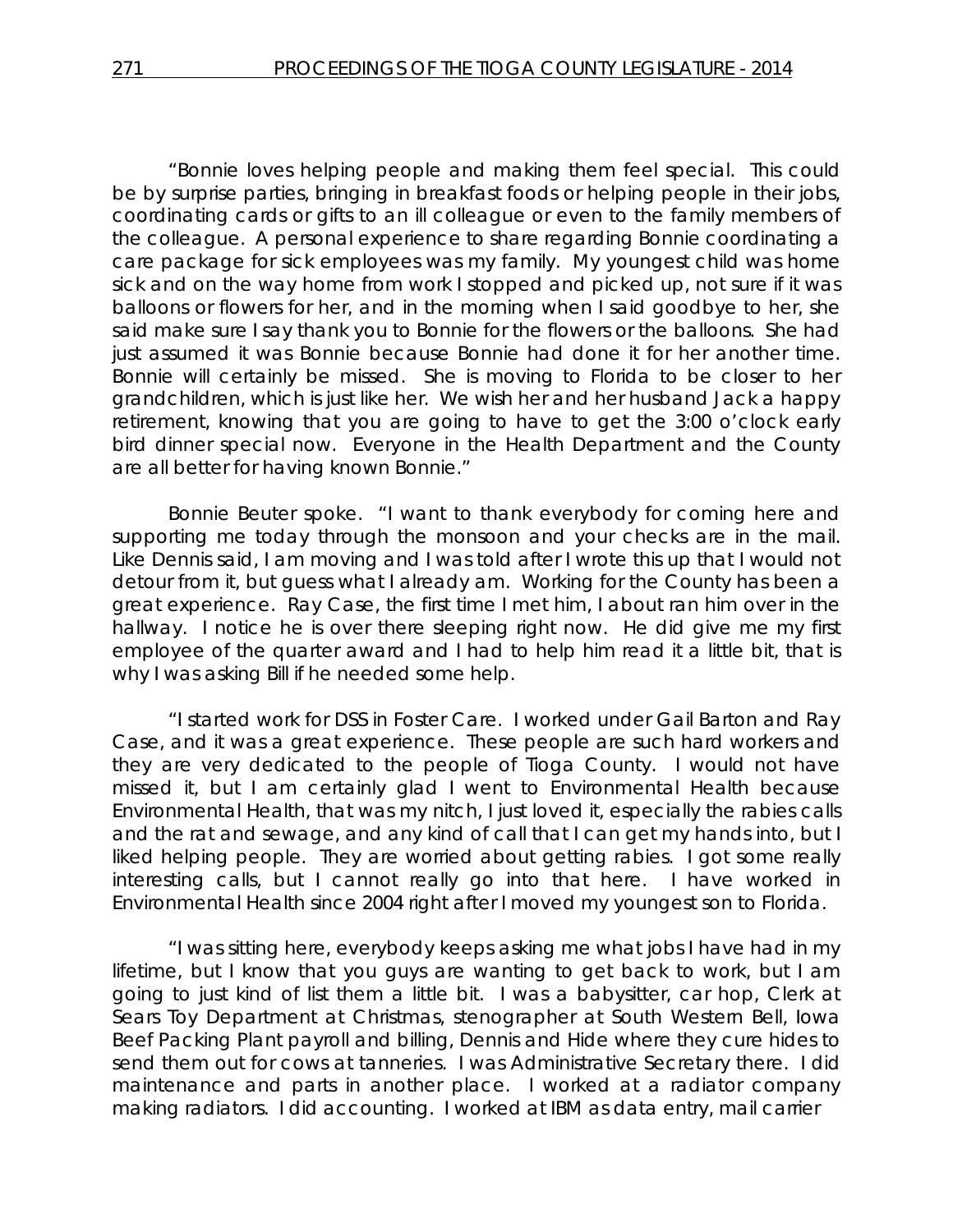for Binghamton, you do not want to do that. That is where I found out what a clumsy person I really was. I worked at a farmer's coop. I was a grocery store clerk, stocking shelves, deli, cashier at Thompson's grocery store. I was a payroll clerk at Scott, Smith & Son. Foster care I was a typist, DMV I was account clerk typist, and that was not my nitch there. I have been in Environmental Health for the last 10 years.

"Hans hired me because Toni begged him to do it and I am really glad that he did. The people at Tioga County are wonderful people and I would have missed a lot by not working there, and I want to thank all of you. I am going to Florida. I have a new pet, it is an alligator, it lives in the backyard. My neighbor told me that so we are not going to take our dog. We are going to give it back to its original owner. I hope that the people in Tioga County realize how hard the Tioga County workers work for them and I appreciate and thank you very much for this opportunity."

There was no privilege of the floor.

| Code  | <b>Description</b>                       | <b>Equipment</b> | <b>Expense</b> |
|-------|------------------------------------------|------------------|----------------|
| A1010 | Legislative Board                        |                  | 168.40         |
| A1165 | <b>District Attorney</b>                 |                  | 2,126.15       |
| A1170 | <b>Public Defender</b>                   |                  | 2,037.12       |
| A1172 | <b>Assigned Counsel</b>                  |                  | 13,320.81      |
| A1173 | <b>ILS Grant</b>                         |                  | 1,735.00       |
| A1185 | <b>Medical Examiners/Coroners</b>        |                  | 404.12         |
| A1325 | Treasurer                                |                  | 33.10          |
| A1355 | Assessments                              |                  | 2,727.77       |
| A1410 | <b>County Clerk</b>                      |                  | 226.53         |
| A1420 | Law                                      |                  | 3,438.63       |
| A1430 | Personnel                                |                  | 1,593.10       |
| A1450 | Elections                                |                  | 23,411.40      |
| A1490 | <b>Public Works Administration</b>       |                  | 30.00          |
| A1620 | <b>Buildings</b>                         |                  | 30,872.30      |
| A1621 | <b>Buildings</b>                         |                  | 9,708.46       |
| A1680 | Information Technology                   |                  | 3,990.54       |
| A2490 | <b>Community College Tuition</b>         |                  | 77,237.41      |
| A2960 | <b>Education of Handicapped Children</b> |                  | 211,414.72     |
| A3020 | Public Safety Comm E911 System           |                  | 6,200.72       |
| A3110 | <b>Sheriff</b>                           |                  | 22,606.85      |
| A3121 | Sheriff LE11-1038-EOO Grant              | 15,272.44        |                |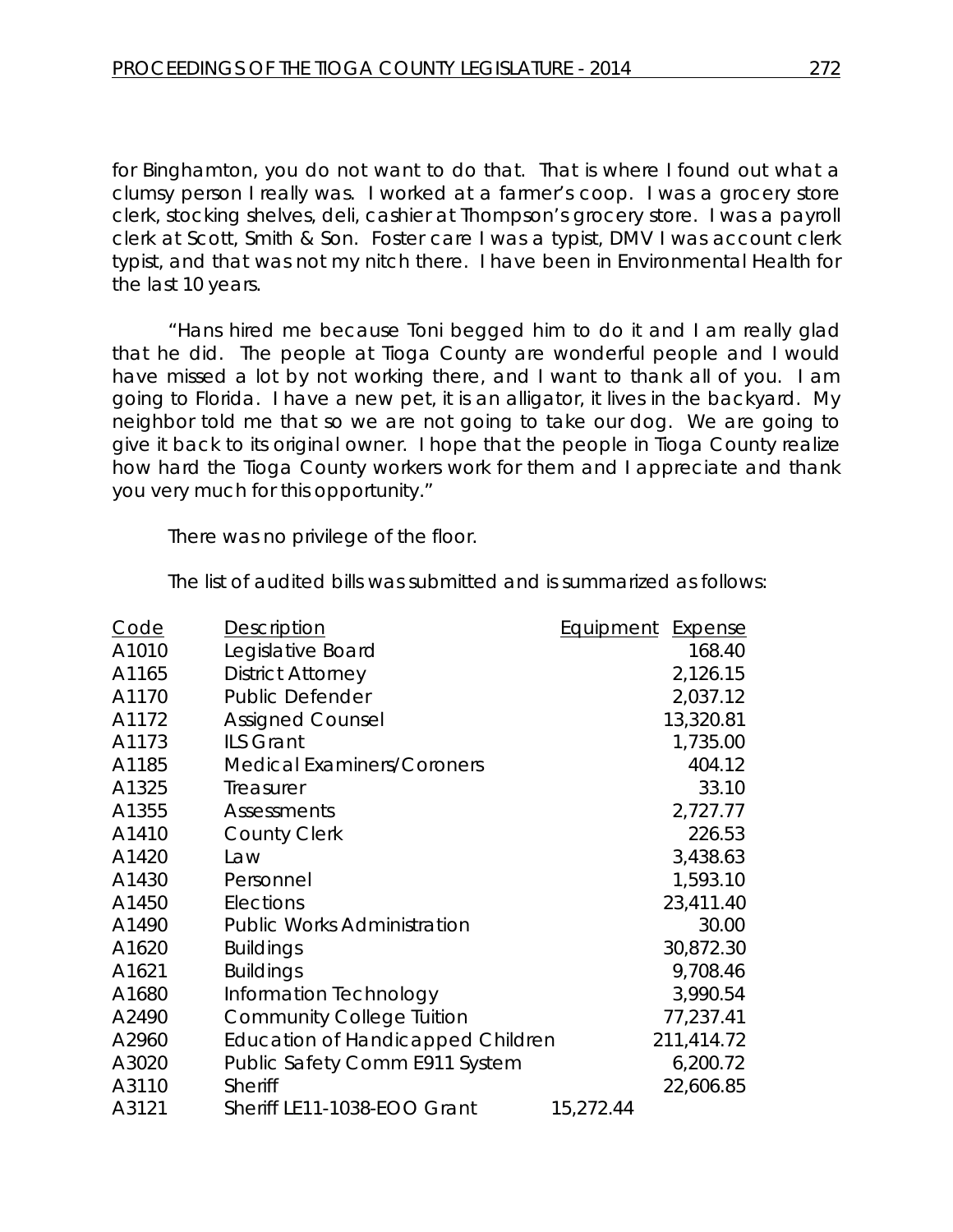| A3146                     | Sex Offender Program                | 9,240.00           |
|---------------------------|-------------------------------------|--------------------|
| A3150                     | Jail                                | 77,458.43          |
| A3315                     | Special Traffic Programs            | 312.00             |
| A3410                     | Fire                                | 893.08             |
| A3640                     | <b>Emergency Mgmt Office</b>        | 474.89             |
| A4010                     | <b>Public Health Nursing</b>        | 16,147.70          |
| A4011                     | <b>Public Health Administration</b> | 7,622.33           |
| A4012                     | <b>Public Health Education</b>      | 96.00              |
| A4042                     | <b>Rabies Control</b>               | 685.70             |
| A4044                     | Early Intervention                  | 1,148.10           |
| A4053                     | Preventive/Primary Health Services  | 193.35             |
| A4054                     | <b>Preventive Dental Services</b>   | 557.41             |
| A4064                     | Managed Care-Dental Services        | 20,523.13          |
| A4070                     | <b>Disease Control</b>              | 895.00             |
| A4090                     | <b>Environmental Health</b>         | 1,590.40           |
| A4210                     | <b>Alcohol and Drug Services</b>    | 6,856.29           |
| A4211                     | Council on Alcoholism               | 10,990.33          |
| A4309                     | Mental Hygiene Co Admin             | 6,644.03           |
| A4310                     | <b>Mental Health Clinic</b>         | 44,745.77          |
| A4320                     | <b>Crisis Intervention Services</b> | 19,519.67          |
| A4321                     | Intensive Case Management           | 2,267.95           |
| A5630                     | <b>Bus Operations</b>               | 108,794.33         |
| A6010                     | Social Services Administration      | 35,580.59          |
| A6510                     | Veterans' Service                   | 35.00              |
| A8020                     | Planning                            | 313.08             |
| A9060                     | <b>Health Insurance</b>             | 3,059.70           |
| <b>SOLID WASTE FUND</b>   |                                     | 89,817.53          |
| <b>SPECIAL GRANT FUND</b> |                                     | 4,087.16           |
|                           | <b>LIABILITY INSURANCE FUND</b>     | 3,591.25           |
| <b>COUNTY ROAD FUND</b>   |                                     | 40,797.60          |
| <b>CAPITAL FUND</b>       |                                     | 1,017,427.10       |
|                           | <b>CONSOLIDATED HEALTH FUND</b>     | 1,167.25           |
| <b>GRAND TOTAL</b>        |                                     | 1,962,087.72<br>\$ |

Legislator Monell made a motion to approve the minutes of July 15, 2014, seconded by Legislator Hollenbeck, and carried.

Chair Sauerbrey stated that standing committees and special committees are on file.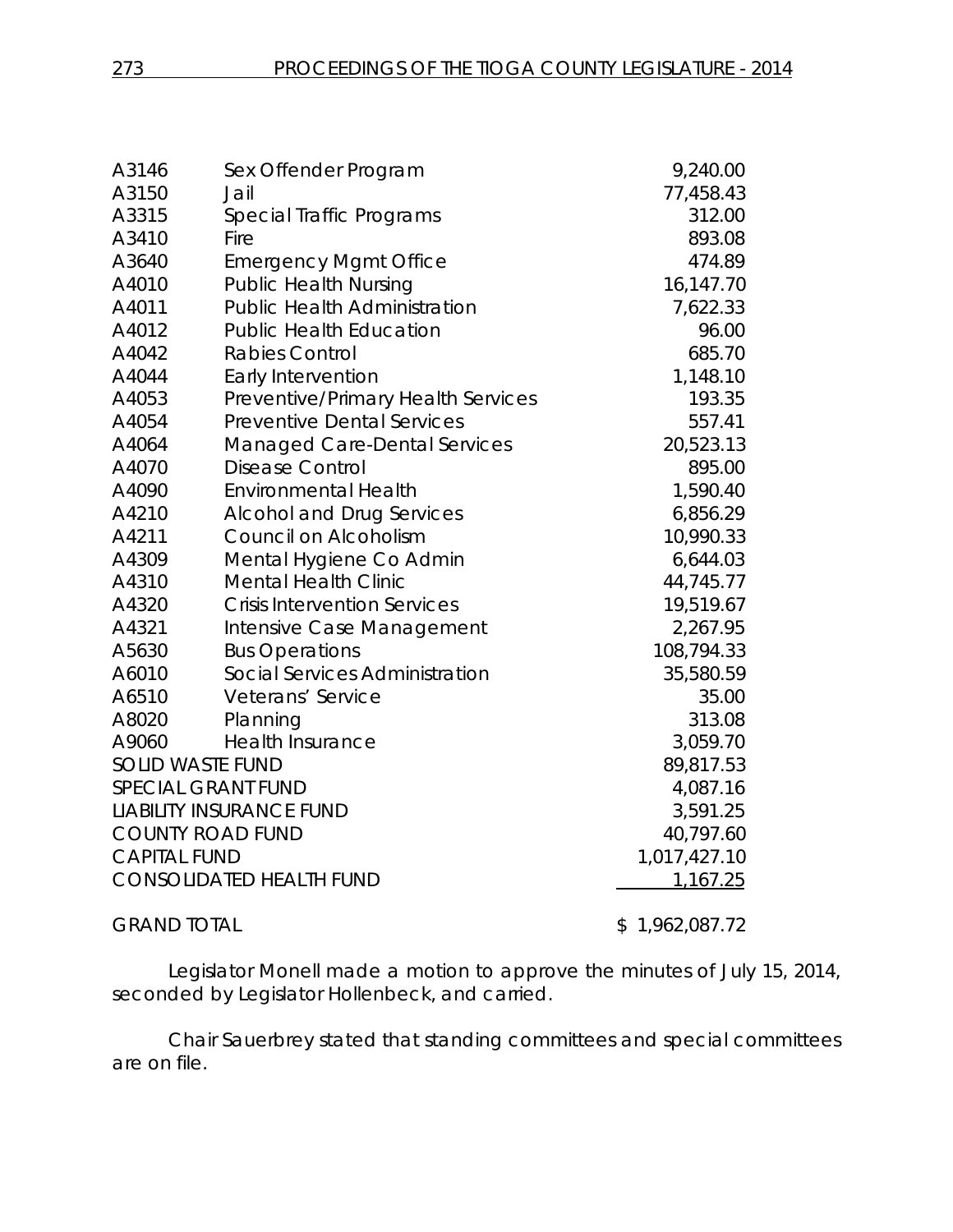Legislator Sullivan moved for the adoption of the following resolution, seconded by Legislator Monell.

| REFERRED TO: | ED&P COMMITTEE                 |
|--------------|--------------------------------|
|              | <b>FINANCE/LEGAL COMMITTEE</b> |

RESOLUTION NO. 171–14 *ADOPT LOCAL LAW NO. 1 OF 2014*

WHEREAS: A public hearing was held on August 7, 2014, following due notice thereof to consider the adoption of Local Law Introductory No. B of the Year 2014 A Local Law providing for the collection of a hotel and motel tax in Tioga County; and

WHEREAS: It is in the best interests of the residents of Tioga County to adopt such Local Law which will Local Law No. 1 of 2014; therefore be it

RESOLVED: That the following Local Law be and hereby is adopted;

County of Tioga

Local Law No. 1 of the Year 2014

A Local Law providing for the collection of a hotel and motel tax in Tioga County.

Be It Enacted by the Legislature of the County of Tioga as follows:

### SECTION 1: TITLE

This Local Law shall be known as the "Hotel/Motel Tax Law".

### SECTION 2: PURPOSE

The purpose of this Local Law is to enhance the general economy of Tioga County, its cities, towns, and villages through promotion of tourists, activities, conventions, trade shows, special events, and other directly related and supporting activities.

### SECTION 3: DEFINITIONS

HOTEL - Any facility providing lodging on an over-night basis, and shall include those facilities designated and commonly known as "bed and breakfast" and "tourist" facilities.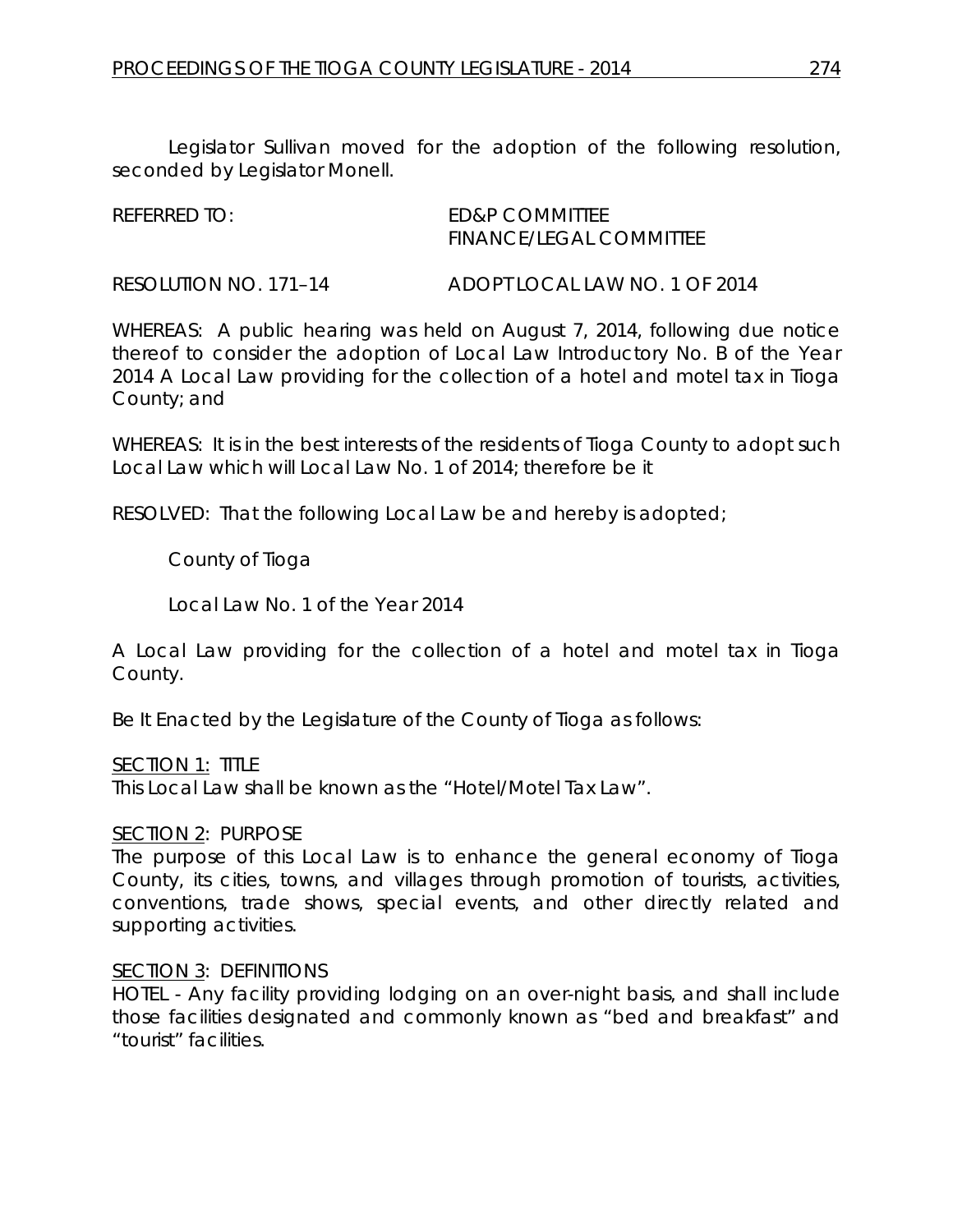MOTEL - Any facility providing lodging on an over-night basis, and shall include those facilities designated and commonly known as "bed and breakfast" and "tourist" facilities.

PERMANENT RESIDENT - A person occupying any room or rooms in a hotel or motel for at least fourteen (14) consecutive days.

## SECTION 4: TAX

(A) A tax in the amount of four percent (4%) of the per diem rental rate for each room occupied, is hereby assessed on all hotels and motels in Tioga County, provided, however, that such tax shall not be applicable to a permanent resident of a hotel or motel.

(B) Said tax shall be paid by the person occupying the room who shall be liable therefore to the owner of the hotel or motel room occupied or to the person entitled to be paid the rent or charge for the hotel or motel room occupied. Said tax shall be paid for and on account of the County of Tioga.

(C) Such owner or person entitled to be paid the rent or charge shall be liable for the collection and payment of the tax. Such owner or person entitled to be paid the rent or charge shall have the same right in respect to collecting the tax from the person occupying the hotel or motel room, or in respect to nonpayment of the tax by the person occupying the hotel or motel room, as if the tax were a part of the rent or charge; provided, however, that the Tioga County Treasurer shall be joined as a part in any action or proceeding brought to collect the tax by the owner or by the person entitled to be paid the rent or charge.

(D) The filing of returns and the payment of the tax shall be paid to the Tioga County Treasurer on a quarterly basis by such means and in such manner as may be directed by the Tioga County Treasurer.

## SECTION 5: PENALTY AND INTEREST

There shall be a penalty for failure to file said return and pay over the tax to the Tioga County Treasurer on the date due in the amount of ten (10%) per cent of the amount of the tax due plus interest at the rate of one percent (1%) of such tax for each month of delay, excepting the first month after such return was required to be filed or such tax became due.

### SECTION 6: EXEMPTION

Such tax shall not be imposed on any transaction, by or with any of the following: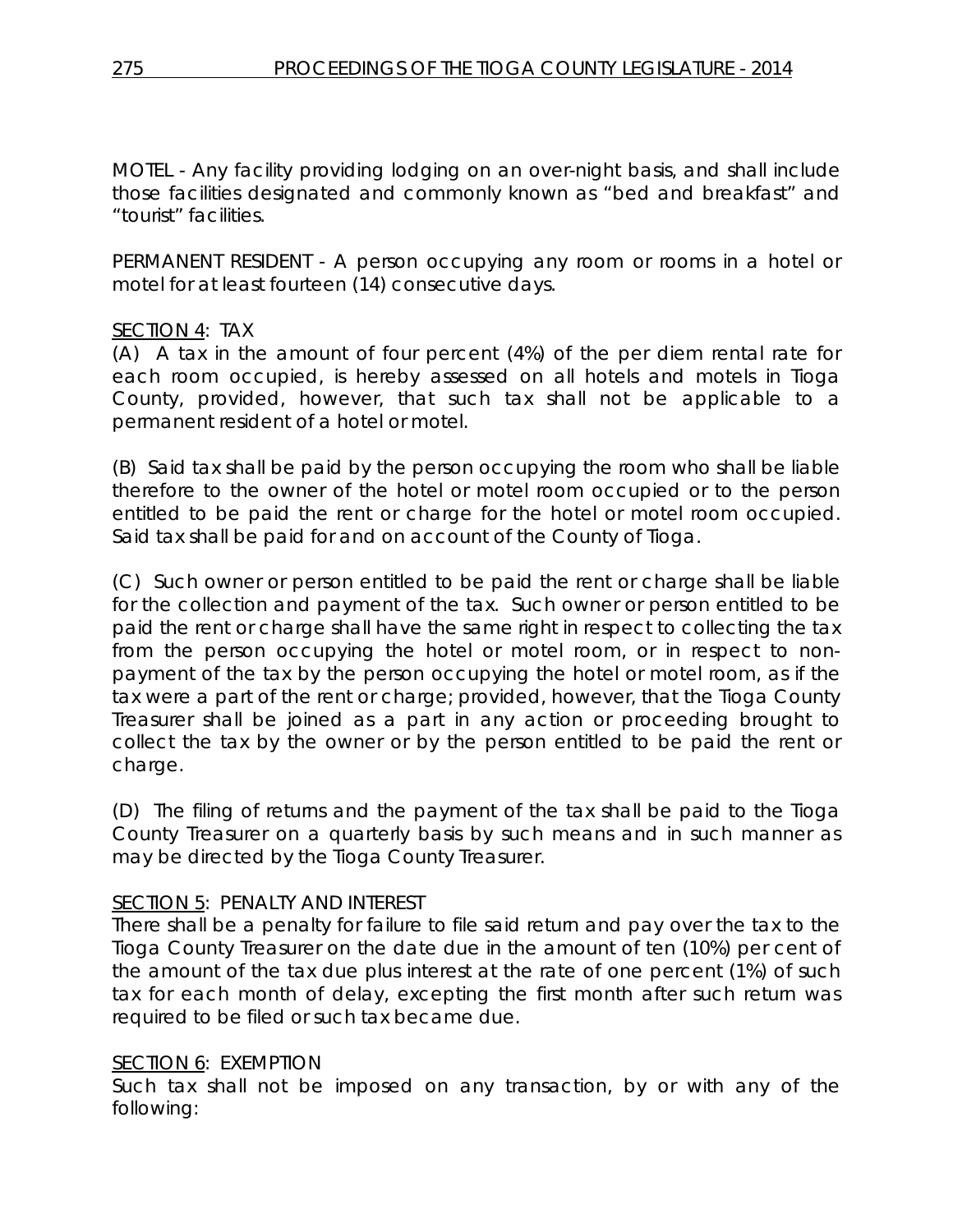(A) The State of New York, or any public corporation (including a public corporation created pursuant to agreement or compact with another state or the dominion of Canada), improvement district or other political subdivision of the State.

(B) The United States of America, insofar as it is immune from taxation;

(C) Any corporation or association, or trust, or community chest, fund or foundation organized and operated exclusively for religious, charitable or educational purposes, or for the prevention of cruelty to children or animals, and no part of the net earnings of which inures to the benefit of any private shareholder or individual and no substantial part of the activities of which is carrying on propaganda, or otherwise attempting to influence legislation; provided, however, that nothing in this paragraph shall include an organization operated for the primary purpose of carrying on a trade or business for profit, whether or not all of its profits are payable to one or more organizations described in this paragraph.

## SECTION 7: JUDICIAL REVIEW

Any final determination of the amount of any tax payable hereunder shall be reviewable for error, illegality or unconstitutionality or any other reason whatsoever by a proceeding under article seventy-eight of the civil practice law and rules if application therefore is made to the supreme court within thirty days after the giving of the notice of such final determination, provided, however, that any such proceeding under article seventy-eight of the civil practice law and rules shall not be instituted unless:

(A) The amount of any tax sought to be reviewed, with such interest and penalties thereon as may be provided for, shall be first deposited and there is filed an undertaking, issued by a surety company authorized to transact business in this state and approved by the superintendent of insurance of this state as to solvency and responsibility, in such amount as a justice of the supreme court shall approve to the effect that if such proceeding be dismissed or the tax confirmed the petitioner will pay all costs and charges which may accrue in the prosecution of such proceeding; or

(B) At the option of the petitioner such undertaking may be in a sum sufficient to cover the taxes, interests and penalties stated in such determination plus the costs and charges which may accrue against it in the prosecution of the proceeding, in which event the petitioner shall not be required to pay such taxes, interest or penalties as a condition precedent to the application.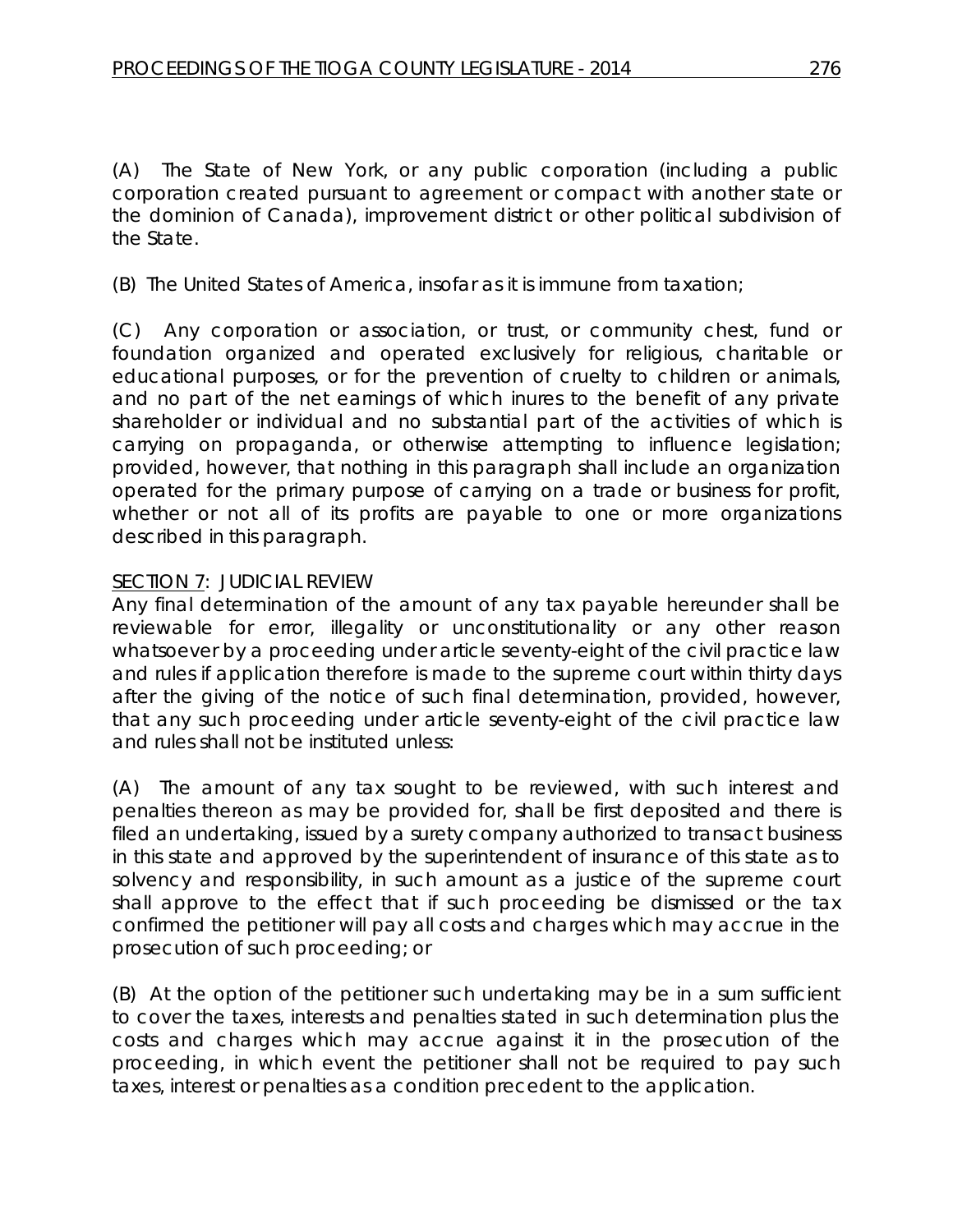(C) Where any tax imposed hereunder shall have been erroneously, illegally or unconstitutionally collected and application for the refund thereof duly made to the Tioga County Treasurer, and he shall have made a determination denying such refund, such determination shall be reviewable by a proceeding under article seventy-eight of the civil practice law and rules, provided, however, that such proceeding is instituted within thirty days after the giving of the notice of such denial, that a final determination of tax due was not previously made, and that an undertaking is filed with the proper fiscal officer or officers in such amount and with such sureties as a justice of the supreme court shall approve to the effect that if such proceeding be dismissed or the tax confirmed, the petitioner will pay all costs and charges which may accrue in the prosecution of such proceeding.

## SECTION 8: LIMITATION OF TIME

Except in the case of a willfully false or fraudulent return with intent to evade the tax, no assessment of additional tax shall be made after the expiration of more than three years from the date of the filing of a return, provided, however, that where no return has been filed as provided by law the tax may be assessed at any time.

### SECTION 9: APPLICATION OF FUNDS

All revenues resulting from the imposition of the tax under this local law shall be paid into the treasury of Tioga County and shall be credited to and deposited in the general fund of the County, thereafter to be allocated at the discretion of the County Legislature of the County of Tioga for the purposes of tourism and economic development; provided, however, that the County shall be authorized to retain up to a maximum of five percent of such revenue to defer the necessary expenses of the County in administering such tax. The revenue derived from the tax, after deducting the amount provided for administering such tax, shall be allocated to enhance the general economy of Tioga County, its cities, towns, and villages, through promotion of tourist activities, conventions, trade shows, special events, and other directly related and supporting activities.

### SECTION 10: EFFECTIVE DATE

This local law shall become effective December 1, 2014 and shall remain in effect until November 30, 2017.

### SECTION 11: SEVERABILITY

If any provision of this local law or the application thereof to any person or circumstance shall be held invalid, the remainder of this local law and the application of its provisions to other persons or circumstances shall not be affected thereby.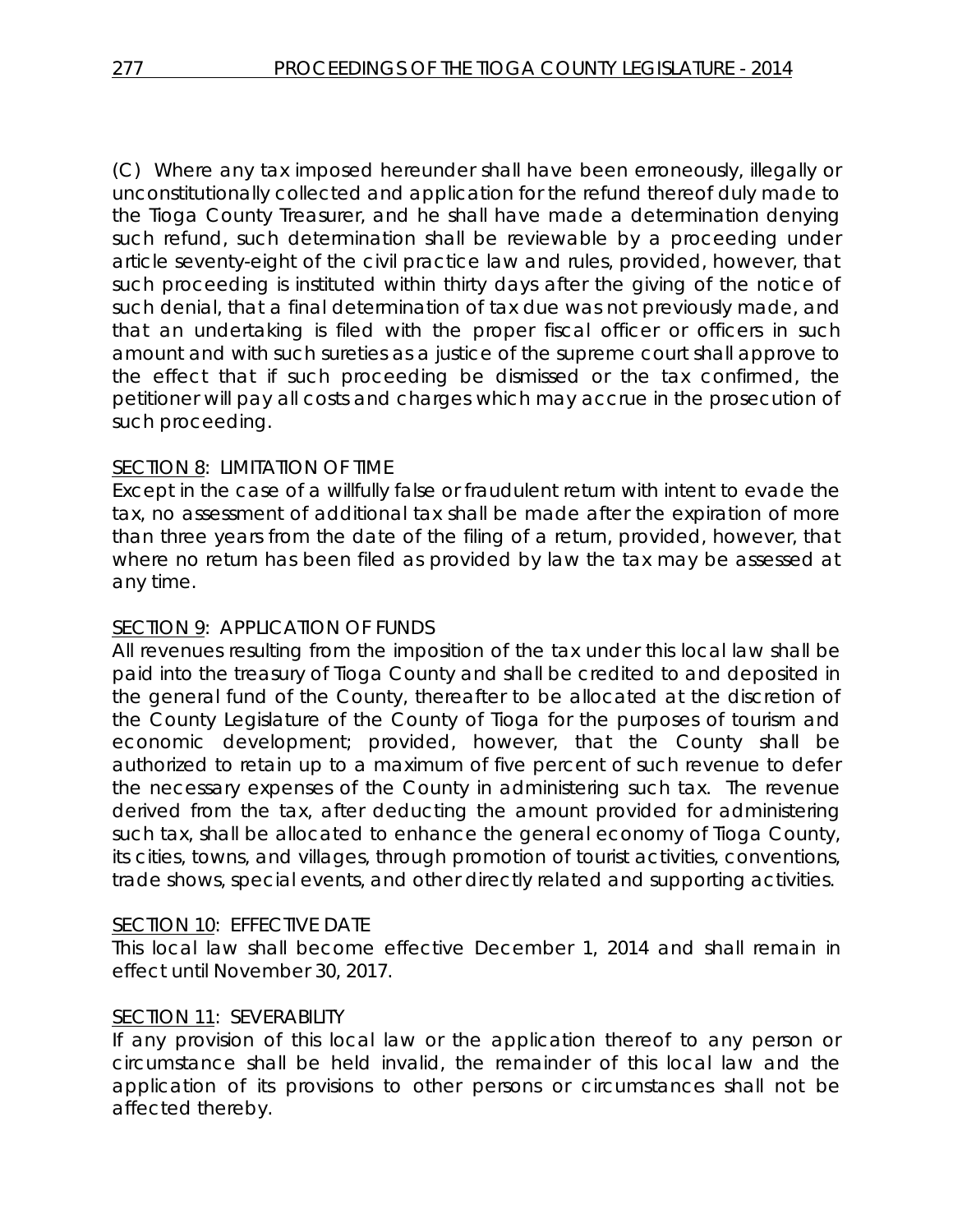## And be it further

RESOLVED: That the Clerk of the Legislature be and hereby is directed, pursuant to Local Law No. 4 of 1992, to cause to be published in the official newspapers of the County of Tioga a synopsis of such Local Law, such synopsis to be within ten days after adoption of the Local Law; and be it further

RESOLVED: That the Clerk of the Legislature be and hereby is directed within five days after adoption of such Local Law to cause the Local Law to be filed as required by the Municipal Home Rule Law Section 27.

### ROLL CALL VOTE

Yes – Legislators Sullivan, Weston, Case, Hollenbeck, Huttleston, Monell, Sauerbrey, Roberts and Standinger.

No – None.

Absent – None.

## RESOLUTION ADOPTED.

Legislator Weston moved for the adoption of the following resolution, seconded by Legislator Standinger.

REFERRED TO: PUBLIC SAFETY COMMITTEE

RESOLUTION NO. 172-14 *ACCEPTANCE OF APPLICATION FOR FIREFIGHTER SHAUN HANZALIK TO THE TIOGA COUNTY FIRE INVESTIGATION TEAM*

WHEREAS: The Bureau of Fire provides high quality Fire Investigation Team support to the Fire Service in Tioga County; and

WHEREAS: This service is provided by local, highly trained volunteers; and

WHEREAS: Fire Investigation team member Brett Welch is no longer an active member of the Fire Investigation Team; and

WHEREAS: Campville Firefighter Shaun Hanzalik has applied for re-admission to the County Fire Investigation Team; and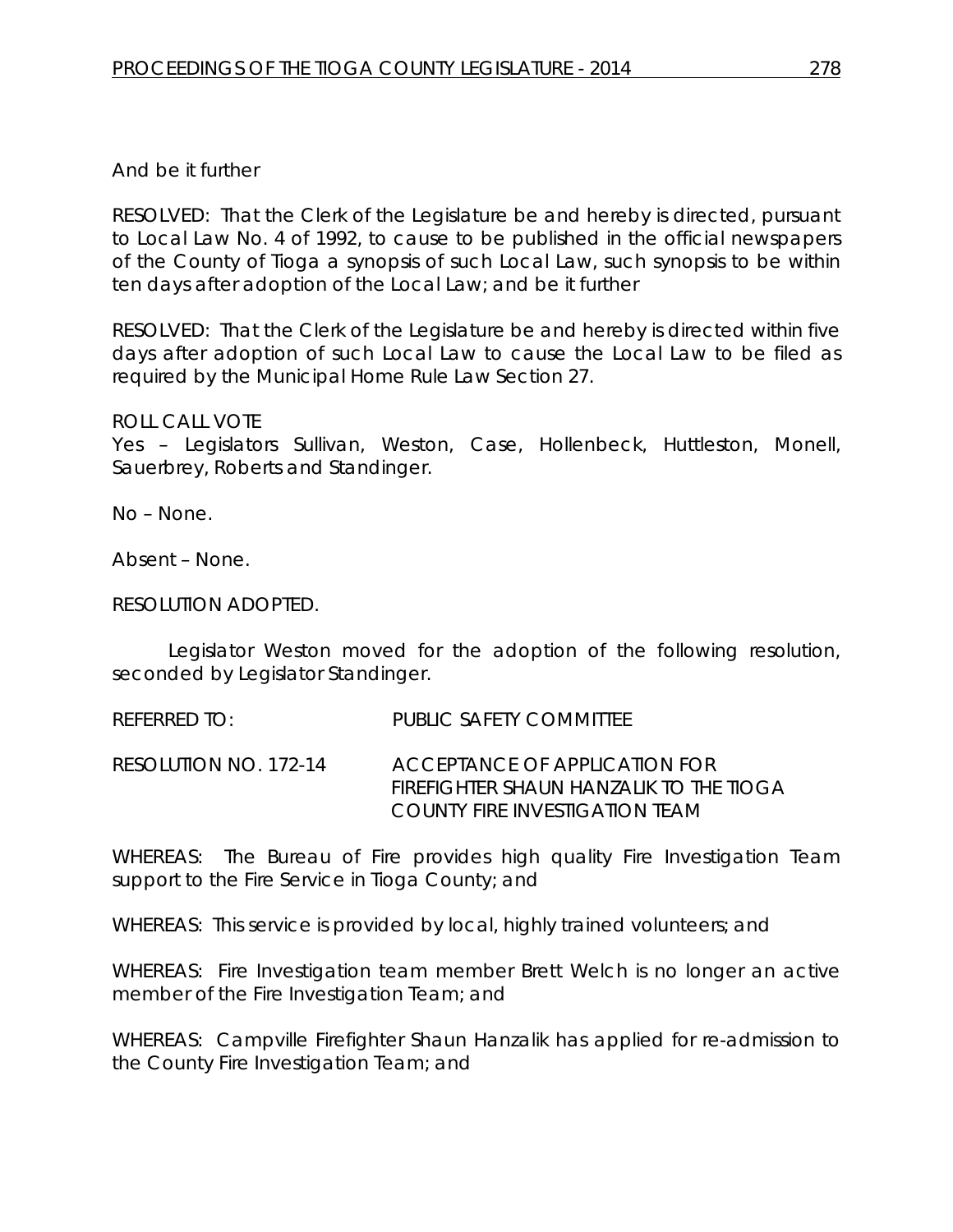WHEREAS: Firefighter Hanzalik is a NYS Certified Level I Fire Investigator and currently possesses the training and skills needed by the Tioga County Fire Investigation Team; and

WHEREAS: Firefighter Hanzalik would replace Brett Welch as an active member of the Fire Investigation Team; therefore be it

RESOLVED: That Campville Firefighter Shaun Hanzalik be added to the Tioga County Fire Investigation Team roster to replace Brett Welch.

ROLL CALL VOTE

Yes – Legislators Sullivan, Weston, Case, Hollenbeck, Huttleston, Monell, Sauerbrey, Roberts and Standinger.

No – None.

Absent – None.

RESOLUTION ADOPTED.

Legislator Case moved for the adoption of the following resolution, seconded by Legislator Hollenbeck.

| REFERRED TO:          | ECONOMIC DEVELOPMENT & PLANNING<br><b>COMMITTEE</b>                                                                                                                                 |
|-----------------------|-------------------------------------------------------------------------------------------------------------------------------------------------------------------------------------|
| RESOLUTION NO. 173-14 | SEQRA CONSIDERATION FOR NEW YORK STATE<br>OFFICE OF PARKS, RECREATION AND HISTORIC<br>PRESERVATION 2014-2015 SNOWMOBILE TRAILS<br><b>GRANT-IN-AID PROGRAM, PHASE II APPLICATION</b> |

WHEREAS: All new or modified snowmobile trails must have a SEQRA Determination approved; and

WHEREAS: The trail changes to C5 B for the Tioga Ridge Riders and C5 B and S 57 B for the Tioga Ridge Runners along with GPS updates for all trails for Tioga Ridge Riders, Tioga Ridge Runners, as presented to NYSOPRHP are an Unlisted Action requiring Tioga County to consider the environmental significance of these changes; and

WHEREAS: A Short Form Environmental Assessment Form has been prepared for review by the Tioga County Legislature; now therefore be it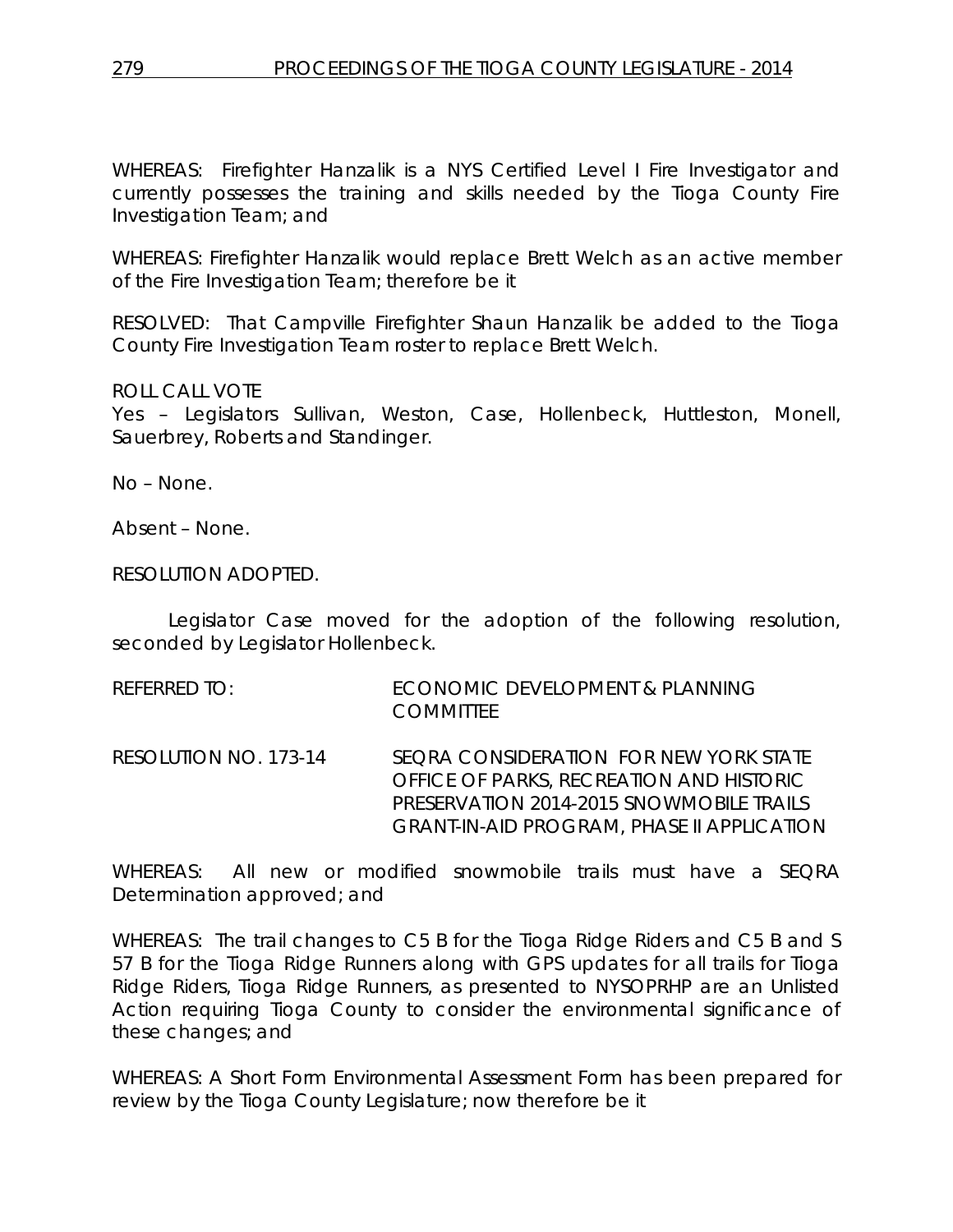RESOLVED: That the Tioga County Legislature does hereby declare itself to be the Lead Agency and that it will undertake an uncoordinated review of the project; and be it further

RESOLVED: That the Tioga County Legislature has reviewed the Short Form Environmental Assessment Form, including the impact assessment, and has determined, based on the information and analysis set forth therein that the proposed action WILL NOT result in any significant adverse environmental impacts; and be it further

RESOLVED: That the Tioga County Legislature authorizes and directs the Chair to execute the Impact Assessment and the Determination of Significance of the Short Form Environmental Assessment Form and a Notice of Determination of Non-Significance (a Negative Declaration) in a manner consistent with this determination.

### ROLL CALL VOTE

Yes – Legislators Sullivan, Weston, Case, Hollenbeck, Huttleston, Monell, Sauerbrey, Roberts and Standinger.

No – None.

Absent – None.

RESOLUTION ADOPTED.

Legislator Weston moved for the adoption of the following resolution, seconded by Legislator Standinger.

REFERRED TO: PUBLIC SAFETY COMMITTEE RESOLUTION NO. 174-14 *DESIGNATED EMERGENCY ROUTES NYSERTA GRANTS EMERGENCY MANAGEMENT*

WHEREAS: NYSERTA is funding grants for generators and transfer switches for gas stations and distributors of fuel on emergency routes; and

WHEREAS: Tioga County has several gas stations that would be qualified for these grants if the County had designated emergency routes; and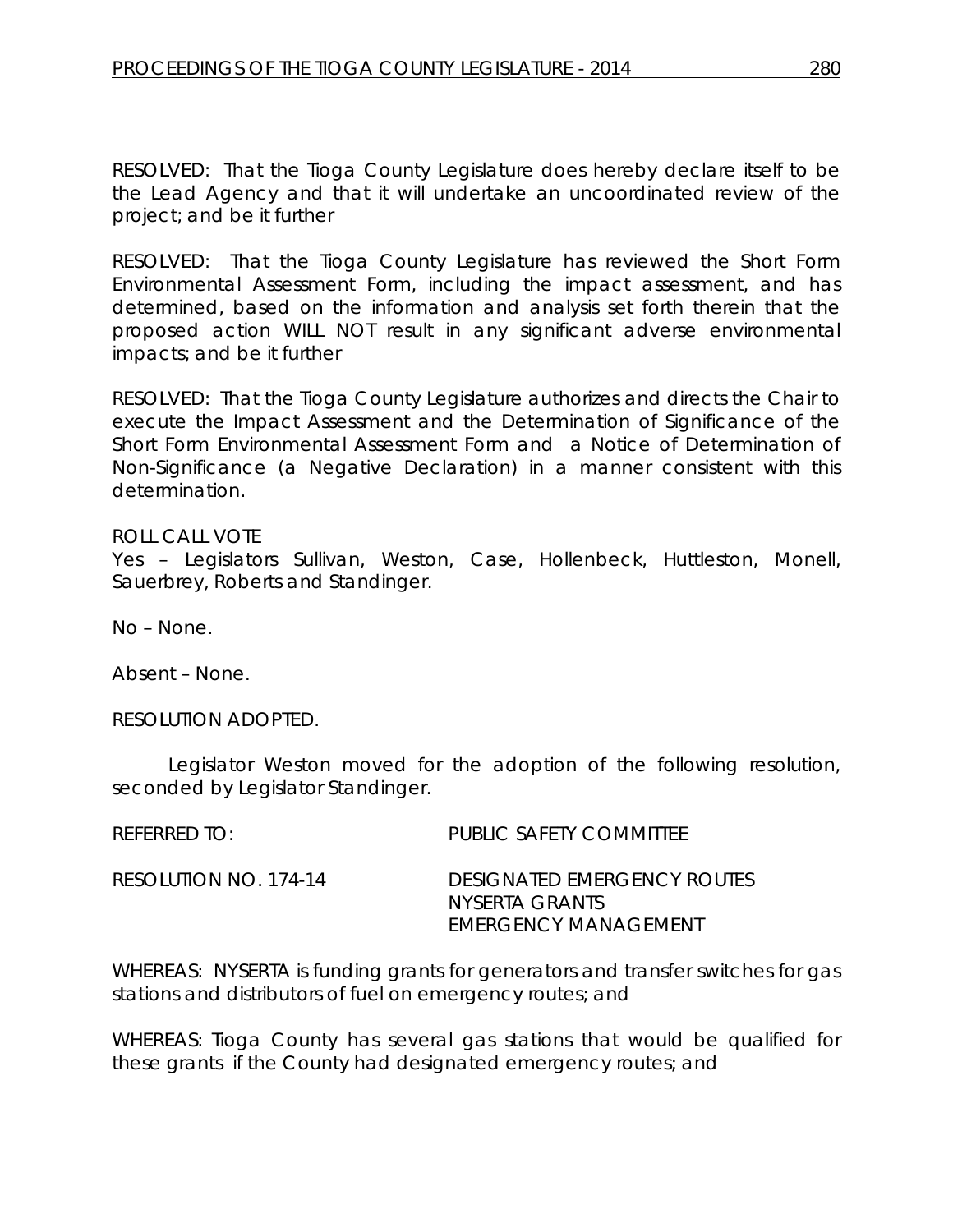WHEREAS: The Emergency Management Director and the Public Works Commissioner have met and would like to designate the following routes as Tioga County emergency routes: State Route 17C

State Route 34 State Route 38 State Route 38B State Route 86 State Route 96 State Route 96B State Route 434 State Route 79 County Route 7

Therefore be it

RESOLVED: That the Tioga County Legislature designates the above mentioned routes as Tioga County emergency routes.

ROLL CALL VOTE

Yes – Legislators Sullivan, Weston, Case, Hollenbeck, Huttleston, Monell, Sauerbrey, Roberts and Standinger.

No – None.

Absent – None.

RESOLUTION ADOPTED.

Legislator Hollenbeck moved to withdraw the following resolution, seconded by Legislator Case.

REFERRED TO: INFORMATION TECHNOLOGY COMMITTEE

RESOLUTION NO. -14 ESTABLISH CAPITAL RESERVE FUND FOR TELEPHONE SYSTEM

WHEREAS: The telephone system currently being used by Tioga County is in need of replacement due to its age, cost to maintain and lack of availability of replacement parts; and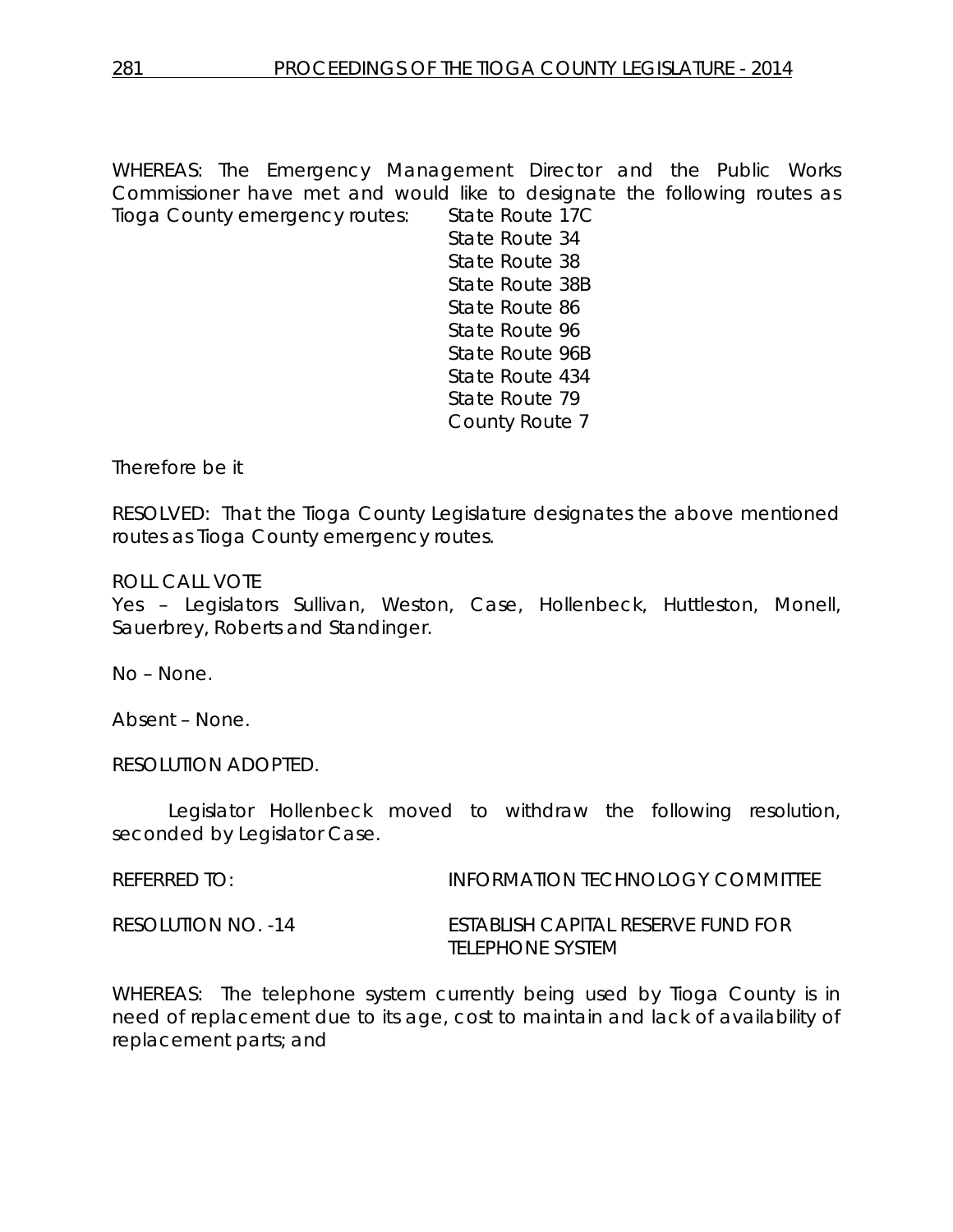WHEREAS: Tioga County wishes to establish a Capital Reserve Fund pursuant to General Municipal Law Section 6(c) to accumulate moneys to finance the cost of the expenses incurred for the acquisition and installation of a new telephone system, including hardware and the computer software incidental to its acquisition and installation; now therefore be it

RESOLVED: That pursuant to Section 6(c) of the General Municipal Law, as amended, there is hereby established a capital reserve fund to be known as the "Telephone System Reserve Fund" (hereinafter "Reserve Fund"). The purpose of this Reserve Fund is to accumulate moneys to finance the cost of the expenses incurred for the acquisition and installation of a new telephone system, including hardware and the computer software incidental to its acquisition and installation. The estimated maximum cost of the system is \$250,000.00; and be it further

RESOLVED: That the Tioga County Treasurer is hereby directed to deposit and secure the moneys of this Reserve Fund in the manner provided by Section 10 of the General Municipal Law. The Tioga County Treasurer may invest the moneys in the Reserve Fund in the manner provided by Section 11 of the General Municipal Law, and consistent with the investment policy of Tioga County. Any interest earned or capital gains realized on the moneys so deposited or invested shall accrue to and become part of the Reserve Fund. The Tioga County Treasurer shall account for the Reserve Fund in a manner which maintains the separate identity of the Reserve Fund and shows the date and amount of each sum paid into the fund, interest earned by the fund, capital gains or losses resulting from the sale of investments of the fund, the amount and date of each withdrawal from the fund and the total assets of the fund, showing cash balance and a schedule of investments, and shall, at the end of each fiscal year, render to the Legislature a detailed report of the operation and condition of the Reserve Fund; and be it further

RESOLVED: That except as otherwise provided by law, expenditures from this Reserve Fund shall be made only for the purpose for which the Reserve Fund is established. No expenditure shall be made from this Reserve Fund without the approval of this Legislature and such additional actions or proceedings as may be required by Section 6(c) of the General Municipal Law or any other law.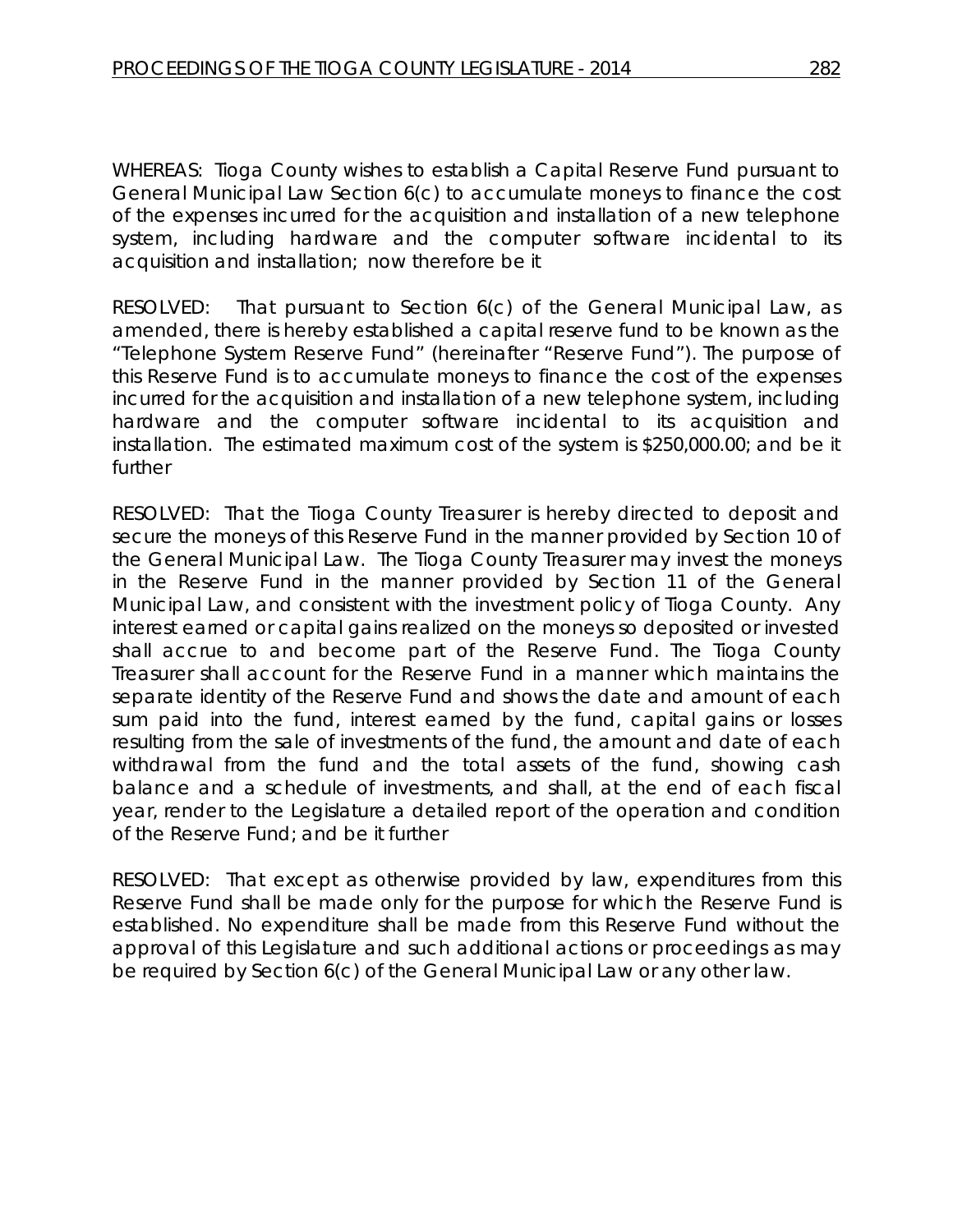## ROLL CALL VOTE ON MOTION TO WITHDRAW

Yes – Legislators Sullivan, Weston, Case, Hollenbeck, Huttleston, Monell, Sauerbrey, Roberts and Standinger.

No – None.

Absent – None.

MOTION TO WITHDRAW APPROVED.

Legislator Hollenbeck moved for the adoption of the following resolution, seconded by Legislator Case.

REFERRED TO: FINANCE/LEGAL COMMITTEE

RESOLUTION NO. 175–14 *TRANSFER OF FUNDS*

*PUBLIC DEFENDER*

WHEREAS: The Public Defender's Office has a major trial for 2014; and the creation of the Family Court Public Defender's Office costs for Tioga County Shared Services needed and upkeep of the office were not included in the 2014 Public Defender's Budget; and

WHEREAS: The Public Defender's budget does not have the funding available to accommodate this trial and the Family Court office, funds need to be transferred out of Contingency to the Public Defender's budget; therefore be it

RESOLVED: That the following sums be transferred into the Public Defender's budget to cover trial costs and upkeep of the Public Defender's Family Court Office:

|     | From: A1990.40-715-Contingency Account                                                                                                                                                                                        |                   | \$14,000                             |
|-----|-------------------------------------------------------------------------------------------------------------------------------------------------------------------------------------------------------------------------------|-------------------|--------------------------------------|
| To: | A1170.40-40-Public Defender Books<br>A1170.40-280-Public Defender Investigations<br>A1170.40-320-Public Defender Leased/Service Equip<br>A1170.40-420-Public Defender Office supplies<br>A1170.40-480-Public Defender Postage | \$.<br>\$.<br>\$. | 800<br>\$11,000<br>850<br>500<br>350 |
|     | A1170.40-660-Public Defender Telephone                                                                                                                                                                                        | ß.                | 500                                  |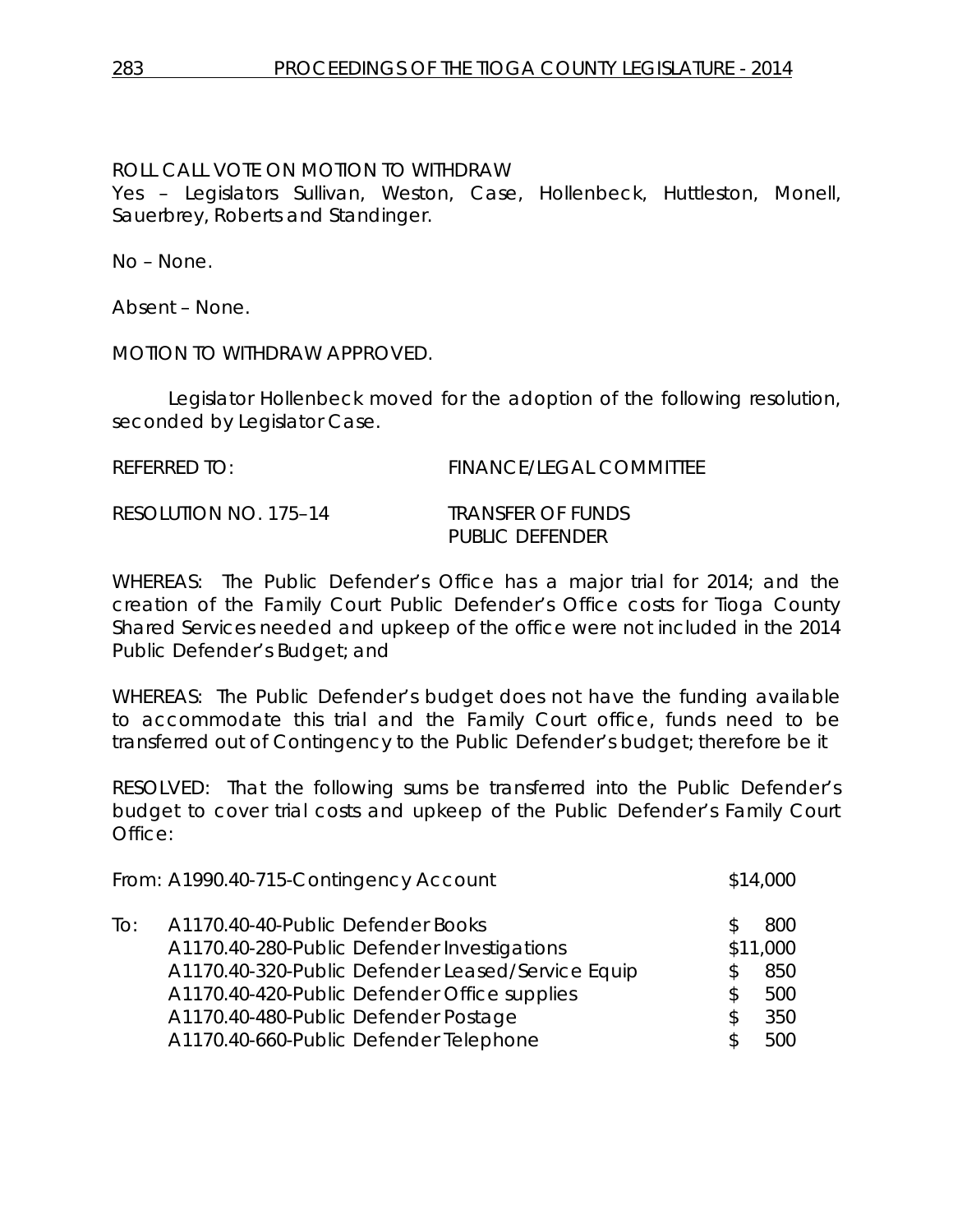Yes – Legislators Sullivan, Weston, Case, Hollenbeck, Huttleston, Monell, Sauerbrey, Roberts and Standinger.

No – None.

Absent – None.

RESOLUTION ADOPTED.

Legislator Sullivan moved for the adoption of the following resolution, seconded by Legislator Standinger.

REFERRED TO: INFORMATION TECHNOLOGY COMMITTEE RESOLUTION NO. 176–14 *PURCHASE OF AS400 TRANSFER OF FUNDS INFORMATION TECHNOLOGY*

WHEREAS: The Director of Information Technology & Communication Services Director has determined a need to purchase an AS400 from Sirius Computer Services due to the advanced age and increasing maintenance expense of maintaining the existing AS400 computer system; and

WHEREAS: The cost of maintaining the existing AS400 system over the next three years is approximately \$60,000 and purchasing a new system with equivalent maintenance for the same period of time is \$24,000, creating a significant savings opportunity for the County; and

WHEREAS: There are insufficient funds in the Information Technology's budget to cover the total cost of said AS400; therefore be it

RESOLVED: That the Director of Information Technology & Communication Services Director be authorized to purchase said AS400 from Sirius Computer Services at a cost not to exceed \$24,000; and be it further

RESOLVED: That the following sums be transferred to cover the purchase of said AS400:

| From: A1990.40-715 Contingency Account | \$1,000  |
|----------------------------------------|----------|
| A1680.40-620 Information Technology    | \$12,000 |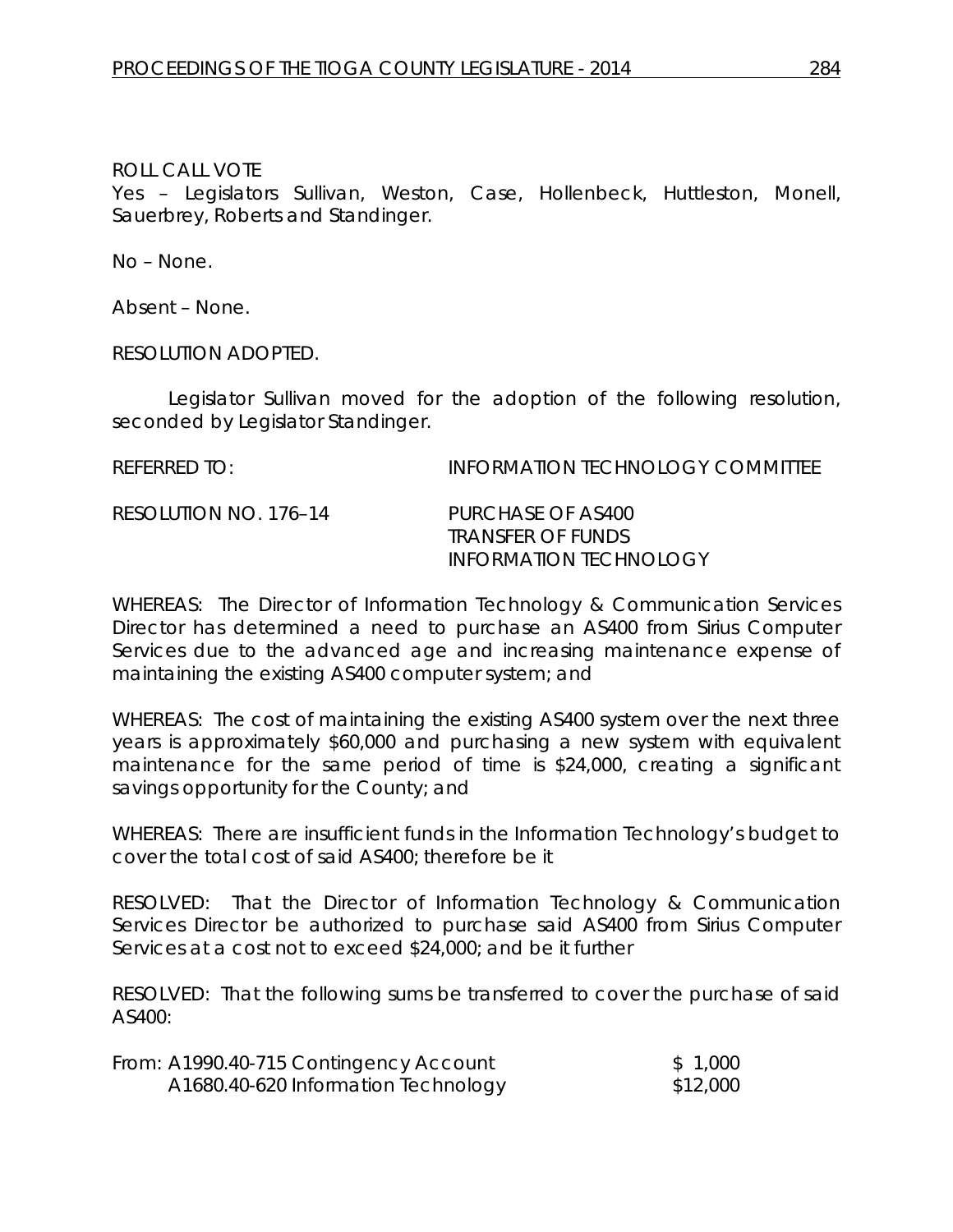| To: | A9950.93-715 Transfer to Capital Fund                                                                                 | \$13,000                        |
|-----|-----------------------------------------------------------------------------------------------------------------------|---------------------------------|
|     | From: H5031.00 Interfund Transfer<br>H878.04 Computer Software Reserve Fund<br>H878.05 Computer Hardware Reserve Fund | \$13,000<br>\$10,000<br>\$1,000 |
| To: | H1680.21 Information Technology Capital Equipment                                                                     | \$24,000                        |

Yes – Legislators Sullivan, Weston, Case, Hollenbeck, Huttleston, Monell, Sauerbrey, Roberts and Standinger.

No – None.

Absent – None.

RESOLUTION ADOPTED.

Legislator Weston moved for the adoption of the following resolution, seconded by Legislator Sullivan.

| REFERRED TO:          | PERSONNEL COMMITTEE<br><b>FINANCE COMMITTEE</b>     |
|-----------------------|-----------------------------------------------------|
| RESOLUTION NO. 177-14 | TRANSFER FUNDS/FUND SELF-<br>INSURANCE PLAN RESERVE |

WHEREAS: Tioga County Local Law No. 3 of 1990 established a Contributed Reserve cap of \$1,000,000 for the Tioga County Self Insurance Plan; and

WHEREAS: The December 31, 2013 Tioga County Self Insurance Plan Fund Balance is \$1,314,462.06; and

WHEREAS: The December 31, 2013 Tioga County Self Insurance Contributed Reserve Fund is \$797,846.92; and

WHEREAS: The Council of Governments approved at their June 2014 meeting the transfer of money from the Fund Balance to the Contributed Reserve to reach the established cap; therefore be it

RESOLVED: That the Tioga County Treasurer is authorized to transfer funds as follows: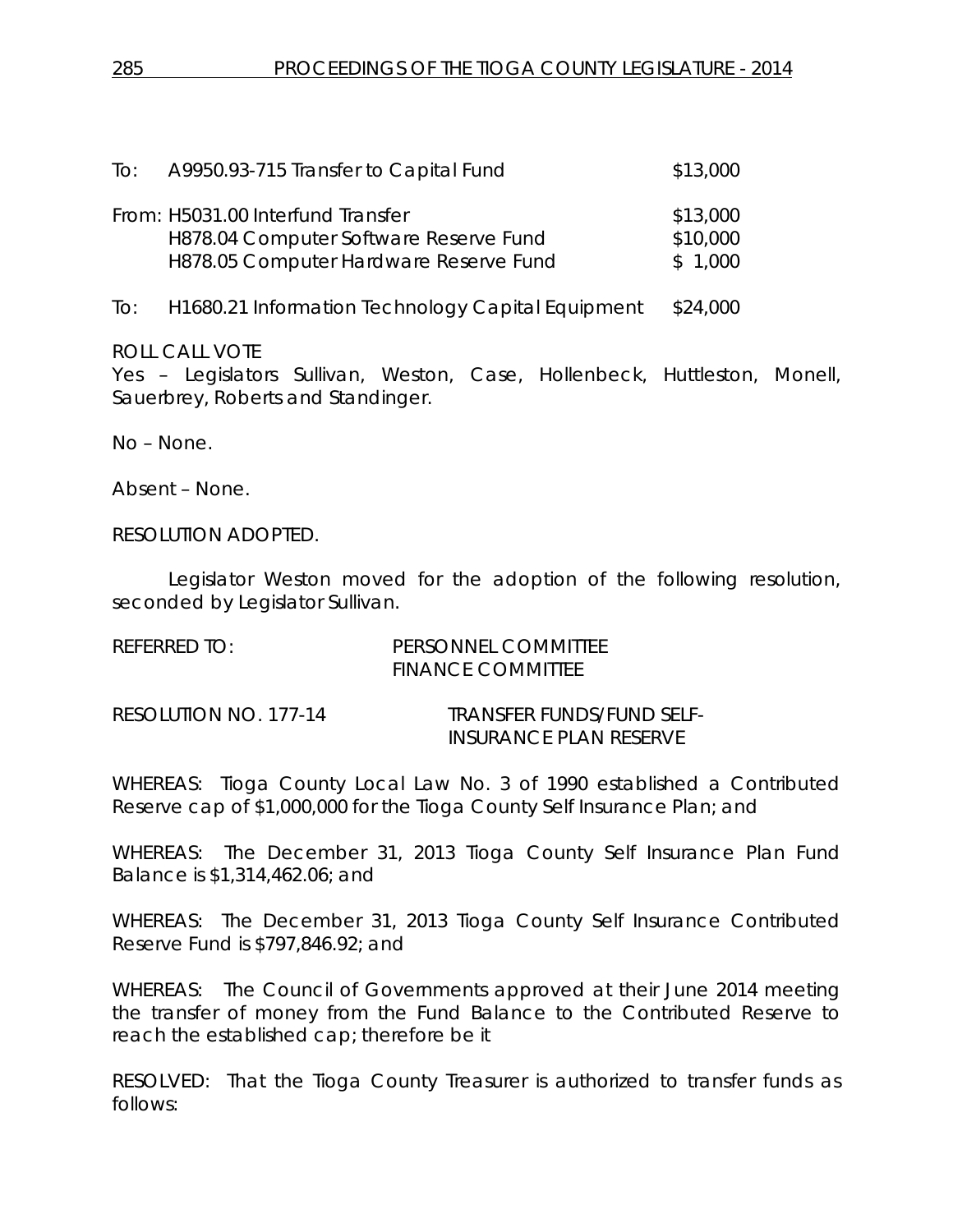| From: Self-Insurance Fund Balance S909.00 | \$202,153.08 |
|-------------------------------------------|--------------|
|                                           |              |

To: Self-Insurance Contributed Reserve Fund S753.00 \$202,153.08

ROLL CALL VOTE

Yes – Legislators Sullivan, Weston, Case, Hollenbeck, Huttleston, Monell, Sauerbrey, Roberts and Standinger.

No – None.

Absent – None.

RESOLUTION ADOPTED.

Legislator Hollenbeck moved to withdraw the following resolution, seconded by Legislator Case.

REFERRED TO: FINANCE/LEGAL

RESOLUTION NO. -14 FUND FINANCIAL MANAGEMENT SYSTEM RESERVE FUND

WHEREAS: The Tioga County Legislature recognizes the importance of County Infrastructure and established funds for such needs; and

WHEREAS: The Tioga County Legislature would like to fund these reserves through funds it will be receiving from the dissolution of the Consolidated Health Insurance Plan as of December 31, 2013; therefore be it

RESOLVED: That the Tioga County Treasurer funds the "Financial Management System Reserve Fund" with \$500,000 as follows:

|     | FROM: A5031.00 Interfund Transfers all Others                     | \$500,000.00 |
|-----|-------------------------------------------------------------------|--------------|
| TO: | A9950.93-715 Transfer to Capital Fund                             | \$500,000.00 |
|     |                                                                   |              |
|     | From: H5031.00 Interfund Transfer                                 | \$500,000.00 |
|     | TO: H878.08 Financial Management System Reserve Fund \$500,000.00 |              |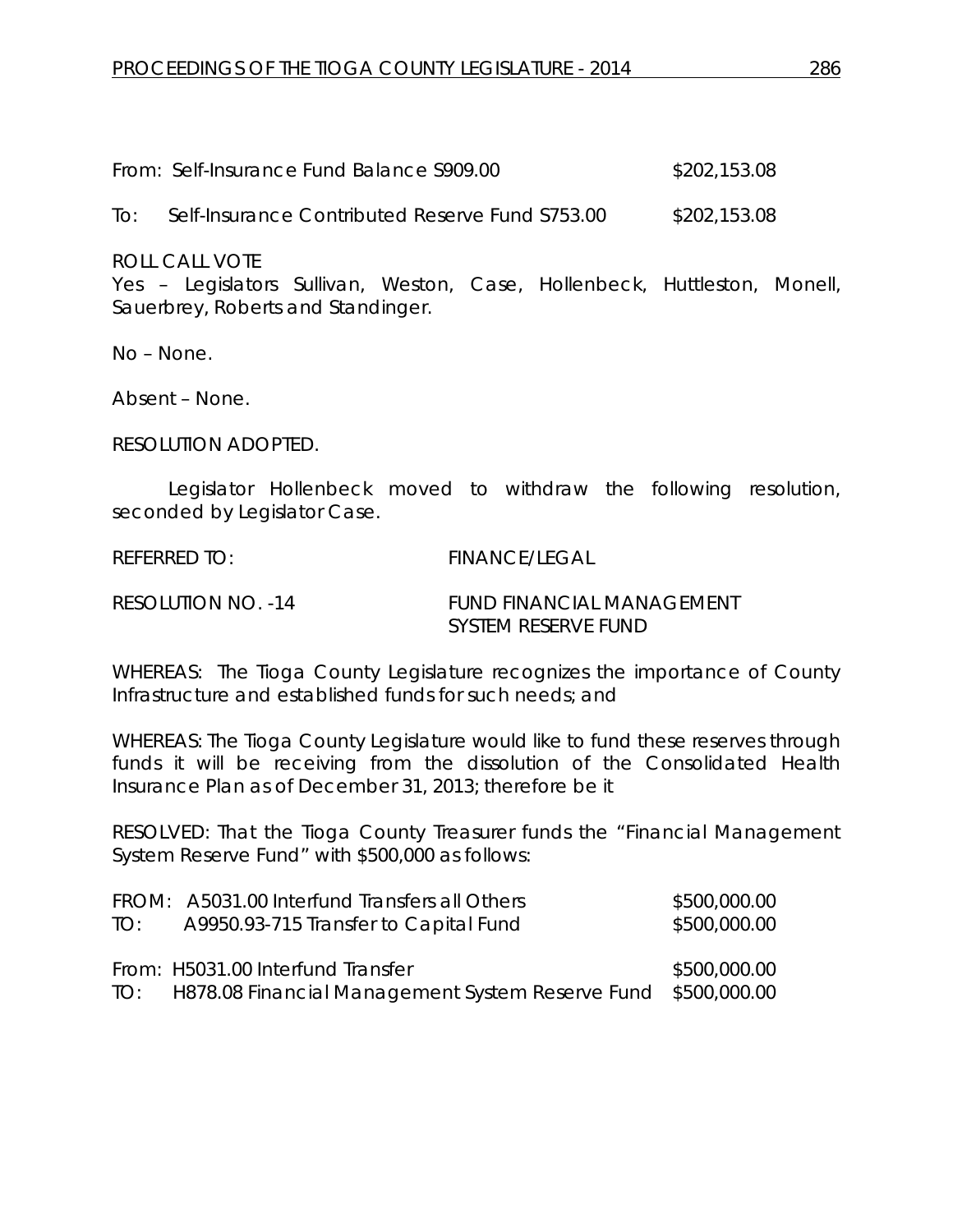## ROLL CALL VOTE ON MOTION TO WITHDRAW

Yes – Legislators Sullivan, Weston, Case, Hollenbeck, Huttleston, Monell, Sauerbrey, Roberts and Standinger.

No – None.

Absent – None.

MOTION TO WITHDRAW APPROVED.

Legislator Hollenbeck moved to withdraw the following resolution, seconded by Legislator Case.

| RFFFRRFD TO:       | INFORMATION TECHNOLOGY COMMITTEE<br>FINANCE/LEGAL |
|--------------------|---------------------------------------------------|
| RESOLUTION NO. –14 | FUND TELEPHONE SYSTEM<br>CAPITAL RESERVE FUND     |

WHEREAS: The Tioga County Legislature recognizes the importance of County Infrastructure and established funds for such needs; and

WHEREAS: The Tioga County Legislature would like to fund these reserves through funds it will be receiving from the Consolidated Health Fund due to the dissolution of the Consolidated Health Plan as of December 31, 2013, therefore be it

RESOLVED: That the Tioga County Treasurer funds the "Telephone System Reserve Fund" with \$250,000 as follows:

| TO: | FROM: A5031.00 Interfund Transfers all Others<br>A9950.93-715 Transfer to Capital Fund | \$250,000.00<br>\$250,000.00 |
|-----|----------------------------------------------------------------------------------------|------------------------------|
|     | From: H5031.00 Interfund Transfer<br>TO: H878.09 Telephone System Capital Reserve Fund | \$250,000.00<br>\$250,000.00 |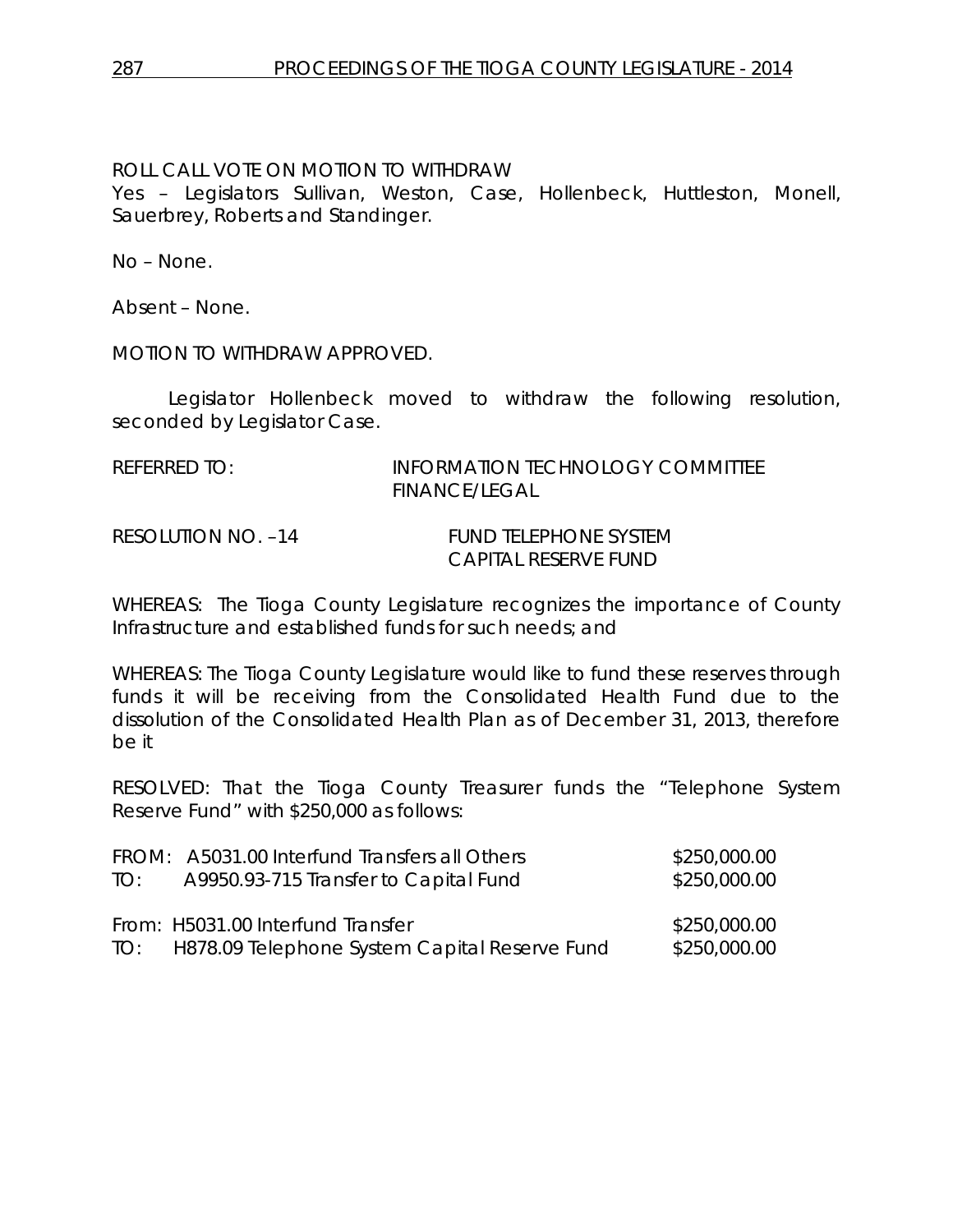### ROLL CALL VOTE ON MOTION TO WITHDRAW

Yes – Legislators Sullivan, Weston, Case, Hollenbeck, Huttleston, Monell, Sauerbrey, Roberts and Standinger.

No – None.

Absent – None.

MOTION TO WITHDRAW APPROVED.

Legislator Roberts moved for the adoption of the following resolution, seconded by Legislator Sullivan.

REFERRED TO: PUBLIC WORKS FINANCE

RESOLUTION NO. 178-14 *TRANSFER FUNDS*

*BOND ENERGY PROJECT*

WHEREAS: Tioga County entered into an energy performance contract with Johnson Controls; and

WHEREAS: The amount of \$2,000,000 was authorized in a bond issue; and

WHEREAS: The actual amount of the contract was \$2,037,283; and

WHEREAS: The amount of \$35,000 in account H1620.21 use code 929 (Capital Equipment – Boiler) is no longer needed because of the Energy Project and the amount of \$3,000 in account H1620.20 use code 914 (Capital Construction - Renovations 56 Main St.) has funds available; therefore be it

RESOLVED: That the Tioga County Legislature authorize the transfer of the following funds:

| TO: | FROM: H1620.21 use code 929<br>H1626.20 | Capital Equipt. Boiler<br><b>Bond Issue Project</b>    | \$35,000<br>\$35,000 |
|-----|-----------------------------------------|--------------------------------------------------------|----------------------|
|     | FROM: H1620.20 use code 914             | <b>Capital Construction</b><br>Renovations 56 Main St. | \$3,000              |
| TO: | H <sub>1626.20</sub>                    | <b>Bond Issue Project</b>                              | \$3,000              |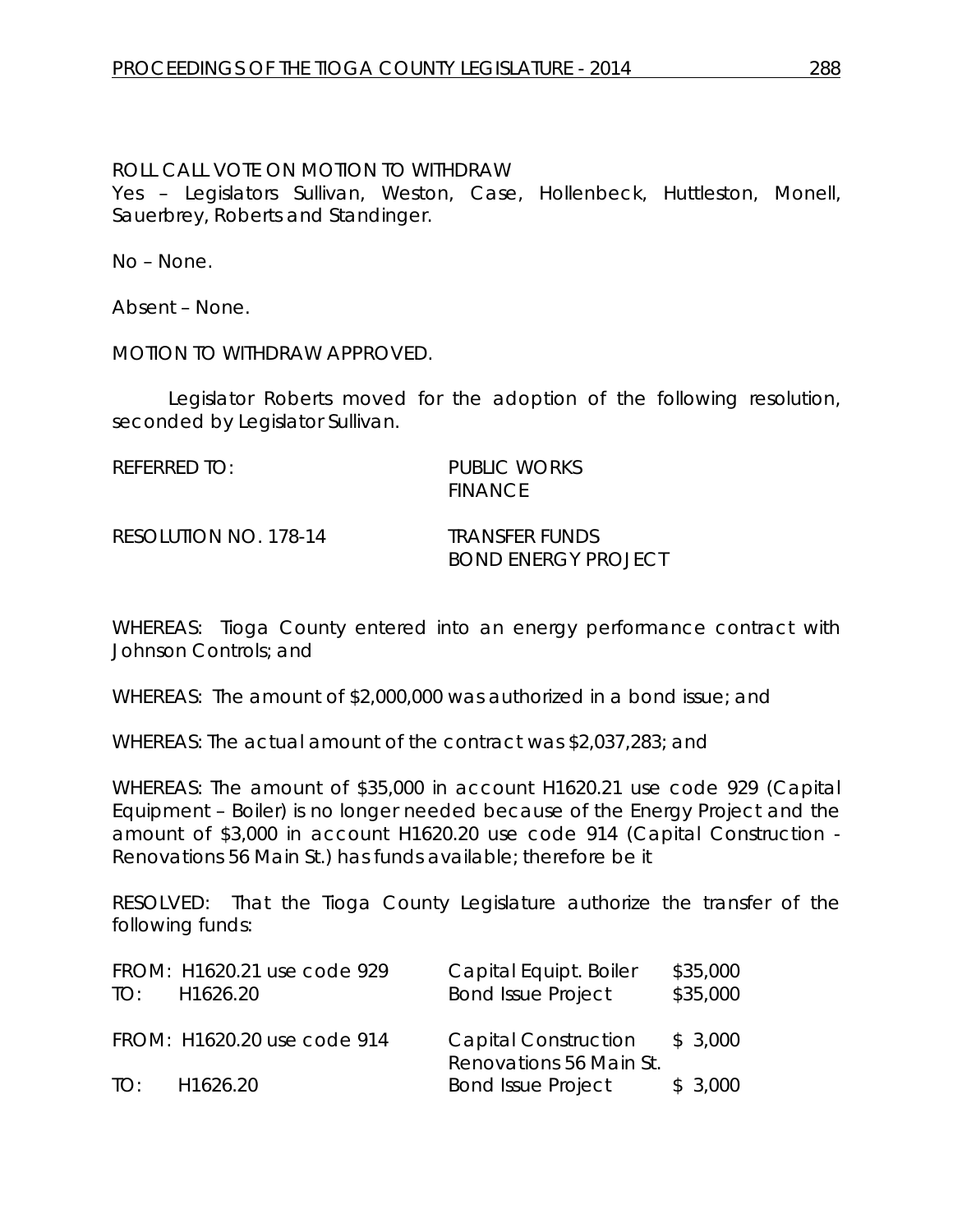In order to fund the full amount of the contract.

ROLL CALL VOTE

Yes – Legislators Sullivan, Weston, Case, Hollenbeck, Huttleston, Monell, Sauerbrey, Roberts and Standinger.

No – None.

Absent – None.

RESOLUTION ADOPTED.

Legislator Roberts moved for the adoption of the following resolution, seconded by Legislator Sullivan.

REFERRED TO: PUBLIC WORKS

RESOLUTION NO. 179-14 *AUTHORIZE TO HOLD JOINT* 

*AUCTION WITH BROOME COUNTY*

WHEREAS: Broome County has offered Tioga County the ability to rejoin them with a joint auction for surplus property; and

WHEREAS: Broome County has contracted Mel Manassee & Son Auctioneers for Saturday September 27, 2014 @ 10:00 AM; therefore be it

RESOLVED: That the Tioga County Legislature authorizes the auction for surplus properties to be held in conjunction with Broome County on Saturday, September 27, 2014 @ 10:00 AM; and be it further

RESOLVED: That Tioga County's auction for surplus properties will be held at Broome County Highway Dept., 47 Thomas St., Chenango Bridge, NY 13745 and 0% Commission of the proceeds will be charged to the seller.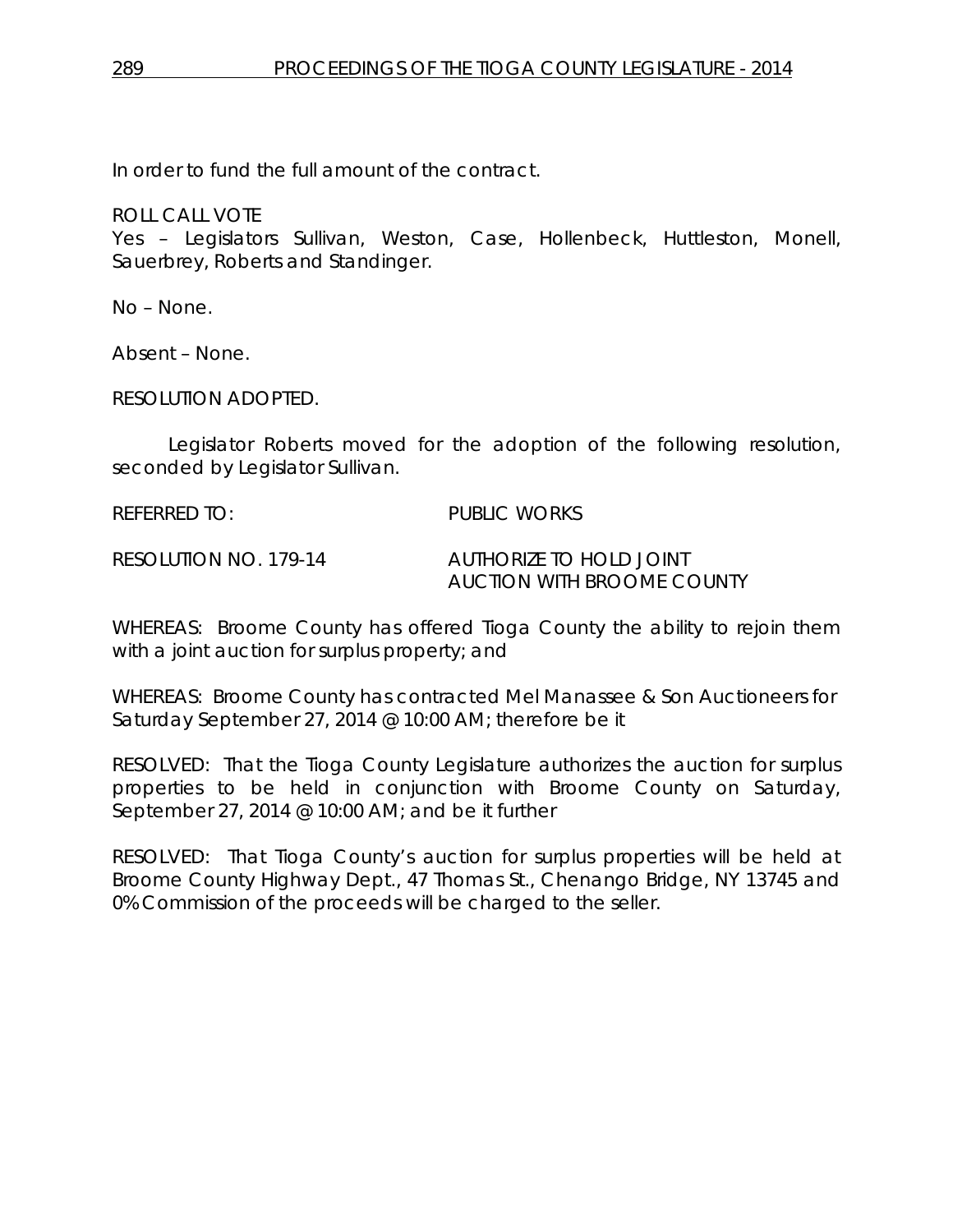Yes – Legislators Sullivan, Weston, Case, Hollenbeck, Huttleston, Monell, Sauerbrey, Roberts and Standinger.

No – None.

Absent – None.

RESOLUTION ADOPTED.

Legislator Hollenbeck moved for the adoption of the following resolution, seconded by Legislator Case.

| REFERRED TO:          | FINANCE/LEGAL COMMITTEE                                                                                     |
|-----------------------|-------------------------------------------------------------------------------------------------------------|
| RESOLUTION NO. 180-14 | ACCEPT AUCTION BIDS FOR COUNTY<br>OWNED PROPERTY ACOUIRED FOR<br><i>TAXES, AUTHORIZE EXECUTION OF DEEDS</i> |

WHEREAS: Properties acquired by Tioga County for nonpayment of taxes in the Towns of Barton, Candor, Newark Valley, Owego, Richford, Spencer and Tioga were offered for sale at Public Auction conducted Thursday, July 31, 2014, by the County Treasurer; and

WHEREAS: It is the intent of the Legislature to return the properties to the Tax Rolls as soon as possible; therefore be it

RESOLVED: That the following bids, being the highest made at said Auction for the several different properties offered, be and hereby are accepted and the Chair of the Tioga County Legislature authorized to sign and record, on receipt of the amount bid and recording costs, Quit Claim Deeds conveying the various parcels to the successful bidders and to their assigns:

| Purchaser              | Bid        |
|------------------------|------------|
|                        |            |
| Donald Ingham          | \$8,000.00 |
| <b>Christine Pelto</b> | 3,500.00   |
| Michael Garvey         | 1,000.00   |
| Brandon Jacobson       | 1,000.00   |
| Claude Palmer          | 8,000.00   |
|                        |            |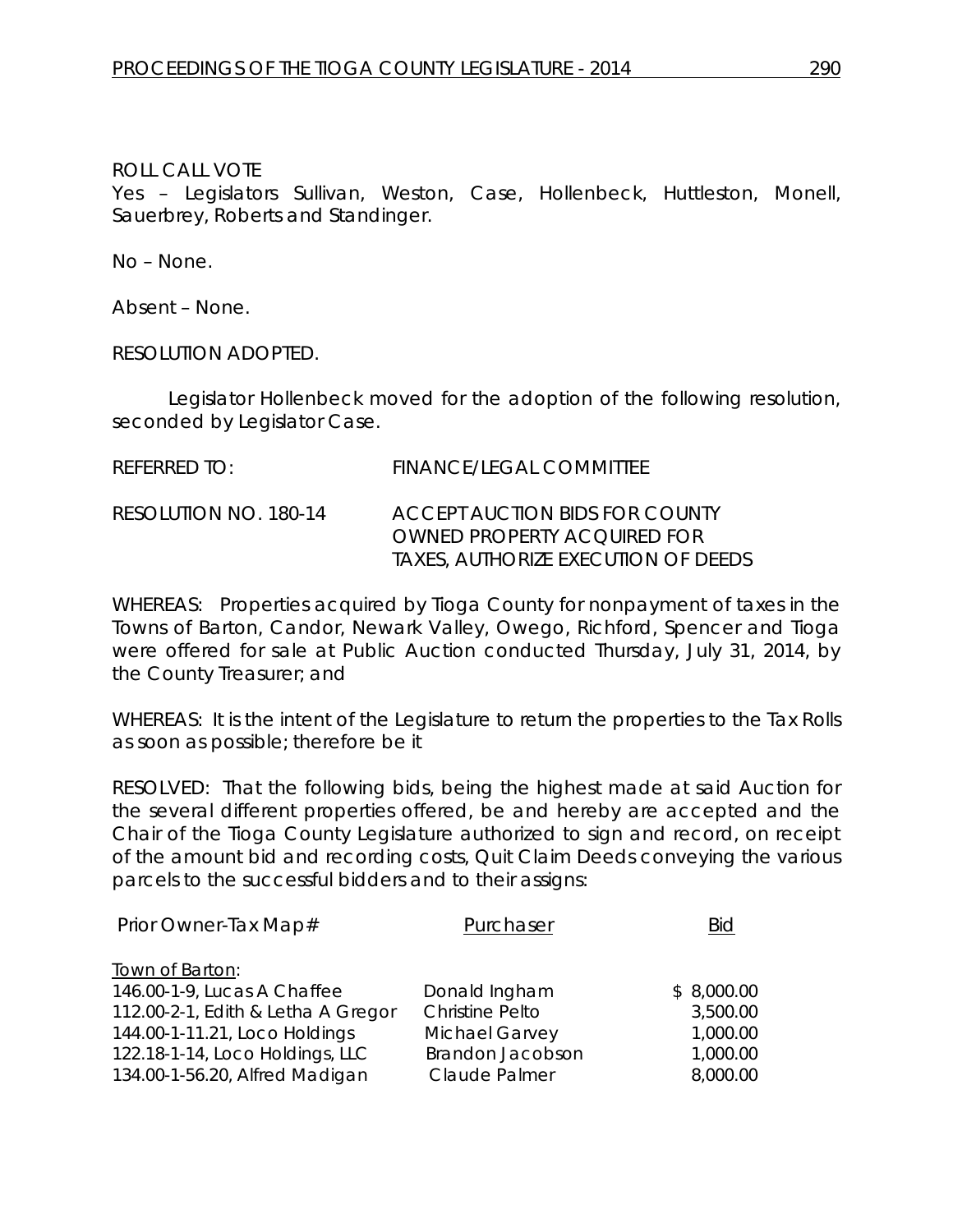| Town of Berkshire:                            |                              |           |                  |
|-----------------------------------------------|------------------------------|-----------|------------------|
| 23.00-3-4.131, Loco Holdings, LLC             | Broome Oil & Gas             | 1,500.00  |                  |
| Town of Candor:                               |                              |           |                  |
| 61.09-1-28, Kristen Baker                     | Steven Truesdail             | 20,000.00 |                  |
| <b>Town of Newark Valley:</b>                 |                              |           |                  |
| 64.15-1-10, Gordon Cressman                   | <b>Christopher Pozzi</b>     | 14,500.00 |                  |
| Town of Nichols:                              |                              |           |                  |
| 158.00-3-22, Roy L Williams                   | Eric Slate                   | 6,000.00  |                  |
| Town of Owego:                                |                              |           |                  |
| 118.17-1-21.2, Eileen A Bundy, Etal           | Alan Bishop                  | 50.00     |                  |
| 118.17-3-1.2, Eileen A Bundy, Etal            | Alan Bishop                  | 250.00    |                  |
| 128.08-1-43, William E Foster                 | Marianne Crispell            | 7,000.00  |                  |
| 85.00-1-35, Thomas J Harris                   | Gloria Price                 | 23,000.00 |                  |
| 117.19-2-5, Eleanor B Howard                  | <b>Damone Properties</b>     | 15,000.00 |                  |
| 117.19-2-10, Polly Jane Jones                 | <b>Brandon Jacobson</b>      | 5,500.00  |                  |
| 131.16-1-18, Steven Kitchin                   | Amy Walley                   | 88,000.00 |                  |
| 128.08-2-19, L Margaret, LLC                  | Phillip Petrusky             | 7,000.00  |                  |
| 128.08-1-8, Kenneth & Stacey Nixon            | <b>Alexis Heath</b>          | 500.00    |                  |
| 117.19-2-37, Oak Mt Properties, LLC           | lan F Walley                 | 7,500.00  |                  |
| 153.05-1-22, Sheri Pabon                      | Lisa Conklin                 | 30,500.00 |                  |
| 142.07-1-7, Roger Philpott                    | Eric Slate                   | 23,000.00 |                  |
| 130.00-2-74, Franklin B Ressequie             | Arlene Stuccio               | 11,000.00 |                  |
| 130.00-2-75, Franklin B Ressequie             | <b>Kevin Watkins</b>         | 50.00     |                  |
| 118.18-1-1.1, Karen Schumacher                | Plain English Apts           | 4,500.00  |                  |
| 129.05-1-10, Ronda K Steigler                 | Gerald Wade                  | 500.00    |                  |
| 128.08-1-1.125, Mark & Febb Traver            | <b>Kevin Miller</b>          | 10.00     |                  |
| 128.07-1-8, Daniel & Janet Truesdail          | Laura Houseknect             | 600.00    |                  |
| 110.00-1-17.4, Dominica J Vojtisek            | Douglas Karst                | 14,500.00 |                  |
| 164.00-3-32.1, Lisa Weaver                    | James Scheffer               | 20,000.00 |                  |
| 129.06-2-6, Karen & Vern Woodburn Dennis Rose |                              |           | 600.00 131.19-1- |
| 39.12, Edward Browne                          | Joseph Catalano<br>31,000.00 |           |                  |
| (Not sold at 2013 Auction)                    |                              |           |                  |
| Town of Richford:                             |                              |           |                  |
| 12.00-1-15.12, Edward & Lynda Hart            | Michelle Gehm                | 1,200.00  |                  |
| 14.00-1-8, Gail & David E Klingle             | Randy Klock                  | 900.00    |                  |
| 5.00-1-36.21, Raymond L Predmore              | Carol McCarthy               | 1,700.00  |                  |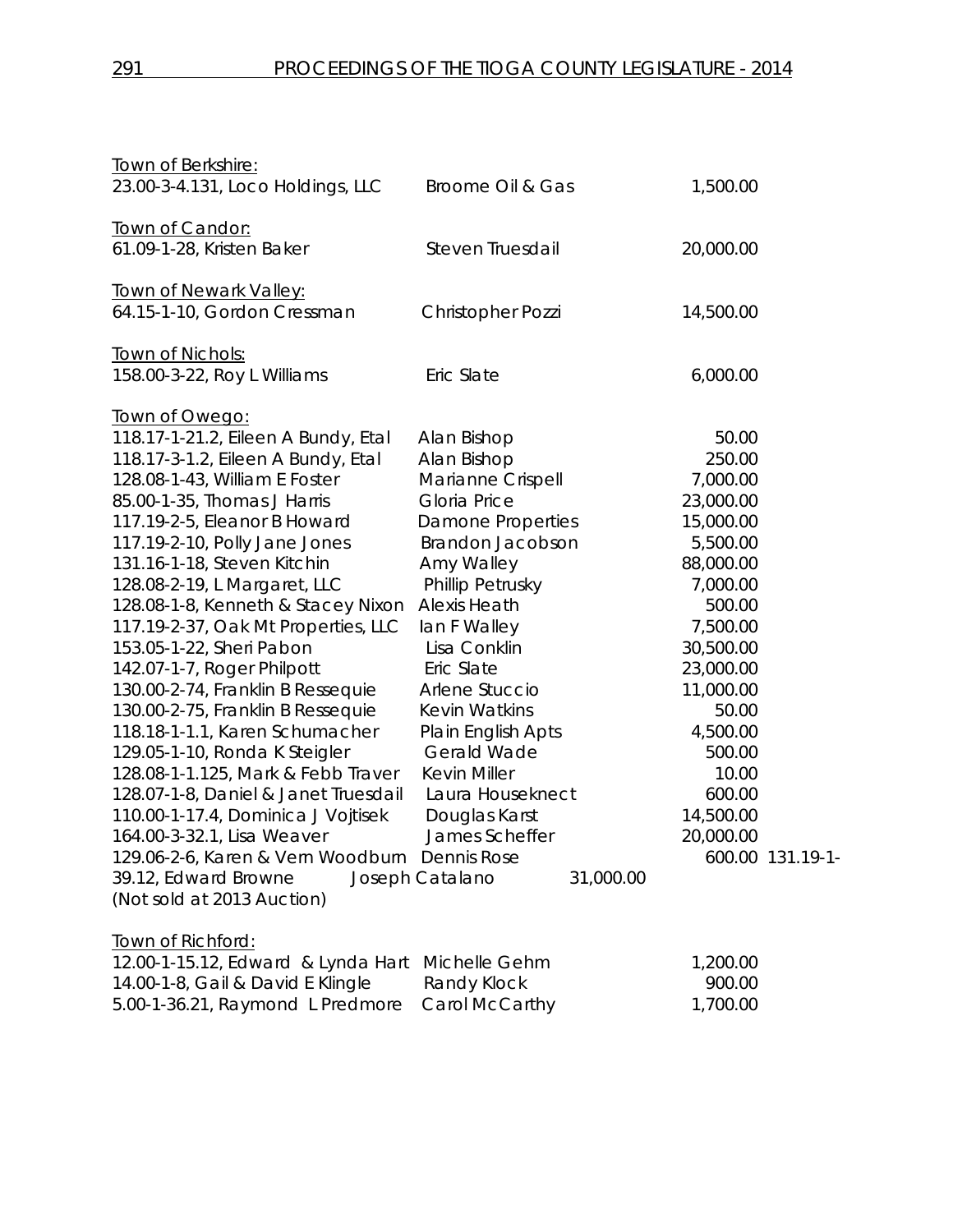Yes – Legislators Sullivan, Weston, Case, Hollenbeck, Huttleston, Monell, Sauerbrey, Roberts and Standinger.

No – None.

Absent – None.

RESOLUTION ADOPTED.

Legislator Sullivan moved for the adoption of the following resolution, seconded by Legislator Monell.

REFERRED TO: FINANCE/LEGAL COMMITTEE

RESOLUTION NO. 181-14 *AUTHORIZE THE SALE OF FEDERAL HOME MORTGAGE CORP PROPERTY LOCATED IN THE TOWN OF TIOGA TO FLAGSTAR BANK, NA, OR ASSIGNS* 

WHEREAS: Property located in the Town of Tioga, assessed to Federal Home Mortgage Corp, identified as Tax Map number 125.00-1-15.22, parcel number 2268 owes 2012, 2013 and 2014 taxes and is past the last date of redemption; and

WHEREAS: The County has been approached by Flagstar Bank, NA , who has made an offer to purchase the property for \$4,500.00, "as is", thereby placing the property back on the tax rolls; be it therefore

RESOLVED: That the Chair of the Tioga County Legislature be and hereby is authorized to sign and record on receipt of \$4,500.00, including recording costs of \$185.00, a Quit Claim Deed conveying the property assessed to Federal Home Mortgage Corp, located in the, Town of Tioga, identified on the Town of Tioga Tax Map as number 125.00-1-15.22 parcel number 2268, to Flagstar Bank, NA or assigns.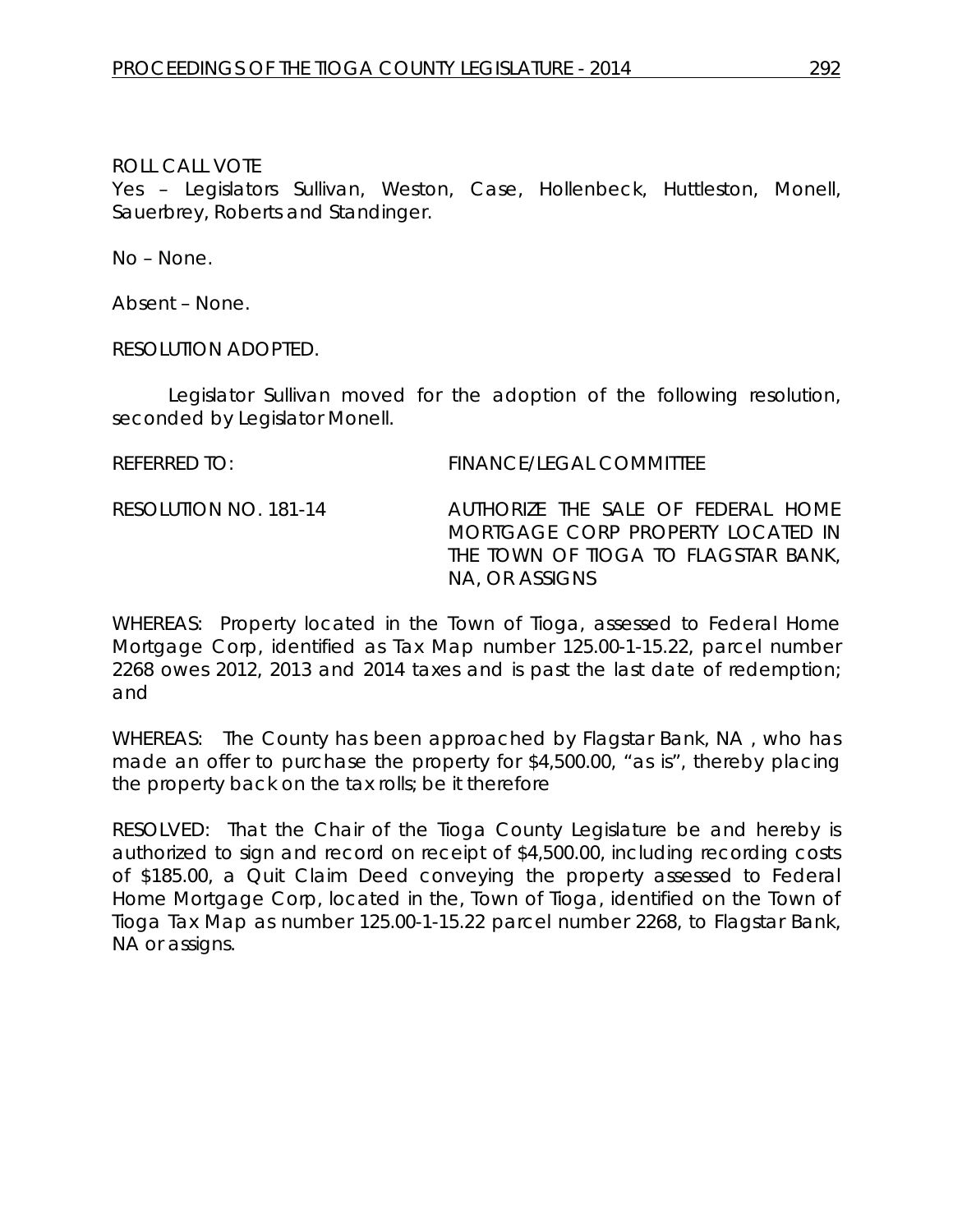Yes – Legislators Sullivan, Weston, Case, Hollenbeck, Huttleston, Monell, Sauerbrey, Roberts and Standinger.

No – None.

Absent – None.

RESOLUTION ADOPTED.

Legislator Sullivan moved for the adoption of the following resolution, seconded by Legislator Standinger.

REFERRED TO: LEGISLATIVE WORKSESSION

RESOLUTION NO. 182–14 *AMEND POLICY 23*

*PROCUREMENT POLICY*

WHEREAS: Policy 23 needs to be amended in whole, which also necessitates a change in the title of the policy; therefore be it

RESOLVED: That Policy 23 be amended to change the title of Policy 23 to "Purchasing and Payment Policy"; and be it further

RESOLVED: That Policy 23 be amended in its entirety as follows:

## PURCHASING AND PAYMENT POLICY

Sections:

- **I.** Mission Statement
- **II.** Introduction
- **III.** Purchasing Cards
- **IV.** Purchasing
- **V.** Required Approvals
- **VI.** Accounts Payable
- **VII.** Accounts Receivable
- **VIII.** Petty Cash
- **IX.** Bidding Procedures
- **X.** Determining the Necessity for Competitive Bidding
- **XI.** Methods of Procurement Not Covered by Bidding
- **XII.** Procedure to be used when Competitive Bidding Not Required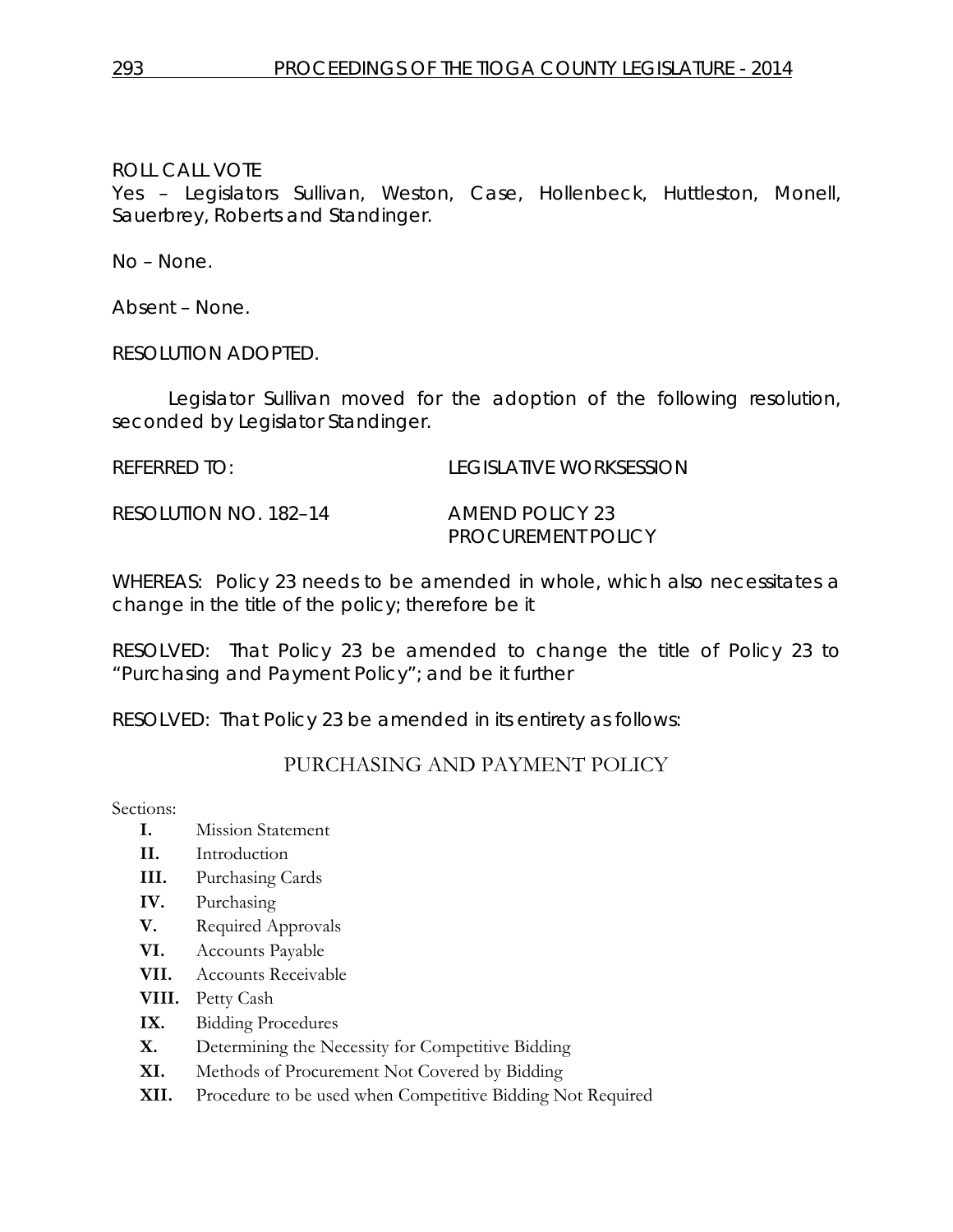- **XIII.** Exemption by Act of the County Legislature
- **XIV.** Annual Review
- **XV.** Unintentional Failure to Comply
- **XVI.** Prohibited Contracts with Suspended or Debarred Parties

## I: MISSION STATEMENT

The Tioga County Legislature dedicates itself to the procurement of the right goods and services at the right price for the various County departments in a timely manner assuring the prudent and economical use of public monies. The Legislature will facilitate the acquisition of goods and services at the lowest possible cost and at the same time guard against favoritism, extravagance and fraud.

## II: INTRODUCTION

It is, therefore, essential that the purchasing policies and procedures of Tioga County be clearly established and understood by all concerned.

The Purchasing Card/Purchasing/Accounts Payable policy has been prepared at the direction of the Tioga County Legislature and Financial Management Committee as a statement of the policy upon which our purchasing practices and procedures are based.

The County declares its intention to purchase competitively without prejudice and to seek maximum operational value for every dollar expended.

## III: PURCHASING CARDS

Purchasing Cards are used in Tioga County as a means of providing an efficient and convenient method of purchasing and paying for small-dollar goods and services (\$2,500 or less). The program grants the authority for these commitments to those staff members in Tioga County who have been authorized to utilize a purchasing card. With this granting of authority, a cardholder also assumes complete accountability for the proper use of the card, as detailed in this policy.

The County Legislature grants authority to the Deputy County Treasurer/Program Administrator to issue Purchasing Cards to department heads for an amount to be determined by the County Legislature up to \$2,500.00 upon the recommendation of the Deputy County Treasurer/Program Administrator. Individual cards are limited to \$2,500 a month with a transaction limit of \$1,000. Departmental cards will have a transaction limit of \$2,500 and a varying monthly limit depending on the size of the department, from \$5,000 for smaller departments and up to \$50,000 for larger departments. Velocity controls limit only five purchases per day per card, but may be increased by request from the Deputy County Treasurer/Program Administrator. Departmental requests may be made to the Deputy County Treasurer/Program Administrator for an increase in the departmental card limit to pay for recurring monthly charges. These requests will be granted in concurrence with the County Auditor.

Purchasing cards may only be used for the purchase of those supplies and services that are directly related to the support and execution of the responsibilities of the using department. Improper use of a purchasing card will result in a revocation of card privileges and possible disciplinary action.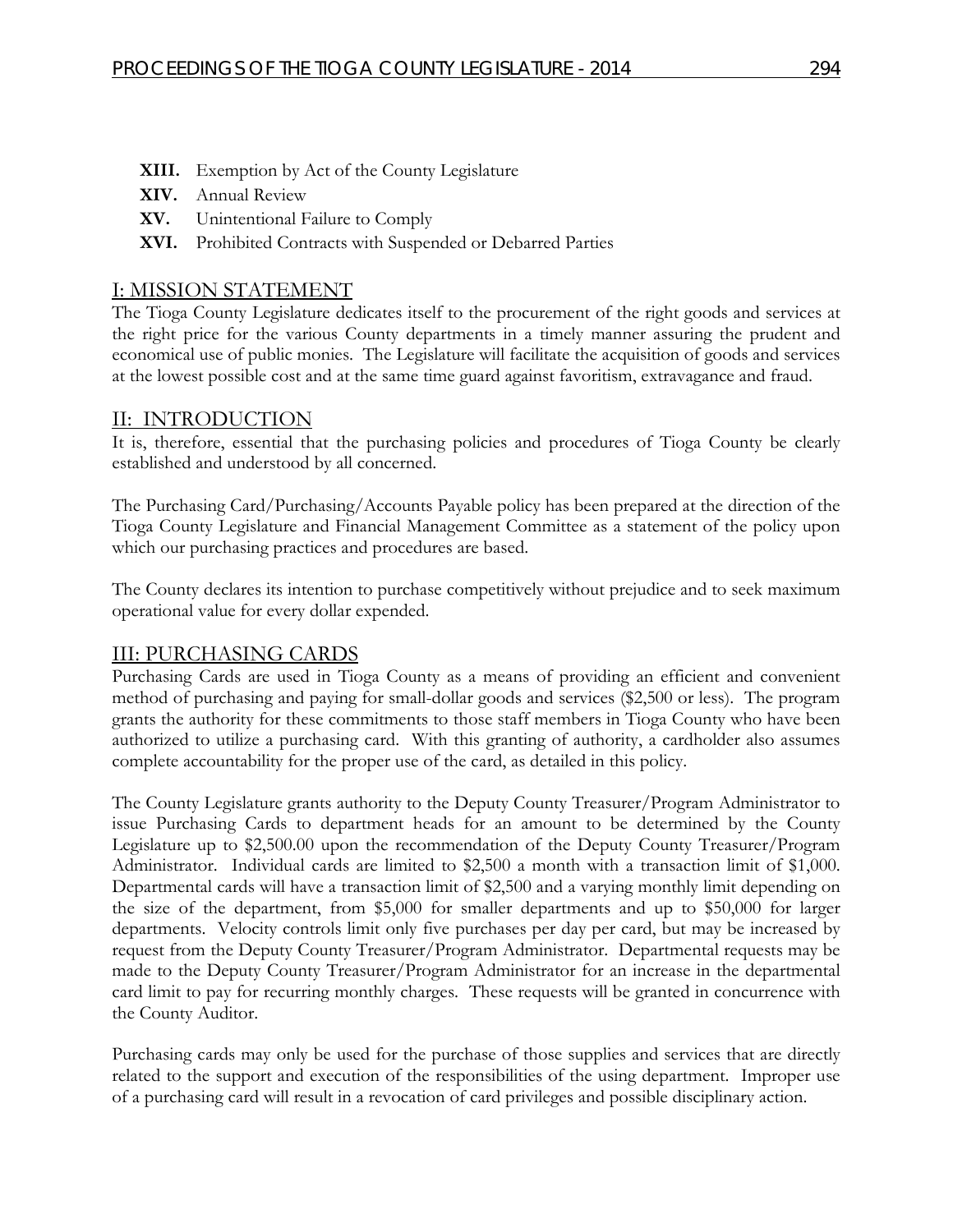Proper Tioga County Purchasing Policies and Procedures should be followed.

The following transactions are specifically identified as those that should not be made with a purchasing card:

- Cash Advances
- Personal Gifts
- Items for Personal Use
- Alcoholic Beverages

Exceptions to this list may be only made by the Deputy County Treasurer/Program Administrator in advance of charge.

## **Program Administration**

The Deputy Treasurer has been designated as the purchasing card "Program Administrator".

The Program Administrator will provide for the issue of VISA® purchasing cards to department heads and appropriate designees based on the demonstration of need. Those purchasing cards will be retained by the Departments responsible for them. All cards should be kept in a secure place (lock box or locked desk) and signed out when needed.

Individual Responsibilities

- A. The department head, working with the Program Administrator, determines how many employees in the department should be issued purchasing cards. This number should be kept to a reasonable amount of employees. Card applications (Exhibit A) are then completed by employees. Department heads then review and sign completed application forms (Exhibit A) and send them to the Card Administrator. Department heads must notify the Card Administrator immediately if they wish to revoke a card or if a cardholder terminates employment with Tioga County.
- B. The Program Administrator will distribute the cards to the employees after they are received. The employee must review the Purchase Card policies before receiving the card. The employee must sign the card immediately and complete the Purchasing Card Program Employee Agreement (Exhibit C) and the Employee Acknowledgement (Exhibit D). The Employee Acknowledgement is to confirm receipt of the card. The employee must also activate the card from their phone.
- C. If a card is lost, stolen, or misplaced, the cardholder is responsible for immediately notifying VISA® at any hour of any day, and as early as possible on the next business day, the Program Administrator.
- D. The VISA® contact number is 1-800-847-2911. The Program Administrator number is 607- 687-8670.
- E. Individual cardholders are charged with using their cards properly. Department Heads are responsible for monitoring proper card usage and reviewing.
- F. The Program Administrator is responsible for maintaining a file of individuals authorized to make purchasing card transactions. The Program Administrator is also the focal point for overall program administration and problem resolution.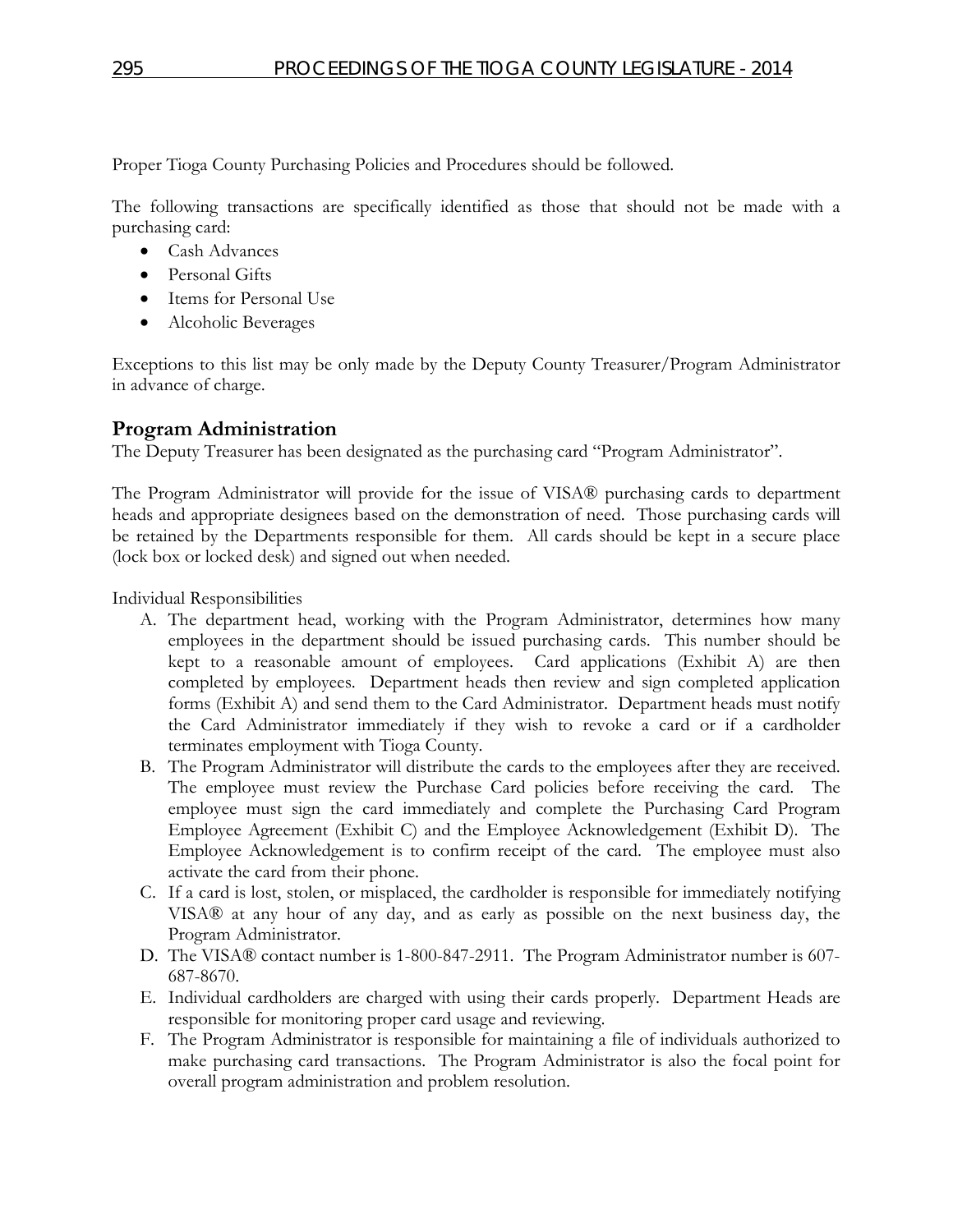G. The County Auditor audits and approves the consolidated monthly VISA® Purchasing Card statement for payment.

## **Application Procedure**

- A. To request a purchase card for an employee, a Department Head submits an application (Exhibit A). The application must include a department or cost center code that can be used to allocate purchases made by the cardholder.
- B. Both the applicant and the applicant's Department Head must sign and date the form.
- C. The Program Administrator then approves and processes the purchasing card requests. The Program Administrator keeps the applications on file permanently.
- D. Each purchase card is issued to Tioga County and the individual employee named on the card. No one else can use this card-even in an emergency situation.
- E. When cardholders receive their card, they must sign and return an acknowledgement letter (Exhibit B) and, if they have not previously signed one, a Tioga County Purchasing Card Program Agreement (Exhibit C). The acknowledgement letter confirms receipt of the card, while the agreement is the employee's signed pledge to follow the purchasing card policies and accept responsibility for any personal misuse of the card.

## **Using the Purchasing Card**

- A. The purchasing card program is designed to let end-users of goods and services buy these necessary items directly from vendors, thus increasing efficiency, decreasing cycle time and reducing paperwork.
- B. Tioga County's general criteria for using a purchasing card are:
	- Eligible orders must total \$2,500 or less (including freight)
	- Goods or services that total more than \$2,500 may not be broken into smaller purchases (parceling) to avoid going over the limit.
	- No cardholder may make more than five (5) purchases per day or ten (10) purchases per month unless approved by the Program Administrator.
	- Each cardholder must use the Internet web-based M&T Bank online system (Centresuite.com) to review and approve all charges or place into dispute charges to their credit card.
	- Eligible orders still must be under use code budgeted amount.
- C. While most merchants will accept the purchasing card, some merchandise and merchants may be excluded from the purchasing card program. If the card is presented to an excluded merchant, the transaction will be declined.

If a cardholder believes a vendor who declines a transaction should fall within an approved category, he/she should contact the VISA® customer service number on the card to determine if the transaction was declined because of the cardholder exceeded a daily or monthly limit on the number of transactions or total value of transactions.

When a cardholder is declined at a point-of-sale terminal, VISA® Commercial Card Customer Service will not authorize the transaction, but will identify the reason for the decline. If a merchant has been improperly excluded, the cardholder can contact the Program Administrator to change the blocking procedure that is in place. If a dollar limit has been exceeded, the cardholder should contact his or her Department Head to determine if the card limit can be increased.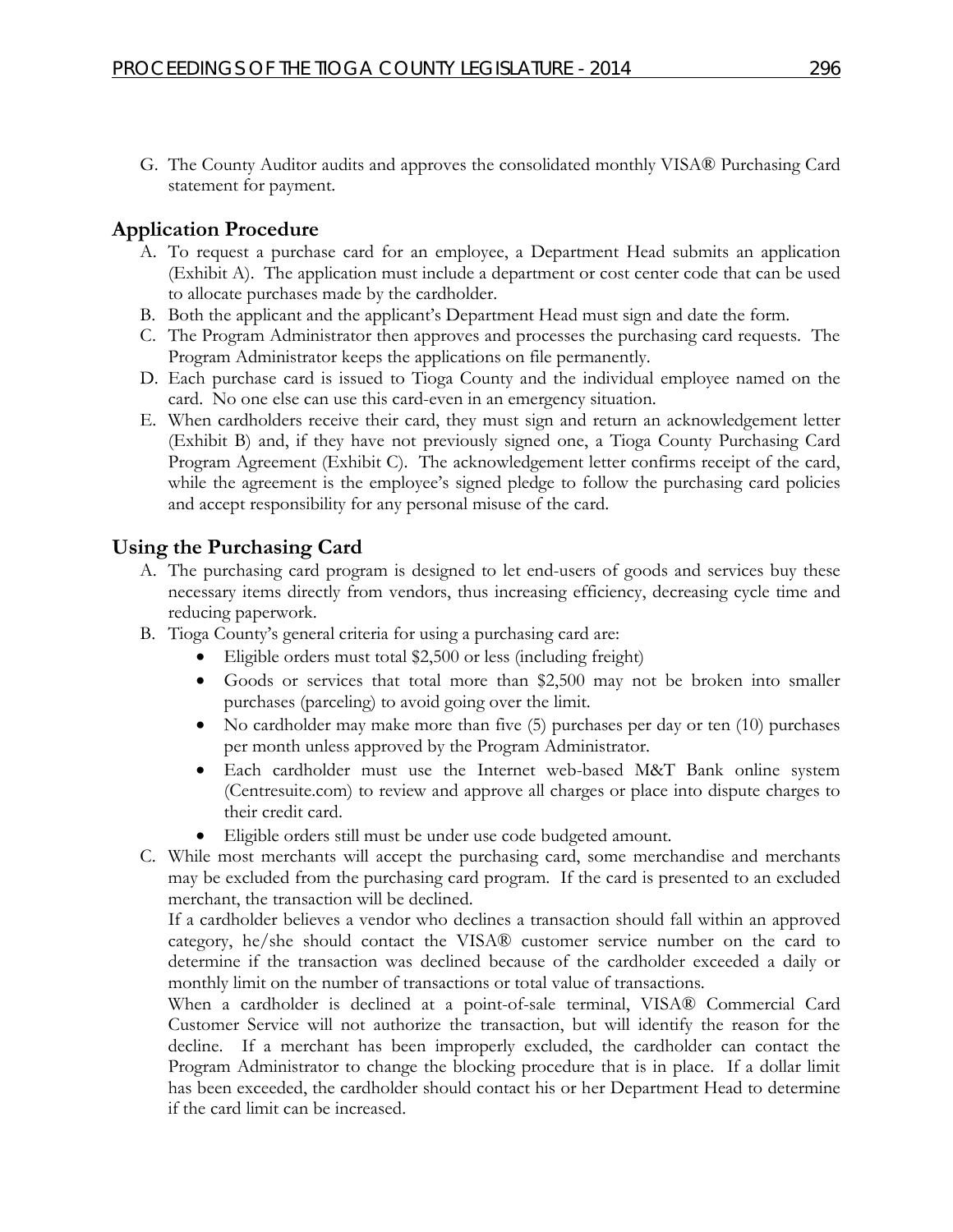- D. No Tioga County employee shall attempt to purchase an item using a purchasing card issued to another person. Delegation of authority is not permitted in regard to card transactions.
- E. More than one person may be authorized to use a "department card" or "virtual ghost account". A ghost account is set up to allow multiple individuals within a single department to telephone orders to one or several vendors using the same account number. The account number should be safeguarded as carefully as a physical card and no one but authorized individuals should attempt to use it. The Department Head is responsible for accuracy and charges on accounts.
- F. Each purchasing card is linked to a unique cost center/department code. All purchases made with the card are automatically charged to the corresponding cost center/department code unless another cost or project code is given when a statement of account report is created.
- G. When using the Purchasing card for travel, information pertaining to the conference, seminar, etc. should be included with detailed receipts and statement of account report for reconciliation and submission to the County Auditor. Meals purchased with the card should be in accordance with Tioga County Policy 11, section VII following the GSA per diem rates. If the meal purchased exceeds the per diem, the cardholder will be responsible for reimbursing the exceeding amount to the county. A personal check made payable to the Tioga County Treasurer should be included with the paperwork required for submission to the County Auditor.
- H. Purchasing card transaction receipts should be kept for reconciliation. For telephone orders, the cardholder should request a receipt from the vendor and keep for reconciliation.
- I. If any item purchased with the purchasing card is returned, the merchant must credit the card account. The cardholder should also include any credit receipt with the reconciliation paperwork.
- J. The Program Administrator is responsible for all card maintenance, and must be notified of any updates or changes that are needed, such as a cardholder's change of name or a change in transaction authorization limits. Department Heads request these changes by completing the appropriate sections of the same application form used to obtain new cards.

### **Monthly Reconciliation**

- A. VISA® will e-mail a monthly activity statement around the  $1<sup>st</sup>$  of each month to each individual cardholder and also sends a consolidated statement to the Treasurer's Office which is then copied and forwarded to the County Auditor.
- B. Each employee who has a purchasing card is responsible for verifying the accuracy of charges by performing the following reconciliation steps; on-line at the M&T Bank website: [www.centresuite.com.](http://www.centresuite.com/)
- C. If an error is discovered on the monthly activity statement, the cardholder should immediately notify the M&T Bank via Internet website. Errors not reported within 60 days cannot be reported on-line. Disputes for charges over 60 days old will need to be reported through the M&T Bank Customer Service 800 number.
- D. The cardholder creates a Statement of Account Report on-line and includes corresponding receipts and/or invoices before sending it to the approving department head for review.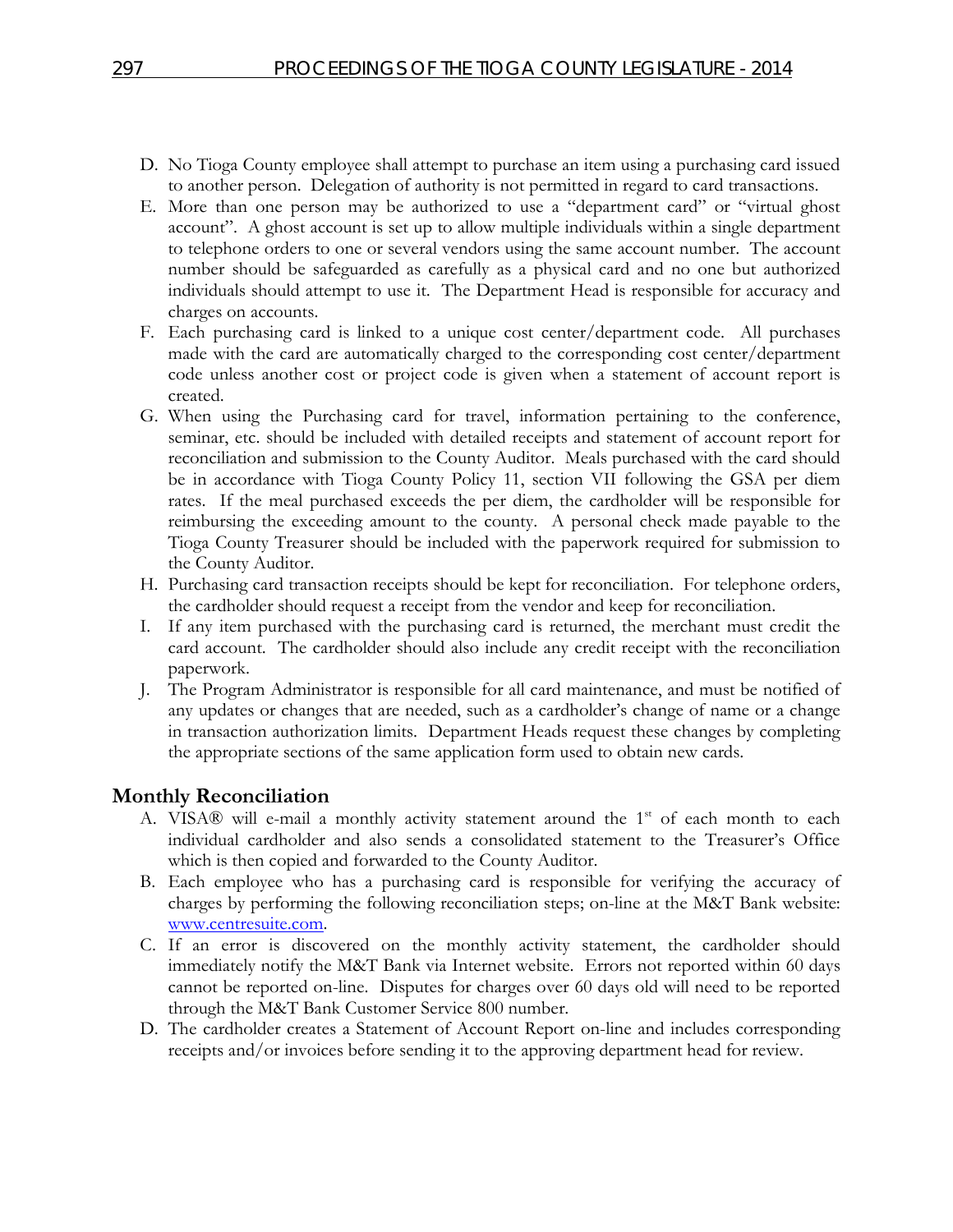- E. The approving department head is responsible for reviewing, signing and forwarding the Statement of Account to the County Auditor by the  $5<sup>th</sup>$  of the month. The County Auditor then reviews the information for accuracy and final approval for accounting purposes. By his/her signature, the department head indicates that all charges for the cardholder have been reviewed and approved as expenditures made in compliance with the Tioga County Purchasing policies.
- F. Approved statements with the attached receipts are due to the County Auditor by the  $5<sup>th</sup>$  of each month. Card billings will be closed on the last day of each month. On the first working day of each month the cardholders should reconcile their account on-line, print the Statement of Account Report, attach all receipts and secure Department Head approval.

## **Billing and Remittance Procedures**

Tioga County's Purchasing Card Payment System is an individual bill/central payment system. Each cardholder receives a monthly activity statement for information and reconciliation purposes only. A summary of all charges with supporting detail is sent to the County Auditor who posts the individual totals to the proper accounts based on the department or cost center code linked to each card number. The actual payment is automatically debited from our General Fund Bank Account on the  $10<sup>th</sup>$  of the following month.

If required, charges may be re-allocated to other accounts by changing the account coding on the transaction screen on-line.

Reconciling the transactions shown on the monthly activity statement supplied by VISA® with the cardholder's individual charge slips is the primary responsibility of the cardholder. This crosscheck is essential to verify accuracy. If all the charges are correct, the cardholder forwards the Statement of Account Report with receipts to the approving department head, who in turns signs the Statement of Account Report and forwards to the County Auditor for auditing.

Vendors should not charge unless goods have been delivered or services rendered.

#### **Auditing**

All card purchases will be audited by the County Auditor to confirm the Purchasing Cards are being utilized responsibly, receipts are being retained, the Cardholder's statements are being reconciled on a timely basis and accounts are being charged.

#### **Records**

An example of a monthly Statement of Account Report is attached (Exhibit E).

If the purchasing card is used to purchase anything related to travel, conference information must be included.

A Statement of Account that includes any meal purchased exceeding the per diem rate must have check included for reimbursement to the County made payable to the Tioga County Treasurer.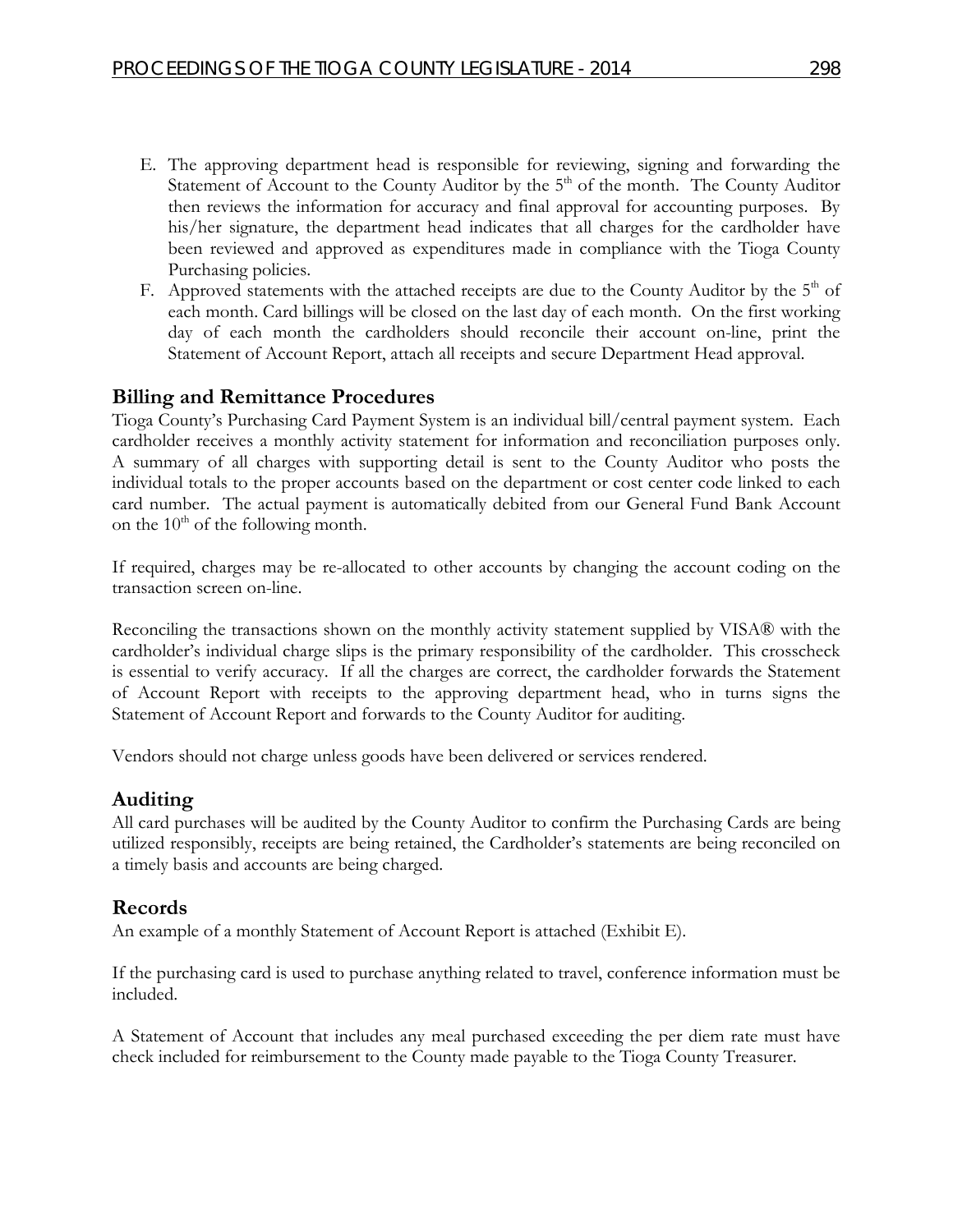Any purchase that does not include an accounting code is posted as an operating expense for that department/cost center linked to the cardholder in the purchasing database.

## **Budget Allocations**

General ledger entries related to purchasing card use are posted in the following month.

If a transfer or adjustment of operating expense is required, the Treasurer's Office will make the adjustment in the month the request is received.

### **Summary**

Participating suppliers are paid by VISA® within 24 to 48 hours of each business transaction depending on their relationship with the processing bank.

Tioga County asks its employee cardholders to exercise good judgment and act responsibly when using their VISA® Purchasing Cards.

These cards are issued in the names of individual employees and all activity is assumed to have been incurred by employees named on the cards even though the Treasurer's Office will be responsible for actual payment.

We ask employees to always retain card receipts and safeguard your credit card.

If you have any questions about the purchasing card program or need additional information, please contact the Tioga County Program Administrator.

### IV: PURCHASING

Pursuant to General Municipal Law 104-b (2) (f), Douglas Camin is the responsible person for overseeing the administrative details of Tioga County's purchasing program. The Purchasing portion of this policy herein shall be administered in accordance with all ethical rules called for by the County of Tioga and the National Institute of Governmental Purchasing Code of Ethics. The purchase procedures employed will comply with all applicable laws and regulations of New York State and shall be subject to the approval of the Legislature.

### V: REQUIRED APPROVALS FOR INFORMATION TECHNOLOGY EQUIPMENT

In the interest of maximizing efficiency, cost effectiveness and compatibility with various existing countywide technologies, any request to purchase a device requiring network or phone connectivity, such as computer hardware, printers, software and related services, fax machines, scanners, and copiers, cellular telephones and telephones that connect to our phone system, all departmental purchases and leases of these items must be sent to the Director of Information Technology and Communication Services for approval in a service ticket regardless of cost or funding source (i.e. grant). Information Technology will obtain the quotes and if an item is approved, Information Technology will notify the department in the service ticket and send the quote, the department will then enter a purchase order, order the item and process the approved items. Once the item is received by the Department, the Department will then contact Information Technology for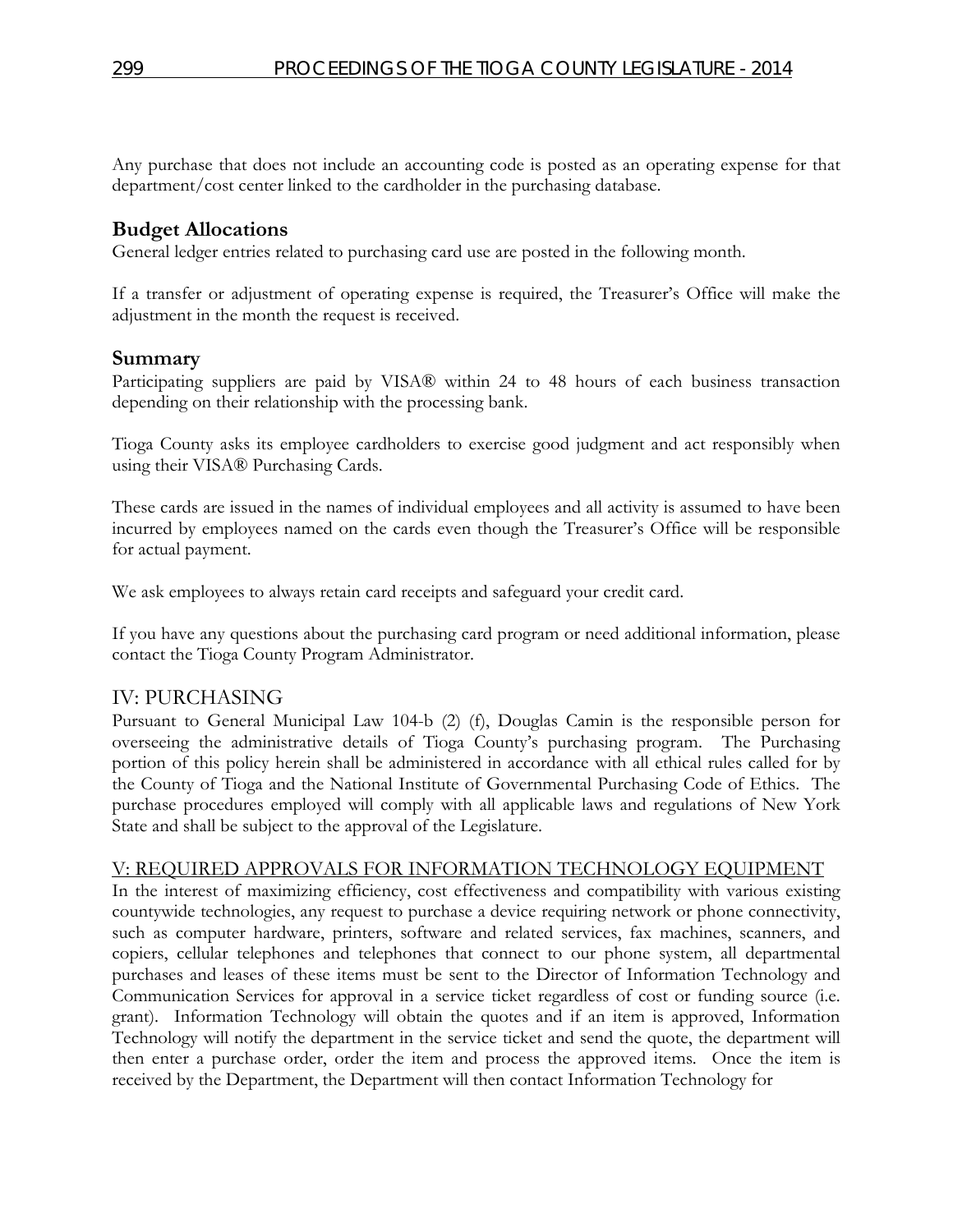installation, if applicable. Accessories, including, but not limited to items such as mice, keyboards, and rewriteable media, are exempt from the approval process.

Upon the recommendation of the Information Technology Director, the County Legislature may enter into contracts, which shall disseminate requests for proposals, requests for qualifications, and bids specification over the internet with the purpose of attracting additional qualified respondents.

Upon the recommendation of the Information Technology Director the County Legislature may approve on-line purchasing arrangements, which shall be in accordance with this policy.

### VI: ACCOUNTS PAYABLE

There shall be a County Auditor appointed by the Legislature to review and release for payment any and all purchase orders. The County Auditor shall not be associated with the Treasurer's Office.

Purchase orders are used in Tioga County for any and all purchases, other than purchasing cards, by Tioga County Departments. The purpose of the purchase order system is to maintain budgetary control on the spending of all approved budget items, both at a department and legislative level.

A purchase order should be processed for goods and services. It is the individual department head's responsibility to insure that expenditures are within the budgetary appropriations and contract parameters to ensure that the proper department account is charged.

The purchase order provides the authority to purchase goods and services as well as the necessary authority to pay vendor claims and proof of tax-exempt sales. Purchase orders are prepared by each Department. Each department verifies the following before issuing a purchase order:

- Vendor/vendor number
- Contract/resolution/quotation information
- Comments/special instructions
- Description of goods and services being ordered
- Quantity/unit of measure
- Unit price/extension and total cost
- Commodity codes/budget codes

#### **IN ALL INSTANCES PRACTICAL, PURCHASE ORDERS MUST BE COMPLETED BEFORE A PURCHASE IS MADE.**

Blanket Purchase Orders (BPO) – A blanket purchase order is created for products or services that are purchased on an "as needed" basis from a vendor throughout the year where the dollar value will vary for each purchase. It also may be used for annual contracts for various departments and any other purchases that are recurring that a department may have. These are issued for a maximum period of twelve (12) months and must be reissued at the beginning of each fiscal year.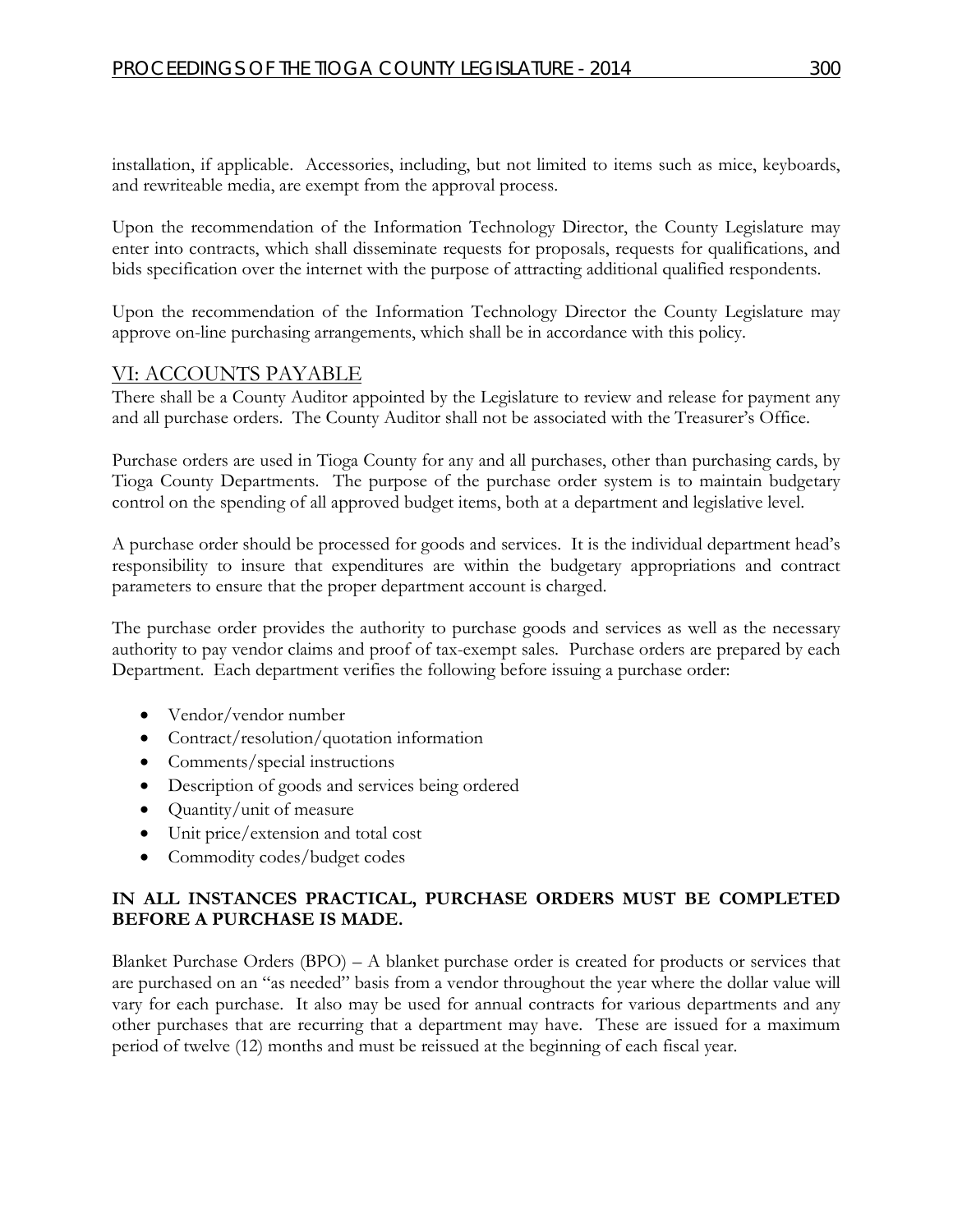The County Auditor must approve any increase in the dollar amount of a BPO from the original issue amount with a written explanation on the BPO from the Department when submitted for payment. The County Auditor will then make a determination to approve said increase or deny.

Should there be insufficient funds available, departments must do a budget transfer and secure all the necessary approvals before the order can be processed.

After a purchase order has been entered and upon receipt of goods and services, the department enters the billing information into the system with the exact quantity received. As standard business practice, all county vendors are entitled to prompt payment; therefore receipts should be processed on a day-to-day basis. The "credit line" of Tioga County suffers inexcusable harm due to late payments to vendors.

**Department of Labor – Notice to Withhold Payment –** On occasion the New York State Department of Labor, Bureau of Public Works upon receiving complaints for non-payment of prevailing wages shall direct the County to withhold monies due to a vendor. The original notice is forwarded to the Commissioner of Public Works, a copy is kept with the Auditor, and a copy forwarded to the Treasurer's Office. These monies are held until notification is received from the Department of Labor on how they are to be disbursed.

There are certain expenditures for which the processing of a purchase order is not feasible. A manual check is used for these transactions and is done out of the Treasurer's Office in conjunction with the County Auditor. A manual check request form shall be filled out by the Department and signed, sent to the County Auditor for review, approval, and signature, and then forwarded to the Treasurer's Office for signature and check disbursement.

Purchase orders \$10,000 and over shall require an authorization for purchase requiring committee approval which would need to be signed by the Department Head and the Legislative Committee Chair before processing. Resolution No. 121-00 authorizes payments for utility bills, including sewer and water charges, exempt from the approval process. Please refer to the purchase order manual located on the County Intranet for information regarding purchase order processes and approvals.

### VII: ACCOUNTS RECEIVABLE

The County shall promote and encourage the timely payment of accounts receivable and pursue delinquent accounts in a prudent and diligent manner. Accounts Receivable is any amount owed to an agency of the County of Tioga including, but not limited to, taxes, loans, and notes, as well as amounts due for goods and services provided, for licenses and fees, from employees, from other agencies, and from the state and federal government for grants and contracts. Receivables also include judgments, fines and costs and penalties imposed.

The County Treasurer is responsible for ensuring that all accounts receivable are recorded, recognized and reported in accordance with generally accepted accounting principles as prescribed for governments by the Governmental Accounting Standards Board (GASB) and by the New York State Comptroller's Office uniform system of account codes.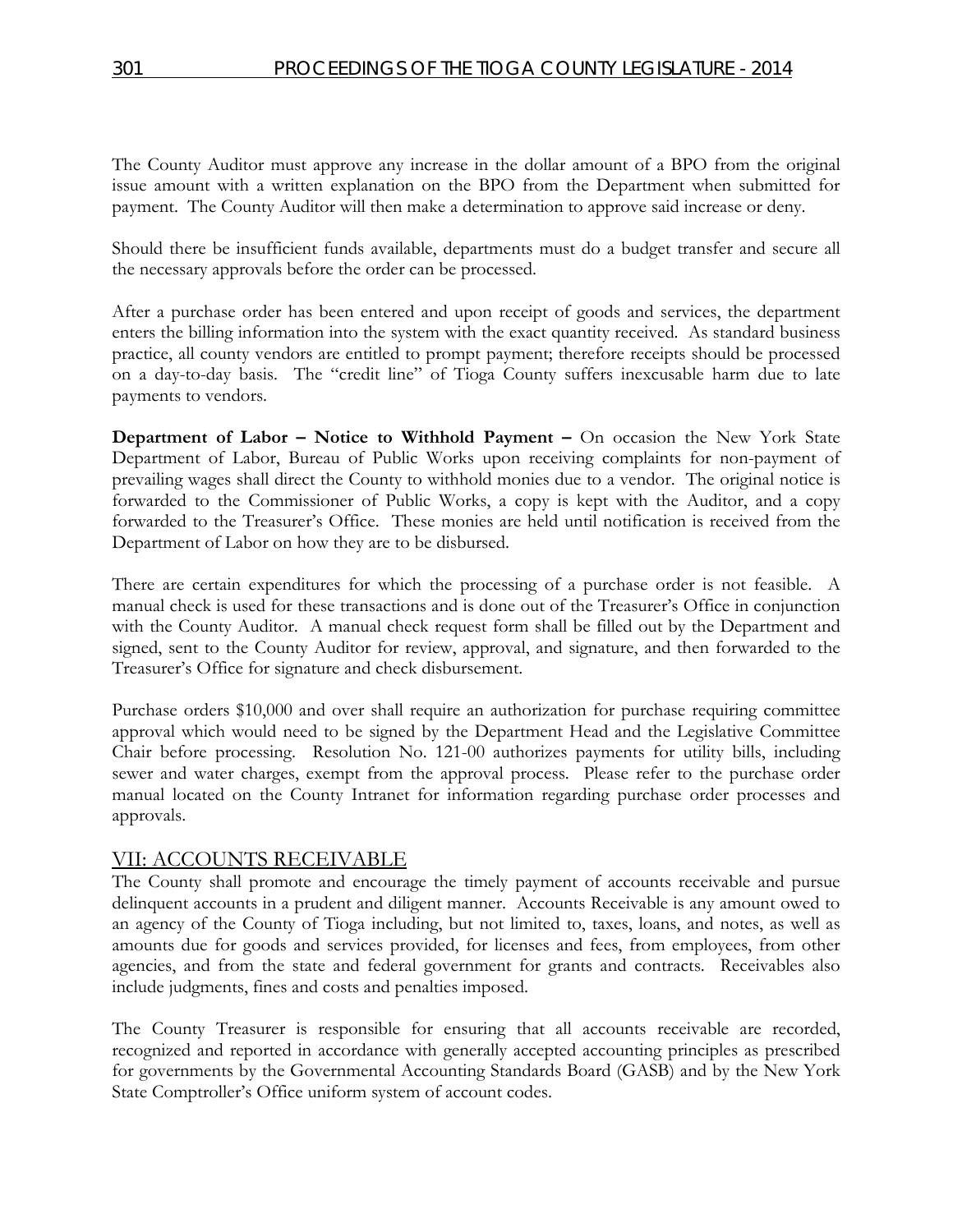Each Department head whose department creates an account receivable is responsible for all actions necessary to account for and collect the receivable.

In general:

- All receivables must be billed on a timely basis, whether the receivables are due from private entities, the federal government, localities or state agencies. Accounts should be billed when goods are provided or services rendered, unless contractual requirements specify other billing terms or billing terms used are in accordance with industry standards.
- Maintain an accurate record of receivables transactions.
- Maintain a control record that summarizes and ages the receivables transactions.
- Each Department having an outstanding receivable will be responsible for all collection efforts.
- Each Department having outstanding receivables will be responsible for identifying uncollectible accounts and for sending timely notification to the County Treasurer of the doubtful accounts.
- Provide for the accrual of interest and penalties as allowed or as required by law.
- Agencies shall obtain the following minimum prescribed information on prospective debtors:

Full Name Home and Office Address Telephone numbers for home and place of employment Federal Employer Identification Number (FEIN) for businesses Social Security Number (SSN) for individuals or sole proprietorships

The County of Tioga shall employ all collection tools at its disposal in the pursuit of delinquent balances.

The Treasurer's Office is responsible for recording financial transactions of the County and providing timely and acute interim and annual financial reporting. Provides for communication to other County departments and outside parties relating to the financial information, capital projects, and debt financing undertaken by the County and related entities.

The revenue accounting maintains financial information for forecasting of receipts and disbursements to assist in the effective management of County funds. Reconciles bank accounts, investments, and pooled cash on a timely basis. Prepares the annual statement of estimated available resources used by the Budget Office for the annual budget and is involved in various elements of the tax rate adoption process. Prepares and distributes revenue and appropriation reports and reference materials for use by Department Heads.

The Treasurer's Office is also responsible for the accounting and financial reporting of grants as well as billing, monitoring, and the pursuit of past due collections for grants and certain receivables of the County. The Office is also responsible for reporting all County receivables at fiscal year end including receivables related to fines, fees, and court costs. The Office provides for communication to other County departments and outside parties relating to the grant programs and amounts owed the County.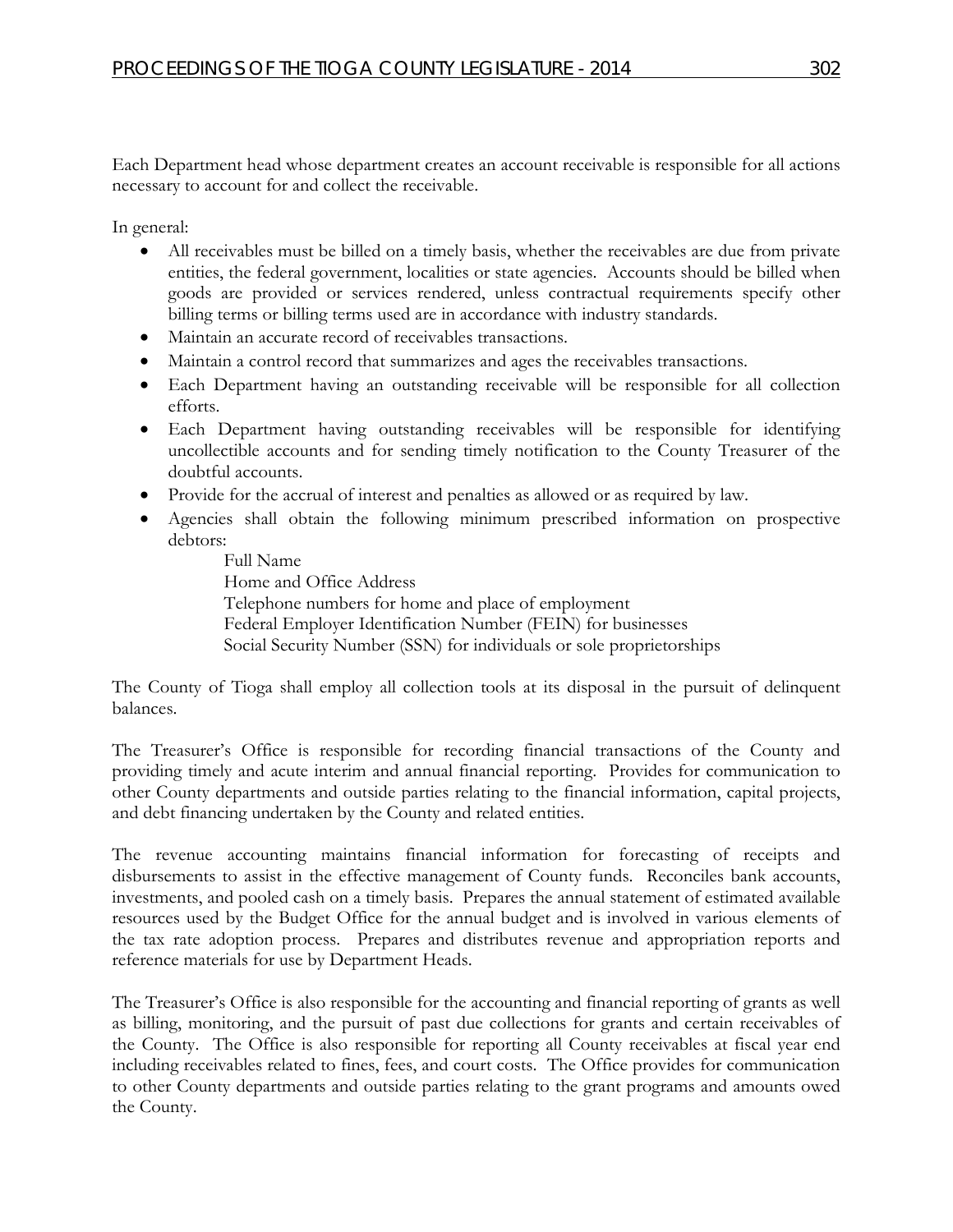The Treasurer's Office ensures compliance with applicable accounting, contractual, and statutory requirements pertaining to the recording, monitoring, and collecting of amounts owed the County.

All real property in the County is subject to taxation except those properties that are specifically exempt by law. Prior to the tax rate being set, there is a careful review of the County's budgetary needs and public hearings are held. Real Estate taxes receivable are maintained and enforced in the Treasurer's Office. The Treasurer oversees tax enforcement legalities of foreclosure, the annual auction and closings, and all relative accounting entries pertaining as such.

## VIII: PETTY CASH

The custodian of the petty cash fund in each department will request replenishment of the fund in advance of its depletion. This will include an itemization of the disbursements made from the petty cash fund and a grand total of the claim will be attached to the purchase order created supporting each petty cash transaction. The County Auditor will review and approve purchase orders claims for replenishment of petty cash funds.

## IX: BIDDING PROCEDURES

Please refer to the bidding procedures located on the County Intranet.

## X: DETERMINING THE NECESSITY FOR COMPETITIVE BIDDING

Prior to the procurement of any goods or services by any employee or official on behalf of the County of Tioga, a determination shall be made whether such procurement is subject to competitive bidding. This list identifies whether these categories are subject to the competitive bidding requirements of General Municipal Law (GML) Section 103, or the local policies required by Section 104-b, or if the contract falls within some other exemption from the competitive bidding requirement recognized by the laws of the State of New York and where further information can be found:

|    |                                                      | SUBJECT TO        | <b>LOCAL POLICIES</b> |
|----|------------------------------------------------------|-------------------|-----------------------|
|    |                                                      | <b>COMPETITVE</b> | (SECTION 104-b)       |
|    |                                                      | <b>BIDDING</b>    |                       |
|    |                                                      | (SECTION 103)     |                       |
|    | Purchase and Contracts for Public Works              |                   |                       |
| 1. | Purchase Contract - Above \$20,000                   | X                 |                       |
| 2. | Purchase Contract $-$ \$20,000 or less               |                   | X                     |
| 3. | Contract for Public Works - Above \$35,000           | X                 |                       |
| 4. | Contract for Public Works $-$ \$35,000 or less       |                   | X                     |
|    | Procurements Exempt from Both Section 103 and 104-   |                   |                       |
| b  |                                                      |                   |                       |
|    | 5. Preferred Source (State Finance Law, Section 162; |                   | X(a)                  |
|    | Correction Law, Sections 184, 186)                   |                   |                       |
| 6. | State Contract (GML, Section 104)                    |                   | X(a)                  |
| 7. | County Contract (GML, Section 103[3])                |                   | X(a)                  |
|    | Procurements Exempt from Section 103                 |                   |                       |
| 8. | Emergency (GML, Section 103[4]                       |                   | X                     |
| 9. | Sole Source                                          |                   | X                     |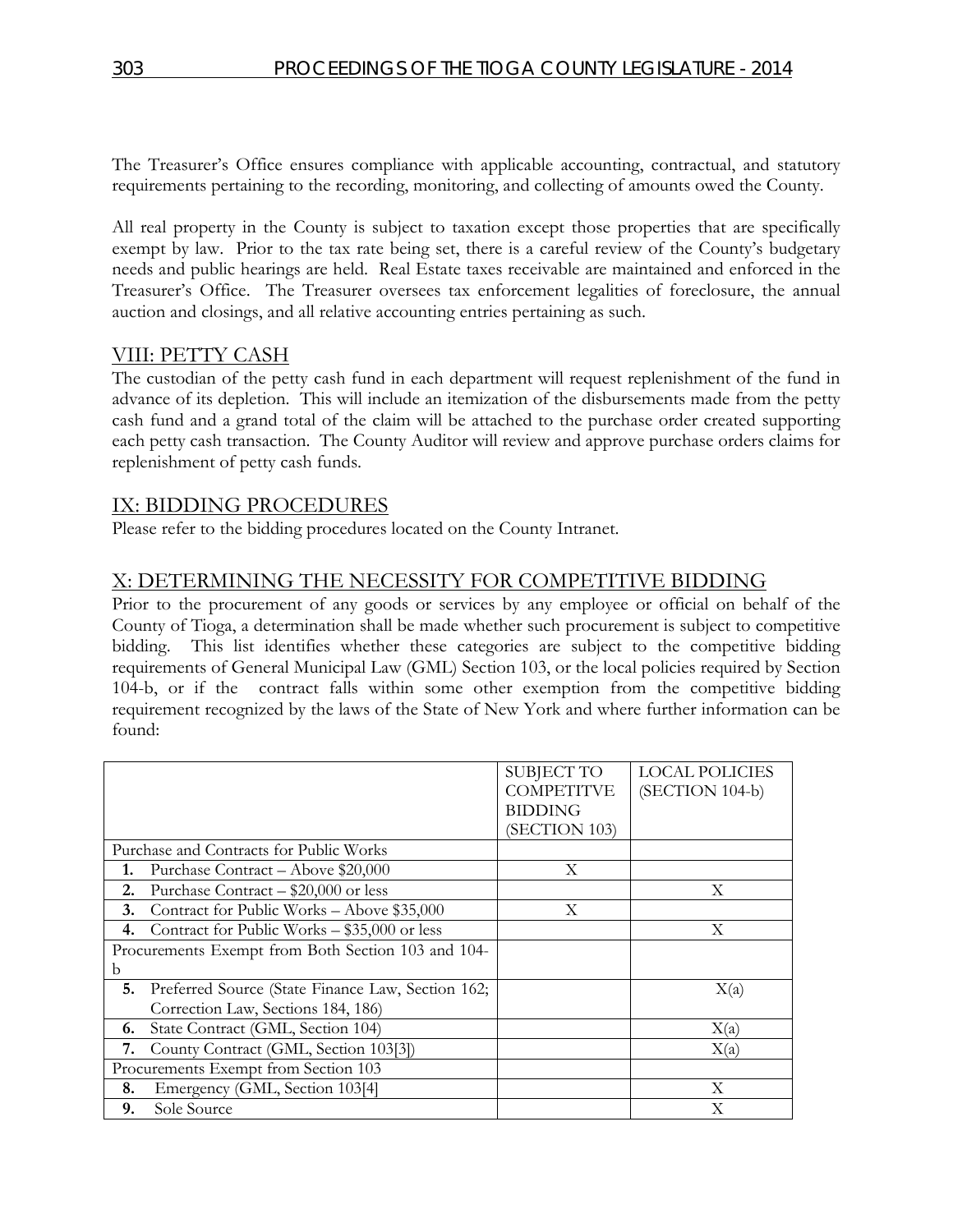| 10. Professional Service                               |      | Х    |
|--------------------------------------------------------|------|------|
| <b>11.</b> True Leases                                 | X(b) |      |
| 12.<br>Insurance                                       |      | X    |
| <b>13.</b> Surplus/Second-hand Materials,<br>Supplies, |      | X    |
| Equipment from certain Other Governments               |      |      |
| (GML, Section 103[9][10])                              |      |      |
| 14. Certain Food, Milk Purchases (GML, Section         |      | X(c) |
| 103[9][10]                                             |      |      |
| 15. The contract is for standardized equipment,        |      |      |
| materials or supplies previously awarded by the        |      |      |
| County of Tioga to a supplier pursuant to General      |      |      |
| Municipal Law Section 103(5);                          |      |      |
| 16. The procurement is to be made pursuant to          |      |      |
| Correction Law Section 186 or State Finance Law        |      |      |
| Section 162                                            |      |      |
| 17. Certain Municipal Hospital or Nutrition Program    |      | X    |
| Purchases (GML, Section 103[8])                        |      |      |

- **(a)** Although Section 104-b exempts these purchases from the requirement of written or verbal quotations or proposals, that procurements from these sources should be in the best interest of the County. This could be accomplished by comparisons of prices to catalogs or other market price comparisons.
- **(b)** School districts only, Education law, Section 1725. If a lease where the product is owned at end of lease, it must be initially bid.
- **(c)** School districts only.

## XI: METHODS OF PROCUREMENT NOT COVERED BY BIDDING

Telephone Quotes Written/Fax/Email Quotes RFP's (Requests for Proposals)

#### Requests for Quotations:

Quotation forms will include three vendors who can provide the item or services desired. These forms should contain a complete description of the item, the quantity desired and the unit on which the price is quoted (per gross, dozen, etc.). After three quotations have been gathered, the department head will purchase order the materials from the vendor at the lowest price.

Most purchases that fall in the stated dollars categories will be quoted pursuant to prescribed methods.

Under no circumstances will a quote that exceeds the bidding limits be awarded. All quotes (written, faxed, emailed or telephone) shall be documented by respective departments and kept on file.

#### Request For Proposals (RFPs):

A Request for Proposal may be the appropriate method of procurement when: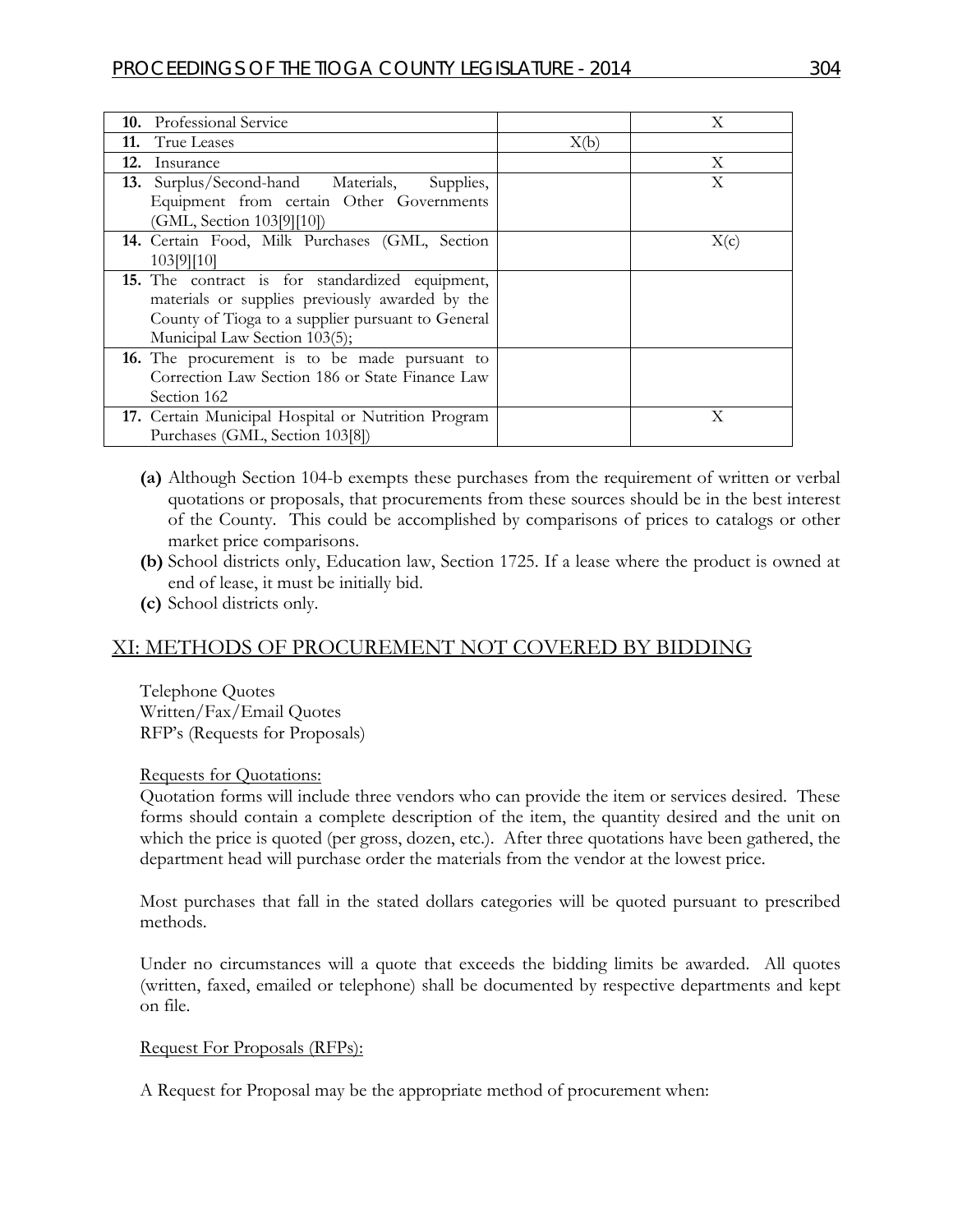(1). Development of a technical specification by the county will restrict competition or create a sole source.

(2). Technical expertise or experience of the vendor is a critical factor in the purchase.

(3). Comparative and judgmental evaluations of differing price, quality and contractual factors between proposals are necessary to determine which offer is in the best interest of the county.

(4). In-house staff is unaware of what the market can produce at a given time (i.e. computer hardware and software is developing and changing almost daily).

The following guidelines shall be followed for purchases and service contracts that fall below the monetary bid limits:

| Procurements                                    |          | Verbal Quotes |             | Written                   |                           | <b>RFP</b> | Formal | Other |
|-------------------------------------------------|----------|---------------|-------------|---------------------------|---------------------------|------------|--------|-------|
|                                                 |          |               | Quotes      |                           |                           | <b>Bid</b> |        |       |
|                                                 | $\Omega$ |               | 3           | 3                         | $\geq$ 3                  |            |        |       |
|                                                 |          |               |             |                           | $\ast$                    |            |        |       |
| Commodities<br>(Equipment,<br>Materials<br>$\&$ |          |               |             |                           |                           |            |        |       |
| Supplies)                                       |          |               |             |                           |                           |            |        |       |
| \$500                                           | X        |               |             |                           |                           |            |        |       |
| $$500 - $1,499$                                 |          |               | $\mathbf X$ |                           |                           |            |        |       |
| $$1,500 - $4,999$                               |          |               |             | $\boldsymbol{\mathrm{X}}$ |                           |            |        |       |
| $$5,000 - $19,999$                              |          |               |             |                           | $\boldsymbol{\mathrm{X}}$ |            |        |       |
| \$20,000 & over                                 |          |               |             |                           |                           |            | X      |       |
| Public Works and Contracted Services            |          |               |             |                           |                           |            |        |       |
| \$10,000                                        | X        |               |             |                           |                           |            |        |       |
| $$10,000 - $19,999$                             |          |               | $\mathbf X$ |                           |                           |            |        |       |
| $$20,000 - $34,999$                             |          |               |             | $\boldsymbol{\mathrm{X}}$ |                           |            |        |       |
| \$35,000 & over                                 |          |               |             |                           |                           |            | X      |       |
| Over \$35,000 - sealed bids in conformance      |          |               |             |                           |                           |            | X      |       |
| with GML, Section 103.                          |          |               |             |                           |                           |            |        |       |
| Emergencies GML 103(4)                          |          |               |             |                           |                           |            |        | a.    |
| Insurance                                       |          |               |             |                           |                           |            |        | a.    |
| Professional Services GML 104-b                 |          |               |             |                           |                           |            |        | a.    |
| True Leases (other than school districts)       |          |               |             |                           | $\overline{X}$            |            |        |       |
| Second-Hand<br>from<br>Equipment<br>Other       |          |               |             |                           |                           |            |        | a.    |
| Governments                                     |          |               |             |                           |                           |            |        |       |
| Sole Source (i.e., patented or monopoly item)   |          |               |             |                           |                           |            |        | a.    |

#### PURCHASING PROCESSING

\*A minimum of 3 quotes are required but may be greater than 3 quotes as determined by the Information Technology Department.

(a) – Competitive bidding is not required based on Exceptions to the Requirements of GML, §103 and §104.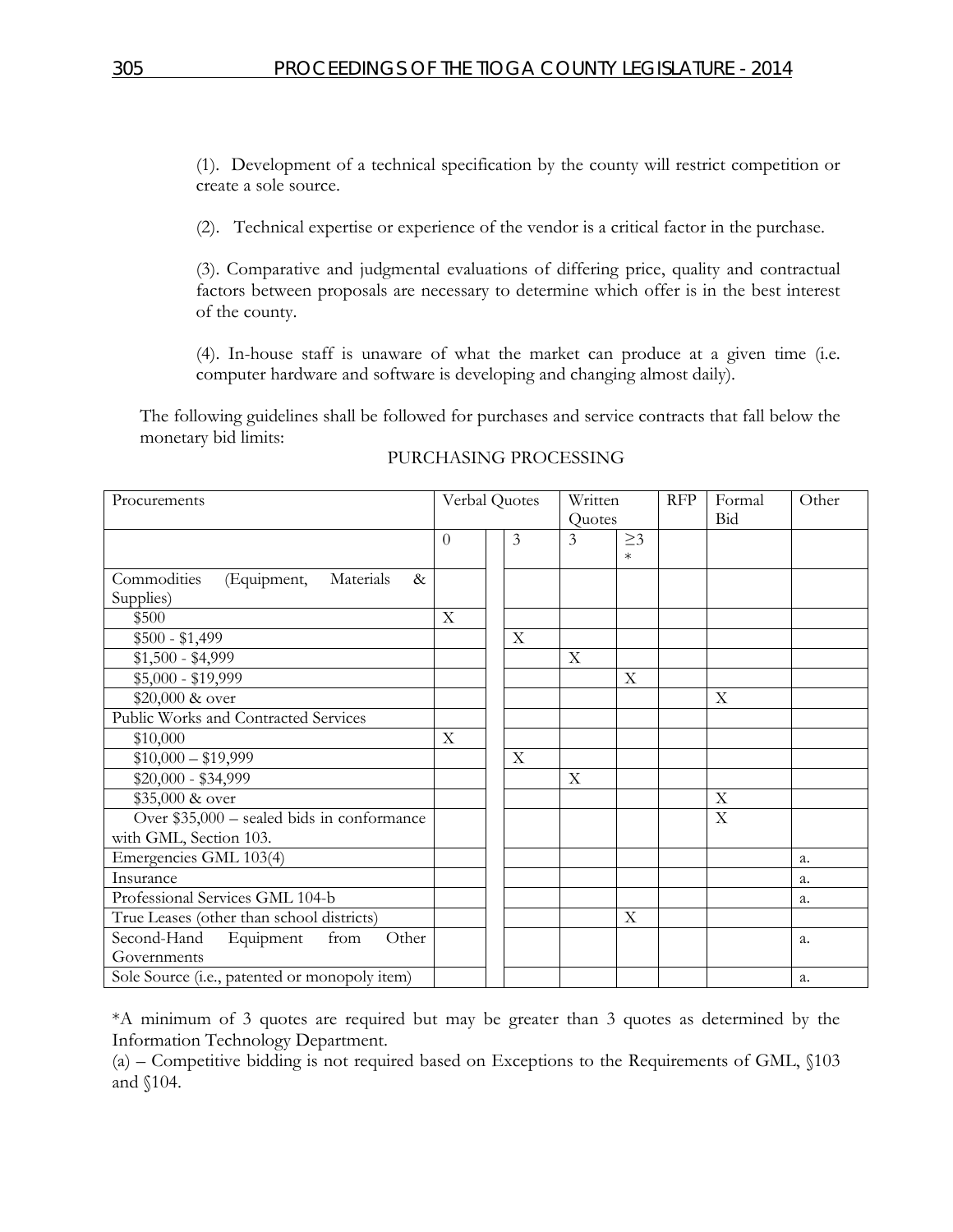Verbal Quotes – use form 14.8F or equivalent; Originator Department to obtain quotes and submit with draft order.

Written Quotes – use form 14.9F or equivalent; Originator Department to obtain quotes and submit with draft order.

Formal Bids and RFP's are issued by the Information Technology Department or the Originator Department; specifications are provided by Originator Department.

## XII: PROCEDURE TO BE USED WHEN COMPETITIVE BIDDING NOT REQUIRED

- A. Procurement Log reports shall be generated by the Information Technology Department when requested by the Legislature or a Department Head.
- B. In the event procurement is determined to be exempt from competitive bidding and its costs are \$2,500.00 and over, the following procedure shall be followed:
	- 1. At least two (2) proposals or quotations for goods or services shall be secured by use of written requests for proposals, written quotations, verbal quotations or any other method of procurement which furthers the purposes of General Municipal Law Section 104-B.
	- 2. Upon award of a contract, the following shall be entered into the Procurement Log:
		- a. The date of procurement;
		- b. The goods or services procured and the cost thereof;
		- c. The basis for the determination that the procurement is exempt from competitive bidding;
		- d. All alternative quotations or proposals secured together with the name of the source of each quotation or proposal.
	- 3. In the event a contract is awarded to other than the lowest dollar offeror, it shall be set forth with justification and reasons such an award furthers the purposes of the County of Tioga's Bidding Policy.
- C. The procedures set forth in Paragraph VI(B) (1) and (2) need not be followed when the procurement is:
	- 1. For less than \$2,500.00; or
	- 2. For a standard replacement part; or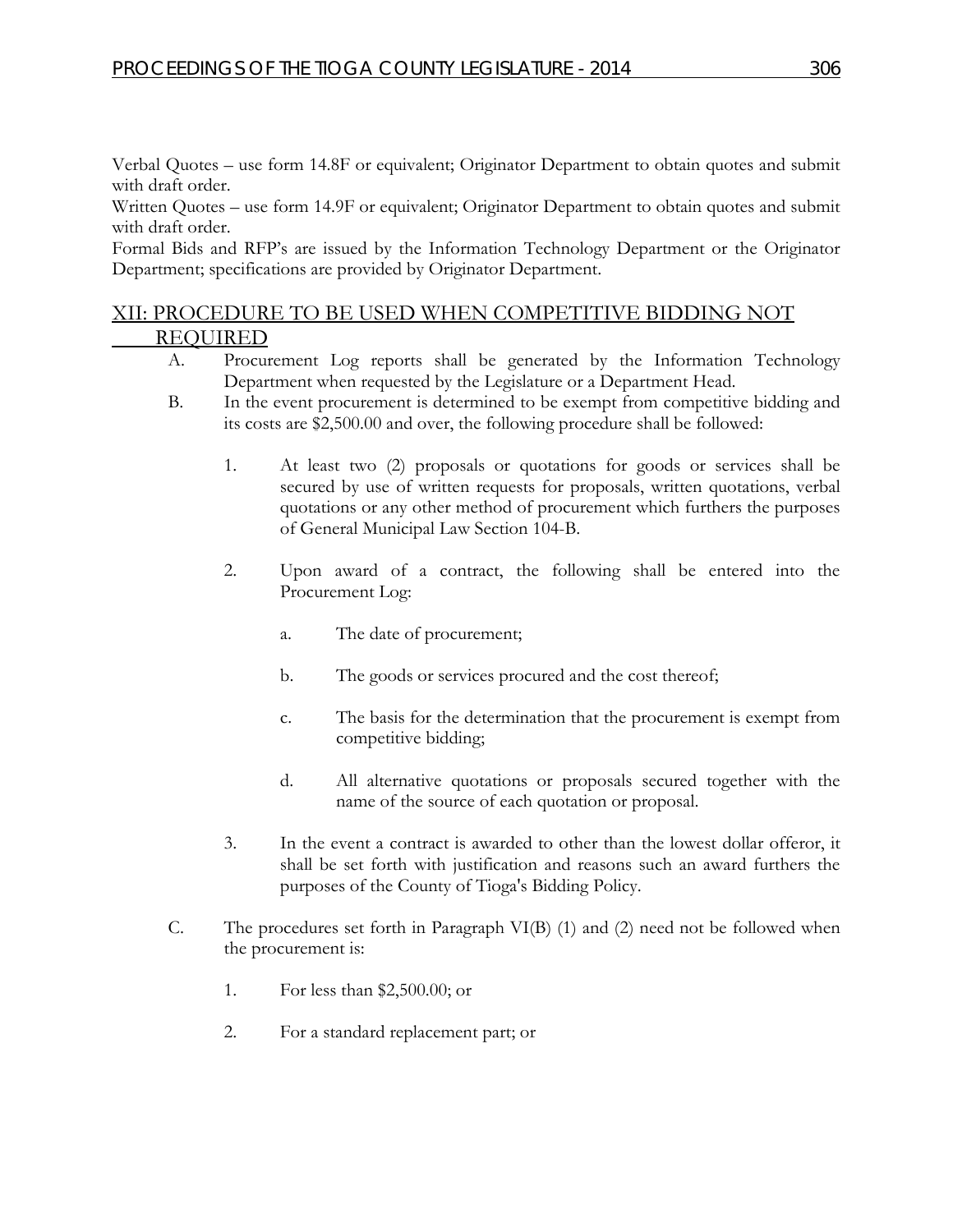- 3. For standardized equipment, materials or supplies for which the contract has been awarded to a particular vendor by the Legislature, pursuant to General Municipal Law Section 103(5); or
- 4. For Professional Services; or
- 5. Made pursuant to any one of the following:
	- a. General Municipal Law Section 103(3) or Section 104; or
	- b. State Finance Law Section 162; or
	- c. Correction Law Section 186; or
	- d. The policies and procedures adopted by the Legislature pursuant to General Municipal Law Section 104-B (2) (f) and Paragraph 3 of the Bidding Policy.
- D. A good faith effort shall be made to obtain the required number of proposals or quotations. If the Purchaser is unable to obtain the required number of proposals or quotations, the Purchaser shall document the attempt made at obtaining the proposals. In no event shall the inability to obtain the proposals or quotes be a bar to the procurement.

#### XIII: EXEMPTION BY ACT OF THE COUNTY LEGISLATURE

- A. It shall be within the sole discretion of the Legislature to grant by resolution an exemption from the requirement that alternative proposals or quotations be obtained, pursuant to Paragraph VI(B).
- B. In exercising its discretion, the Legislature shall consider whether such exemption is in the best interest of the County of Tioga.
- C. An exemption may be granted under any of the following circumstances:
	- 1. When a public emergency exists, as defined by General Municipal Law Section 103(4);
	- 2. When the contract is for goods or services for which there is only one source available at the time the contract is entered into;
	- 3. When the contract is for goods or services for which a desired warranty or service contract is available from only one source at the time the contract is entered into;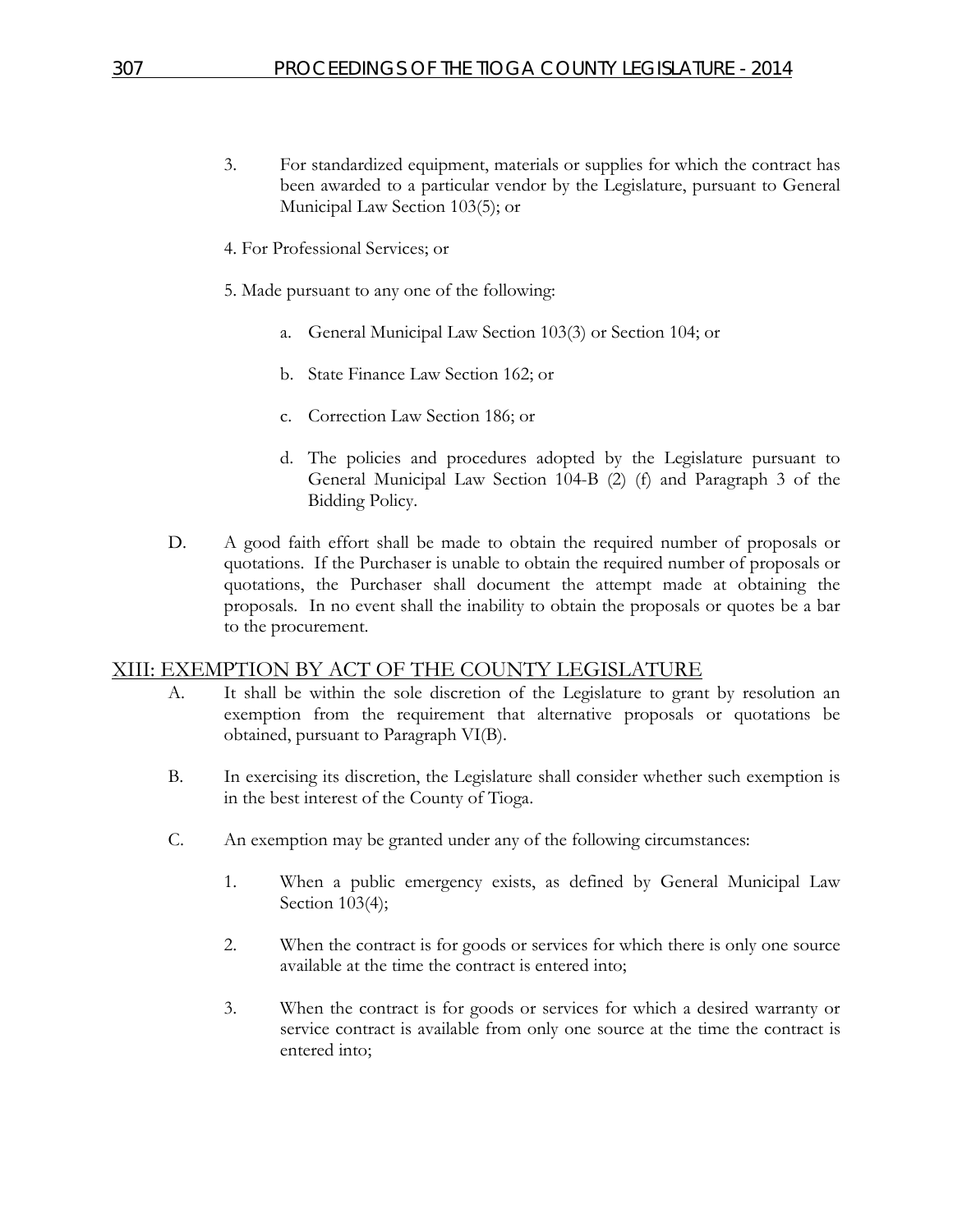**4.** Under such other and further circumstances determined to be sufficient justification by the Legislature.

## XIV: ANNUAL REVIEW

The Tioga County Legislature shall review the policies and procedures set forth herein within the first quarter following the close of the fiscal year.

### XV: UNINTENTIONAL FAILURE TO COMPLY

The unintentional failure to comply with the provisions of this Bidding Policy and Procedure shall not be grounds to void action taken or give rise to a cause of action against the Legislature or any officer or employee thereof.

#### XVI: PROHIBITED CONTRACTS WITH SUSPENDED OR DEBARRED PARTIES

- A. Non-Federal agencies are prohibited from contracting with or making subawards under covered transactions to parties that are suspended or debarred or whose principals are suspended or debarred. Contractors receiving individual awards for \$100,000 or more and all subrecipients must certify that the organization and its principals are not suspended or debarred. The non-Federal entities may rely upon the certification unless it knows that the certification is erroneous. Non-Federal entities may, but are not required to, check for suspended or debarred parties which are listed in the "List of Parties Excluded from Federal Procurement or Nonprocurement Programs", issued by the General Service Administration.
- B. In order to ensure compliance with the above requirement, before an award for a contract is made the Department Head shall check the web (http://epls.arnet.gov/) which contains the List of Parties Excluded from Federal Procurement or Non-procurement Programs for names of the low bidder. A copy of the list or that portion of the list that would include the low bidders name should be downloaded, printed and made a part of the bid package file.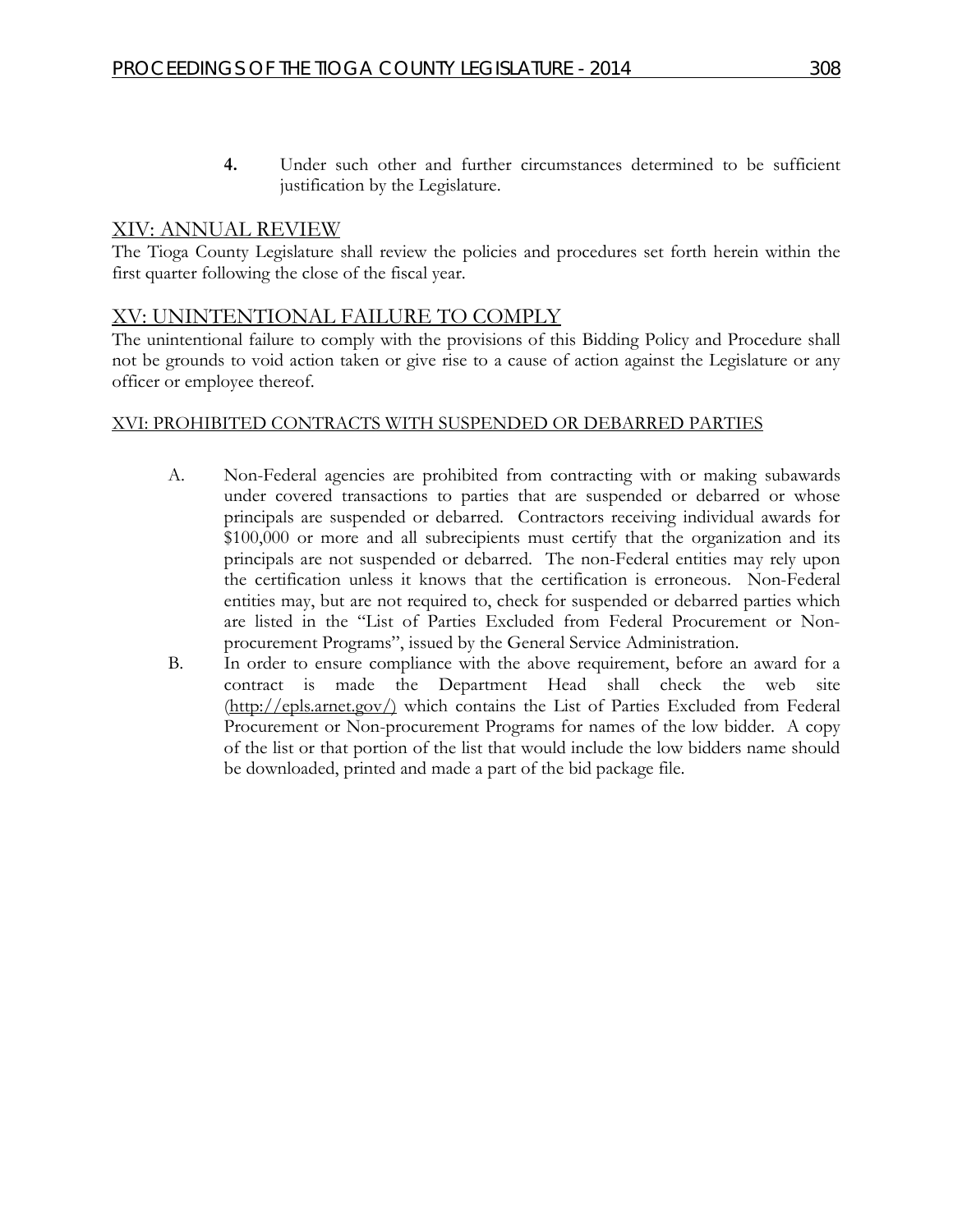#### Exhibit A

Individual Cardholder Application and Instructions Instructions for Department Heads

| <b>CHECK TYPE OF REQUEST BELOW</b>      | FOLLOW PAIRED INSTRUCTIONS                                      |                                                                    |                                                                    |  |  |
|-----------------------------------------|-----------------------------------------------------------------|--------------------------------------------------------------------|--------------------------------------------------------------------|--|--|
| □ New Account                           | Complete all sections of form                                   |                                                                    |                                                                    |  |  |
| □ Address Change Only                   | Fill in card account number and first name, middle initial, and |                                                                    |                                                                    |  |  |
|                                         | last name. Then fill in new address section only.               |                                                                    |                                                                    |  |  |
| $\Box$ Change in Department/Division or |                                                                 |                                                                    | Fill in account number, first name, middle initial, and last name. |  |  |
| Accounting Code                         | Then fill in accounting code section only.                      |                                                                    |                                                                    |  |  |
| □ Close Account                         |                                                                 | Fill in account number, first name, middle initial, and last name. |                                                                    |  |  |
| □ Change Name of Person on Existing     |                                                                 |                                                                    | Fill in account number, first name, middle initial, and last name. |  |  |
| Account                                 | Write new name beneath current name.                            |                                                                    |                                                                    |  |  |
| □ Change in Cardholder Spending Limit   |                                                                 |                                                                    | Fill in account number, first name, middle initial and last name.  |  |  |
|                                         |                                                                 |                                                                    | Explain change request in appropriate section of form.             |  |  |
| □ Change in Cardholder Transaction      |                                                                 |                                                                    | Fill in account number, first name, middle initial, and last name. |  |  |
| Limit                                   |                                                                 |                                                                    | Explain change request in appropriate section of form.             |  |  |
| New Account                             | Plastic<br>$\Box$                                               | $\Box$                                                             | Ghost                                                              |  |  |
| Middle Initial<br>First Name            |                                                                 | Last Name                                                          |                                                                    |  |  |
| Social Security Number                  |                                                                 |                                                                    | Accounting Code (Leave Blank)                                      |  |  |
| Department Mailing Address              |                                                                 |                                                                    |                                                                    |  |  |
| City<br>State                           |                                                                 | Zip Code                                                           | <b>Expanded Zip Code</b>                                           |  |  |
| Home Telephone                          |                                                                 | <b>Business Telephone</b>                                          |                                                                    |  |  |
| Birth Date (MM/YY)                      |                                                                 | Mother's Maiden Name                                               |                                                                    |  |  |
| Single Transaction Dollar Limit         |                                                                 |                                                                    |                                                                    |  |  |
| Daily Transaction Number Limit          |                                                                 | Monthly Limit                                                      |                                                                    |  |  |
| <b>Employee Signature</b>               |                                                                 | Date                                                               |                                                                    |  |  |
| Approving Department Head Signature     |                                                                 | Date                                                               |                                                                    |  |  |
| Card Administrator Signature            |                                                                 | Date                                                               |                                                                    |  |  |
|                                         |                                                                 |                                                                    |                                                                    |  |  |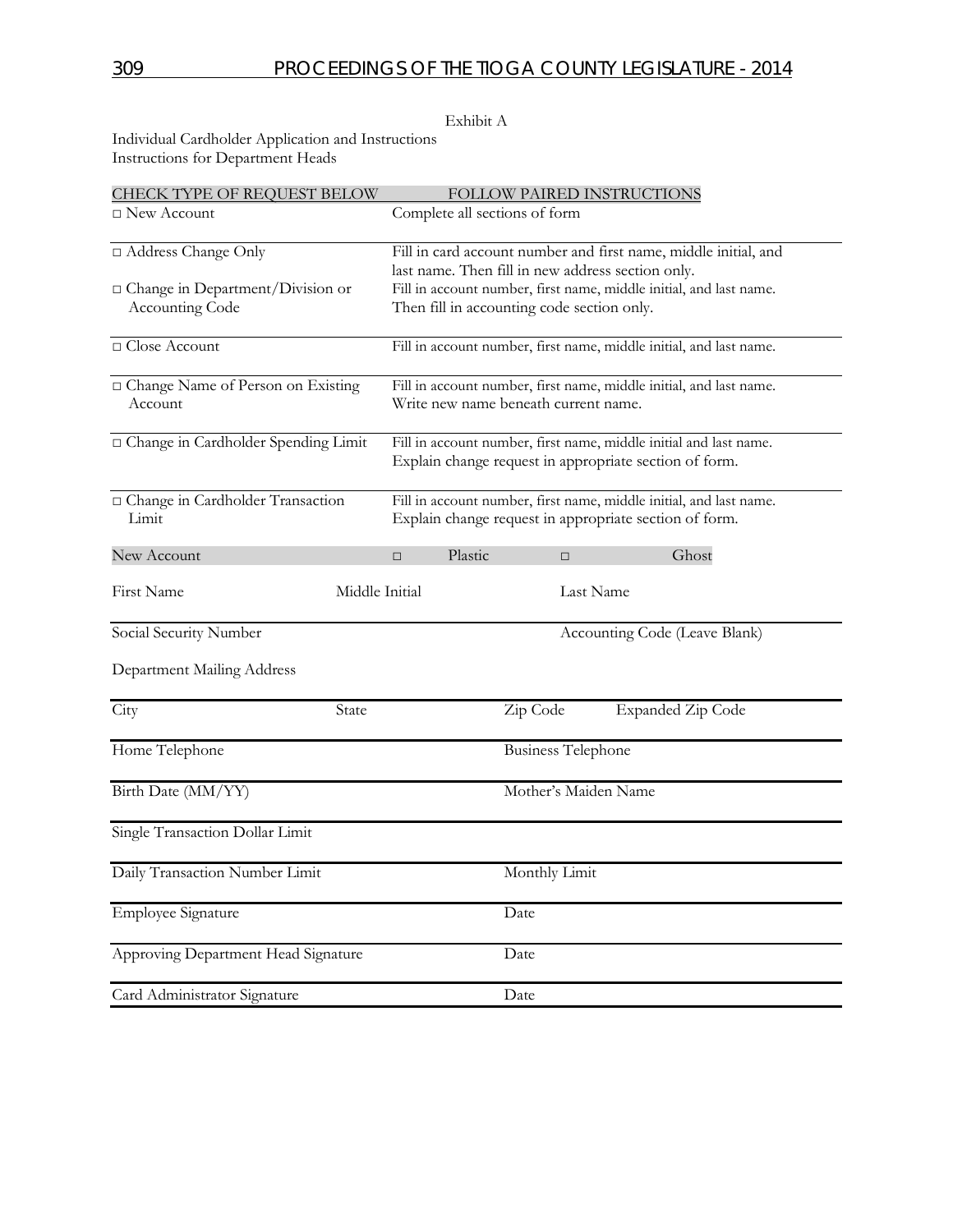#### Exhibit B

#### Purchasing Card Program Questions and Answers Brochure

- Q Who can use Tioga County's VISA ® Purchasing Card?
- A Department Heads can request cards for any employees who routinely make small-dollar purchases of goods or services for Tioga County.
- Q What types of purchases can I make with my purchasing card?
- A You may purchase low-cost, necessary expense items on the card.
- Q Should I use my card for travel and entertainment expenses?
- A Yes. You should follow all of the travel and entertainment procedures which are designed to help provide the specific business purpose documentation required for such expenses.
- Q Where can I use the VISA ® Purchasing Card?
- A You may use the card in making purchases from suppliers and merchants who accept VISA ® for payment and are engaged in business categories approved for purchasing card use.
- Q Can I use my card for purchases made over the phone?
- A Yes. You should request a receipt with the order.
- Q Can I use my card immediately upon receipt?
- A No. You must activate your card by calling VISA ®.
- Q Are there any limits on the use of the purchasing card?
- A Yes. Individual cards are limited to \$2,500 a month with a transaction limit of \$1,000. Departmental cards will have a transaction limit of \$2,500 and a varying monthly limit depending on the size of the department, from  $$5,000$  for smaller departments and up to  $$50,000$ for larger departments. Velocity controls limit only five purchases per day per card, but may be increased by request from the Deputy County Treasurer/Program Administrator. Departmental requests may be made to the Deputy County Treasurer/Program Administrator for an increase in the departmental card limit to pay for recurring monthly charges. These requests will be granted in concurrence with the County Auditor.
- Q What happens if a vendor indicates that authorization to accept my purchasing card has been declined?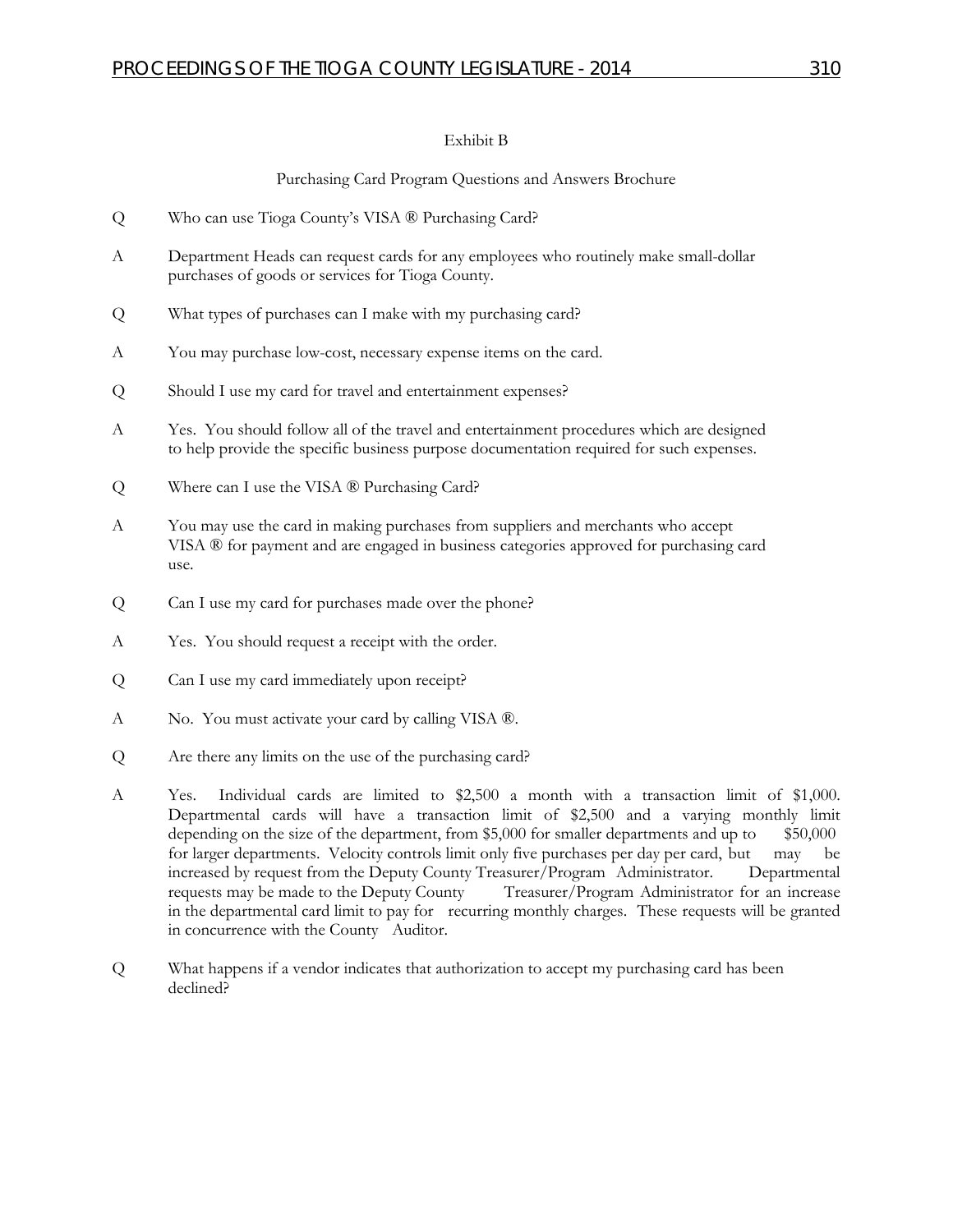- A A vendor could decline your purchasing card for several reasons, including the following: (1) You may have exceeded your daily or monthly limits on dollar value or number of transactions. (2) You may have tried to charge an item that costs more than the maximum for any single item. (3) You may have attempted to use your purchasing card with a supplier or vendor who is prohibited from accepting the card because his/her business falls within a "blocked" merchant or MCC Code. You can call your (To be Defined) Commercial Card Customer Service Representative (To be Defined) to find out why any transaction has been rejected. If you feel it would be beneficial to use your purchasing card with a vendor that is currently excluded from the program, you may want to discuss the matter with your Department Head. Your Department Head also is the person to contact if you feel transaction limits should be altered to meet your normal monthly purchasing requirements.
- Q Who pays my monthly bill?
- A Neither employees nor their Department/cost centers make any monthly card payments directly. Accounts Payable pays a monthly consolidated bill for all Tioga County units. Accounts Payable later allocates these costs to the appropriate departments or cost centers by debiting the appropriate expense accounts. Employees are responsible for keeping charge tickets or slips for all purchasing card transactions and maintaining a monthly log.
- Q How do I reconcile my purchases with my monthly statements?
- A You need to compare your charge slips with your monthly statement. You will use the CentreSuite site to run your monthly report and send to the County Auditor along with all receipts and invoices no later than the fifth of each month. Your Department Head must sign off on the report.
- Q What if there is a mistake on my statement?
- A If you believe a mistake has been made, first try to resolve the issue directly with your supplier/vendor. If you are unable to resolve the dispute, clearly mark the item as a disputed transaction on your monthly report and work with the Deputy Treasurer/Program Administrator for resolution of the discrepancy.
- Q What if I lose my card?
- A If your card is lost, stolen or misplaced, immediately notify M&T Bank Commercial Card Customer Service at 800-847-2911. Customer Service Representatives are available 24 hours a day, 365 days a year. You also should notify your Tioga County Card Administrator (Deputy

County Treasurer) as early as possible on the first business day after you discover the loss.

- Q Whom do I call if I need additional assistance?
- A Contact your Deputy Treasurer/Tioga County Purchasing Card Administrator at (607) 687- 8670.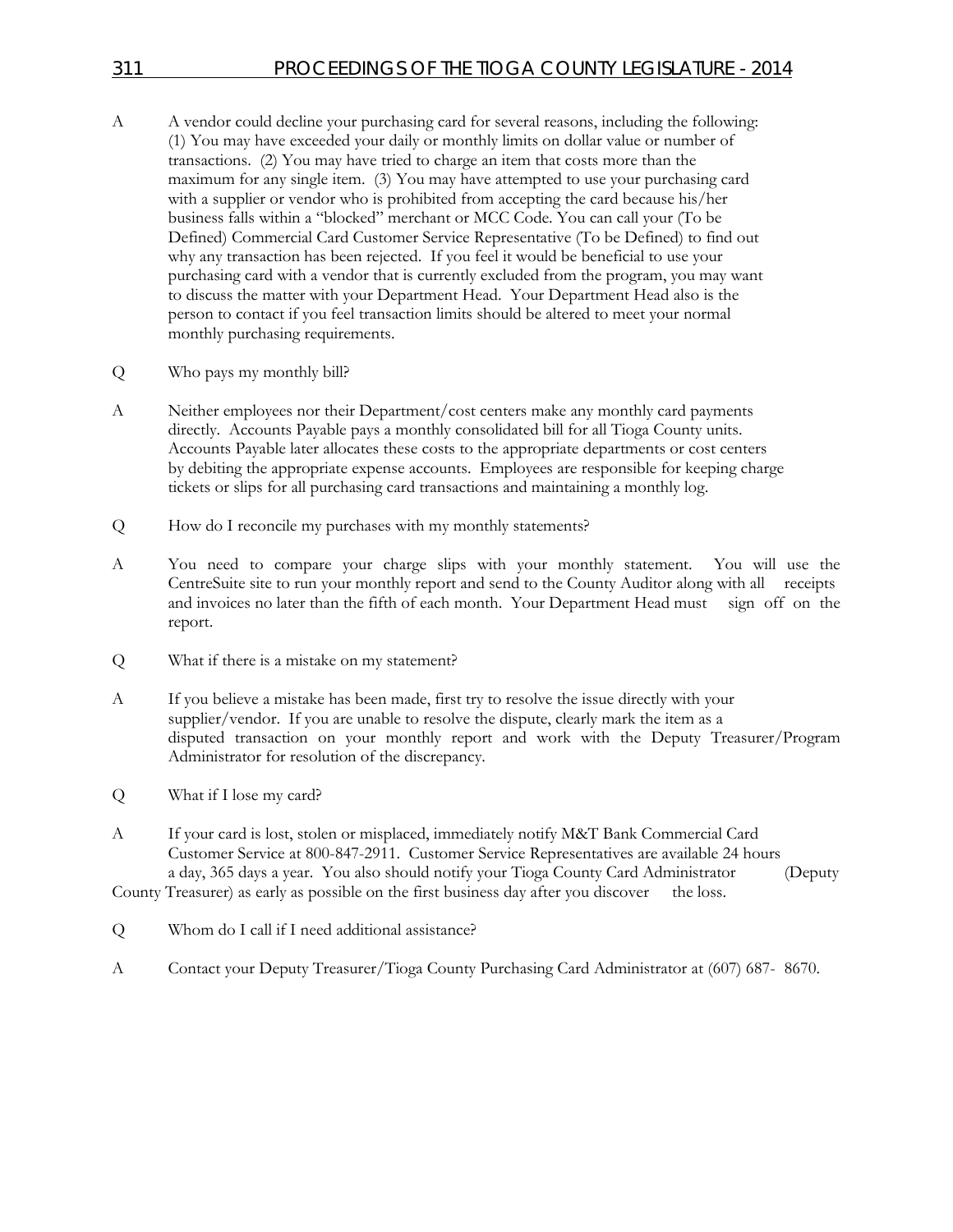#### Exhibit C

#### Purchasing Card Program Employee Agreement

I, \_\_\_\_\_\_\_\_\_\_\_\_\_\_\_\_\_\_\_\_\_\_\_\_\_\_\_\_\_\_\_\_\_\_\_\_\_\_\_\_\_\_\_\_\_\_\_ agree to the following regarding my participation in the Tioga County Purchasing Card Program:

- 1. I understand that I am being entrusted with a VISA ® Purchasing Card and will be making financial commitments on behalf of Tioga County and will strive to obtain the best value for Tioga County.
- 2. I understand that under no circumstances will I use the purchasing card to make personal purchases, either for myself or for others.
- 3. I will follow the established procedures for using the purchasing card. Failure to do so may result in either revocation of my use privileges or other disciplinary actions, including termination of employment.
- 4. I have been given a copy of the Tioga County Purchasing Card Program Policy and understand the requirements for using the purchasing card.
- 5. I agree that should I willfully violate the terms of this Agreement and use of the purchasing card for personal use or gain, I will reimburse Tioga County for all incurred charges and any fees related to the collection of those charges.

| Purchasing Card Account No.    |                        |
|--------------------------------|------------------------|
| (Card Administrator Completes) |                        |
|                                | $\Gamma$ Date $\Gamma$ |
|                                |                        |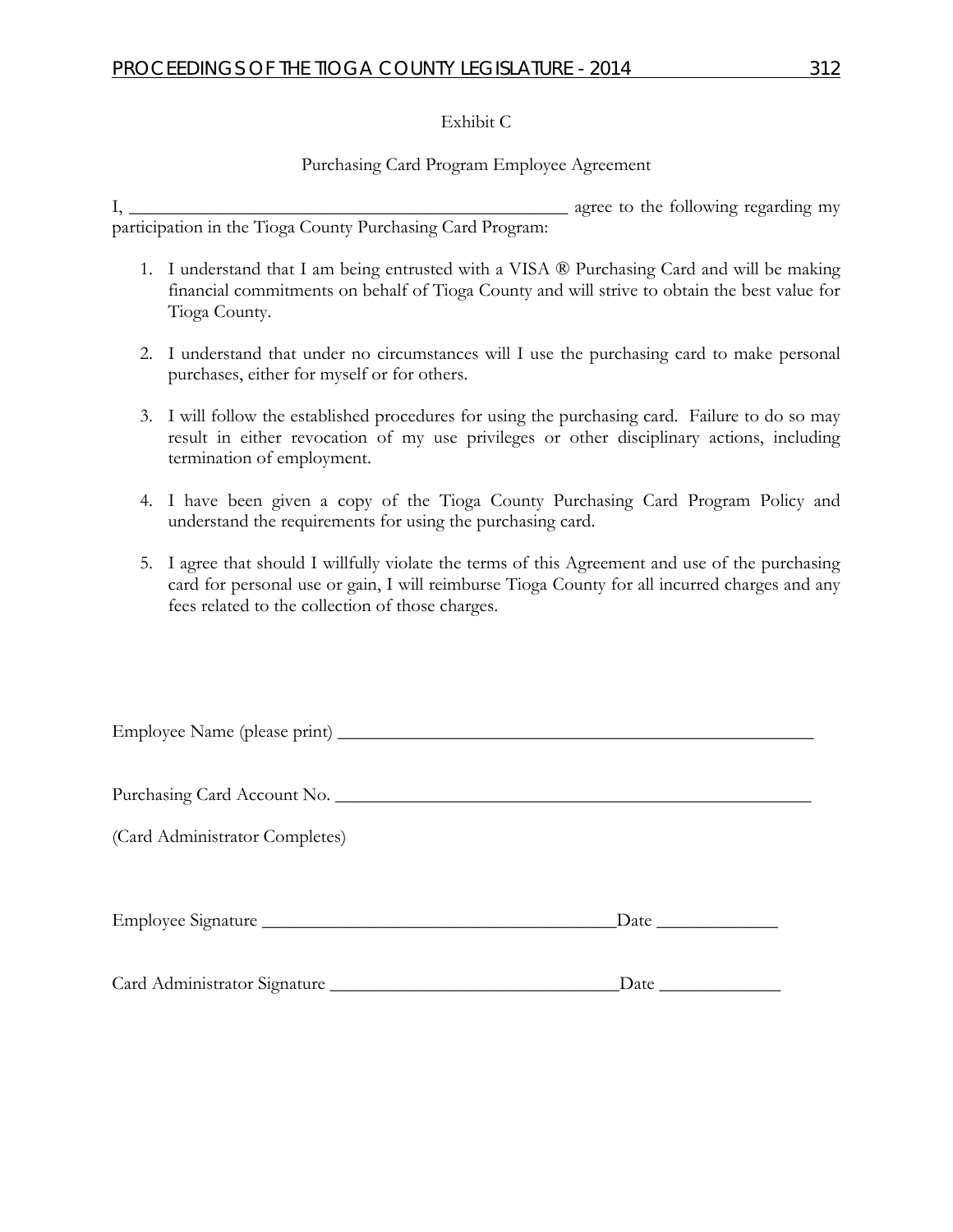## 313 PROCEEDINGS OF THE TIOGA COUNTY LEGISLATURE - 2014

Exhibit D

Employee Acknowledgement Letter

 $I, \_\_$ hereby acknowledge receipt of my VISA ® Purchasing Card. I have verified the information contained on the card and attest to its accuracy. I agree to use this purchasing card only for actual and necessary business expenses incurred in accordance with the purchasing card agreement that I signed and returned with my card application.

If the card is lost, stolen, or misplaced, I will immediately notify VISA ® by phone. I also will inform the Tioga County Card Administrator and the Accounts Payable Department of this loss. I understand that failure to notify VISA ® of the theft, loss, or misplacement of the card could make me personally responsible for any fraudulent use. I also understand that unauthorized use of this card may result in immediate disciplinary action up to and including termination of my employment.

I agree to surrender the card immediately upon my retirement or termination of employment, or upon the request of any authorized representative of Tioga County. I understand that use of the card after privileges are withdrawn is prohibited.

| Purchasing Card Account No.    |                                                                                                                                                                                                                               |
|--------------------------------|-------------------------------------------------------------------------------------------------------------------------------------------------------------------------------------------------------------------------------|
| (Card Administrator completes) |                                                                                                                                                                                                                               |
|                                |                                                                                                                                                                                                                               |
|                                | Date and the same state of the state of the state of the state of the state of the state of the state of the state of the state of the state of the state of the state of the state of the state of the state of the state of |
|                                |                                                                                                                                                                                                                               |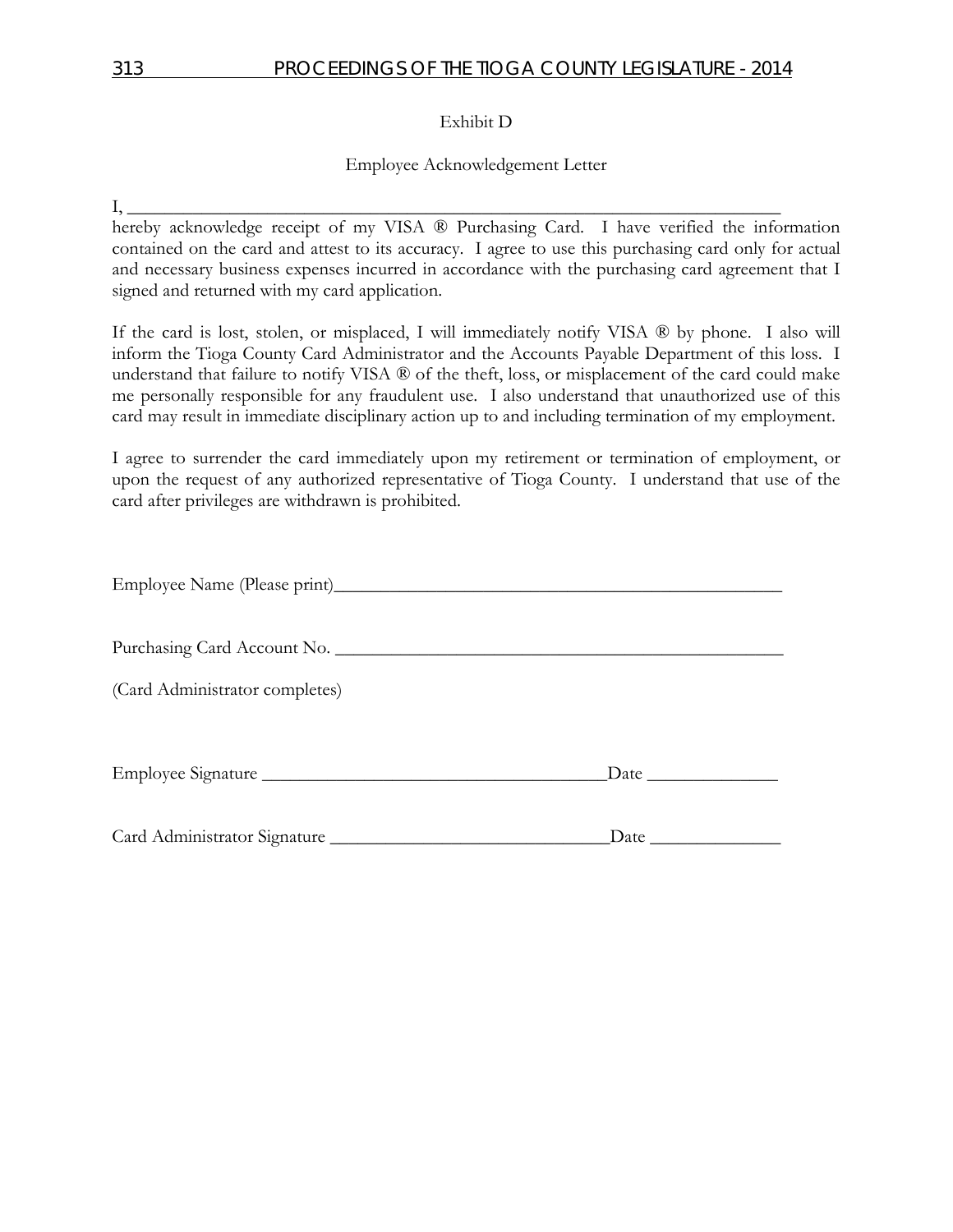| Exhibit E                          |  |
|------------------------------------|--|
| <b>Statement of Account Report</b> |  |

|                                                                                                                                                             |                                                                    | $\frac{1}{2}$ . The second state $\frac{1}{2}$                                                                            |                                                                     |      |
|-------------------------------------------------------------------------------------------------------------------------------------------------------------|--------------------------------------------------------------------|---------------------------------------------------------------------------------------------------------------------------|---------------------------------------------------------------------|------|
| Report 1200<br>Run by:                                                                                                                                      |                                                                    |                                                                                                                           | Run Date:<br>Time:                                                  |      |
| <b>Statement of Account</b>                                                                                                                                 |                                                                    |                                                                                                                           |                                                                     |      |
| <b>TIOGA COUNTY</b><br>56 MAIN ST RM 210<br>OWEGO, NY 13827 158599<br><b>USA</b>                                                                            |                                                                    |                                                                                                                           | Account #:<br>Date Range:                                           |      |
| Spending Controls                                                                                                                                           |                                                                    |                                                                                                                           |                                                                     |      |
|                                                                                                                                                             |                                                                    | <b>Amount Limits</b>                                                                                                      | Volume Limits                                                       |      |
| Credit Limit<br>Single Purchase<br>Cycle<br>Monthly<br>Daily<br>Custom<br>MCC Groups<br><b>Transaction Totals</b><br><b>Billing Information</b><br>Payments | There is no account activity for the given data range.<br>Purchase | 5,000.00<br>$\theta$<br>$\theta$<br>$\theta$<br>$\theta$<br>$\overline{0}$<br>CSH3,CPAC3,CPAC1,ALL<br>Count: 0<br>Credits | $\theta$<br>$\theta$<br>5<br>$\overline{0}$<br>Finance Charges Fees | 0.00 |
| 0.00                                                                                                                                                        | 0.00                                                               | 0.00                                                                                                                      | 0.00                                                                | 0.00 |
| Signatures                                                                                                                                                  |                                                                    |                                                                                                                           |                                                                     |      |
| Cardholder<br>Approver                                                                                                                                      |                                                                    | Date<br>Date                                                                                                              |                                                                     |      |
|                                                                                                                                                             |                                                                    |                                                                                                                           |                                                                     |      |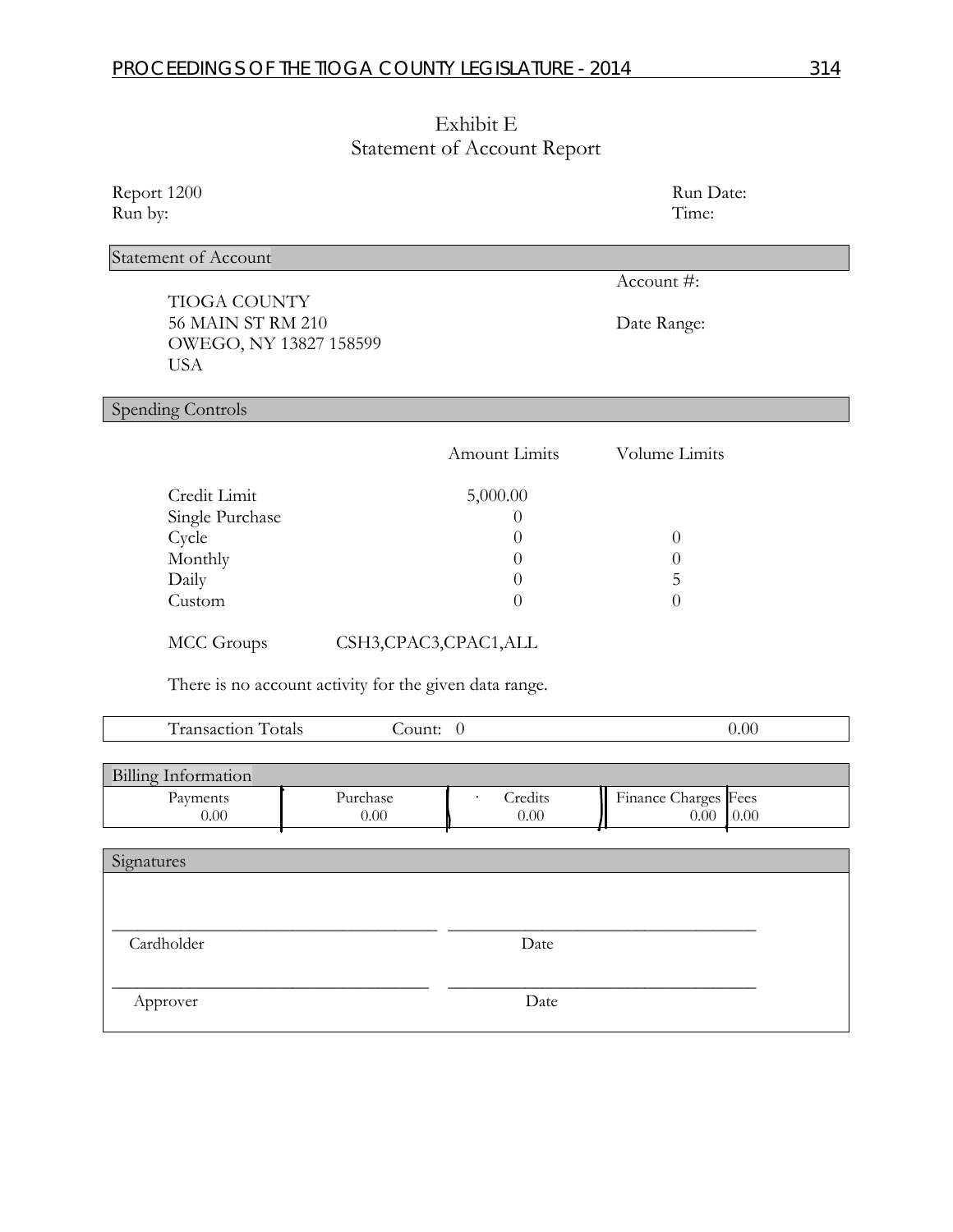Yes – Legislators Sullivan, Weston, Case, Hollenbeck, Huttleston, Monell, Sauerbrey, Roberts and Standinger.

No – None.

Absent – None.

RESOLUTION ADOPTED.

Legislator Sullivan moved for the adoption of the following resolution, seconded by Legislator Standinger.

| REFERRED TO:          | LEGISLATIVE WORKSESSION                                      |
|-----------------------|--------------------------------------------------------------|
| RESOLUTION NO. 183-14 | AMEND POLICY 54<br>PURCHASE OF FOOD, BEVERAGE,<br>& SUPPLIES |

WHEREAS: Policy 54 needs to be amended to add a section for purchases of supplies and small electronics for employee and staff comfort, which also necessitates a change in the title of the policy; therefore be it

RESOLVED: That Policy 54 be amended to change the title of Policy 54 to "Purchase of Food, Beverage, Supplies & Small Electronics; and be it further

RESOLVED: That Policy 54 be amended to add a Section III to read as follows:

### III. PURCHASE OF SUPPLIES AND SMALL ELECTRONICS FOR EMPLOYEE AND STAFF USE

Departments shall not purchase supplies or small electronic items from county budgets such as hand sanitizer, paper products, plastic utensils, bottled water, coffee pots, microwaves, etc for specific use of employees and staff with the exception of staff/employee break rooms. If there is a common break room in any building, such break room shall be exempt from said purchases.

## And be it further

RESOLVED: That Section III Effective Date, now becomes Section IV Effective Date and shall be effective August 13, 2014; and be it further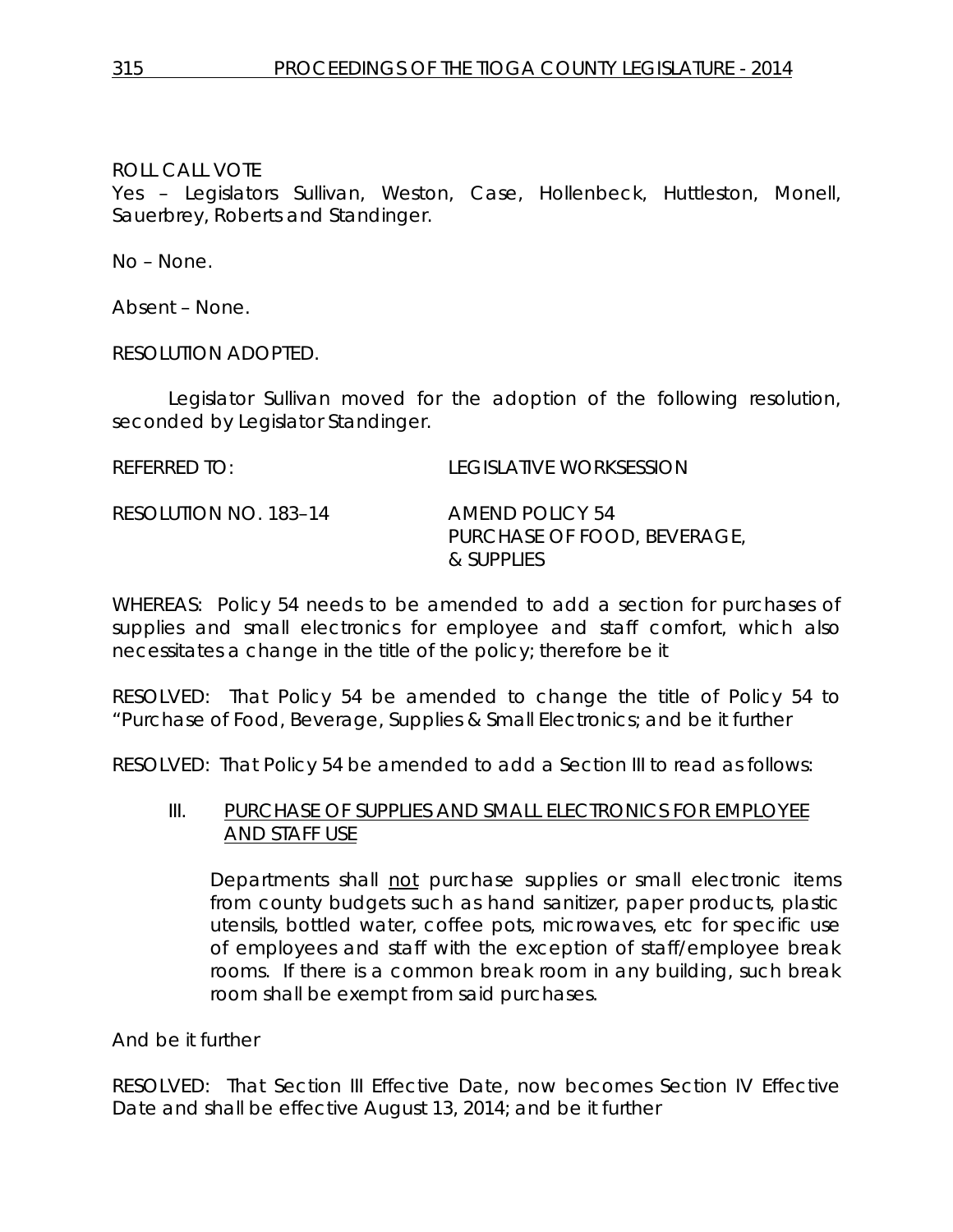RESOLVED: That the remainder of Policy 54 shall remain in full force and effect.

ROLL CALL VOTE

Yes – Legislators Sullivan, Weston, Case, Hollenbeck, Huttleston, Monell, Sauerbrey, Roberts and Standinger.

No – None.

Absent – None.

RESOLUTION ADOPTED.

Legislator Monell moved for the adoption of the following resolution, seconded by Legislator Hollenbeck.

REFERRED TO: PERSONNEL COMMITTEE LEGAL/FINANCE COMMITTEE RESOLUTION NO. 184-14 *AUTHORIZE CONTRACT SUPERIOR TALENT RESOURCES PUBLIC DEFENDER'S OFFICE*

WHEREAS: The Public Defender's Office received a grant from Indigent Legal Services to implement a case management system, which will require significant data entry of historical cases; and

WHEREAS: The data entry project will be part-time and temporary in nature, so the Public Defender would like to work with an temp agency to find a candidate to perform the required work off-site; and

WHEREAS: There is \$6000 allocated in the grant for the data entry work to be done; and

WHEREAS: Said contract would provide for compensation at the bill rate of \$11.00 per hour for a maximum of 15-17 hours per week until the project is completed or the \$6,000 has been exhausted, whichever occurs first; therefore be it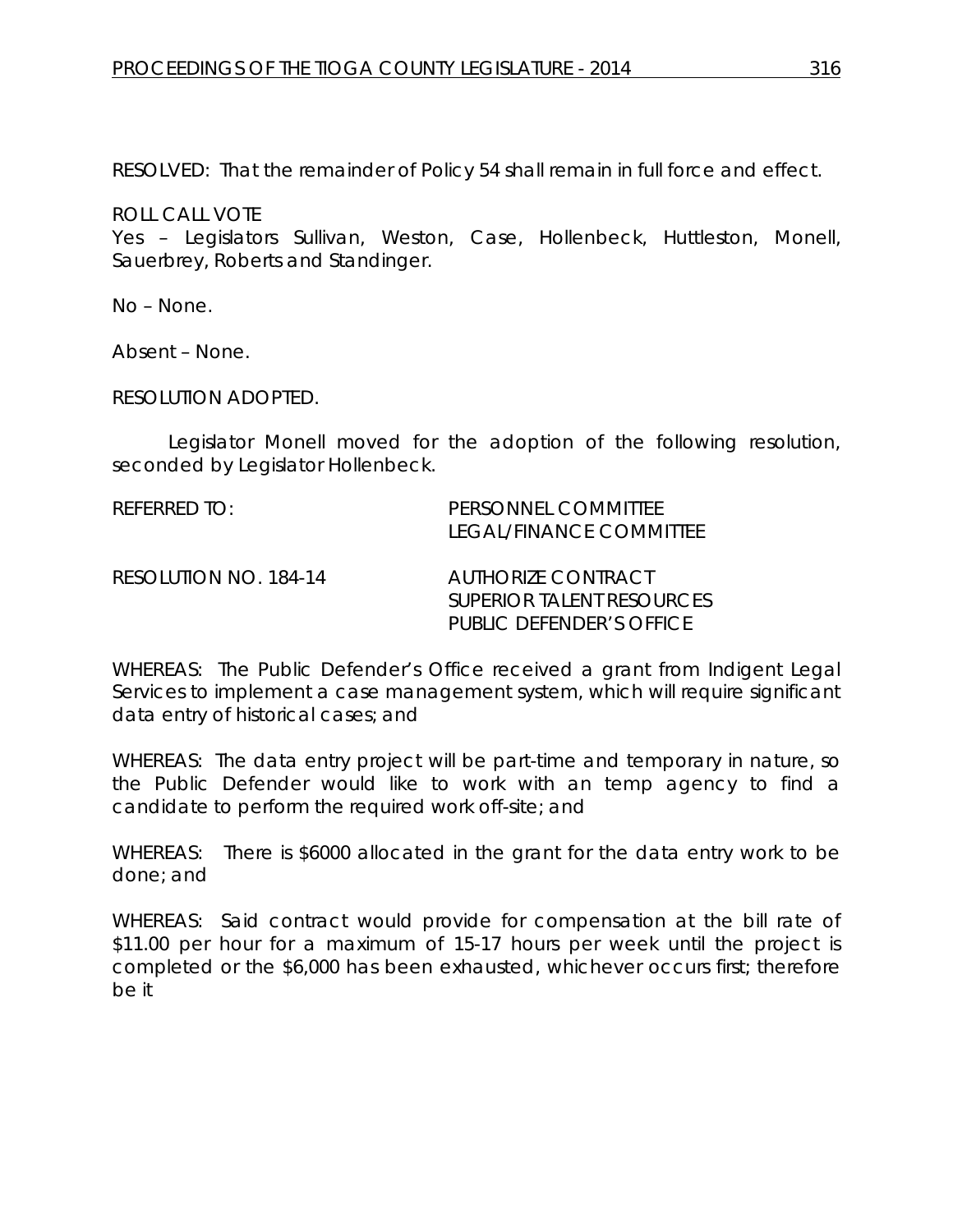RESOLVED: That the Tioga County Legislature authorizes the Public Defender to enter into a contract, upon approval by the County Attorney, with Superior Talent Resources at the bill rate of \$11.00 per hour for data entry services until the project is completed or the \$6,000 has been exhausted, whichever occurs first.

ROLL CALL VOTE

Yes – Legislators Sullivan, Weston, Case, Hollenbeck, Huttleston, Monell, Sauerbrey, Roberts and Standinger.

No – None.

Absent – None.

RESOLUTION ADOPTED.

Legislator Weston moved for the adoption of the following resolution, seconded by Legislator Standinger.

| REFERRED TO:          | PUBLIC SAFETY COMMITTEE<br>PERSONNEL COMMITTEE                                           |
|-----------------------|------------------------------------------------------------------------------------------|
| RESOLUTION NO. 185-14 | APPROVE SALARY ABOVE HIRING<br><b>BASE FOR PROBATION OFFICER</b><br>PROBATION DEPARTMENT |

WHEREAS: Resolution 135-14 authorized a waiver of the 90-day hiring delay to the Probation Director in order to fill a vacant Probation Officer position; and

WHEREAS: Tioga County Resolution 211-99 requires Legislative approval for any appointments made above an established base salary amount; and

WHEREAS: The Probation Director has identified a well-qualified candidate with over 7 years of counseling and casework experience, which will benefit her Department; therefore be it

RESOLVED: That the Probation Director is hereby authorized to fill the vacant, full-time Probation Officer at an annual salary of \$39,715, effective August 18, 2014; and be it further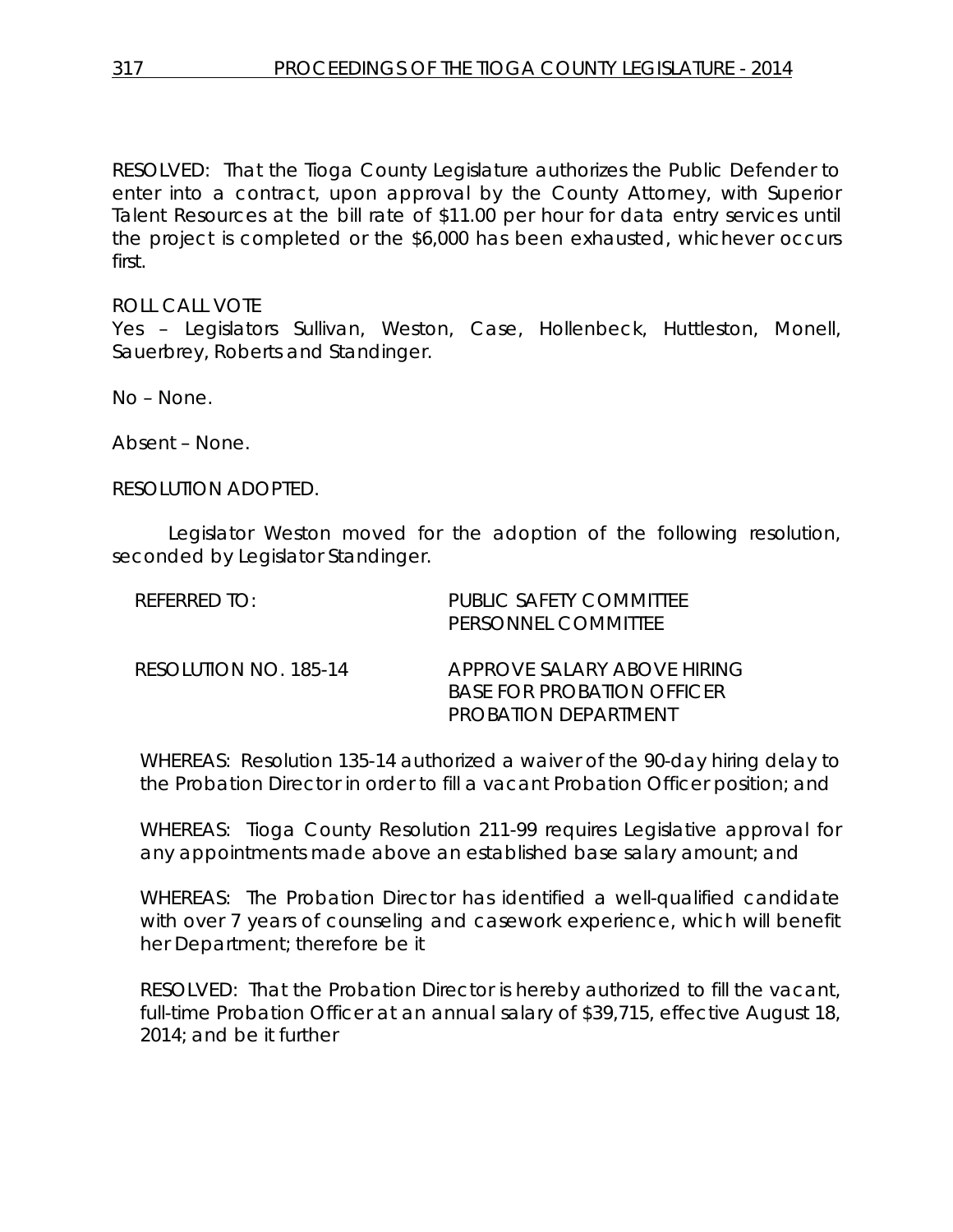RESOLVED: That said salary is the maximum starting rate for CSEA salary grade XI and includes the contractual increments otherwise received for 2 and 5 years of service.

ROLL CALL VOTE

Yes – Legislators Sullivan, Weston, Case, Hollenbeck, Huttleston, Monell, Sauerbrey, Roberts and Standinger.

No – None.

Absent – None.

RESOLUTION ADOPTED.

Legislator Monell moved for the adoption of the following resolution, seconded by Legislator Sullivan.

REFERRED TO: PUBLIC WORKS COMMITTEE PERSONNEL COMMITTEE

RESOLUTION NO. 186-14 *WAIVE 90-DAY HIRING DELAY FOR ASSISTANT ENGINEER (PUBLIC WORKS)*

WHEREAS: Resolution 278-13 extended the 90-day hiring delay through December 31, 2014; and

WHEREAS: Legislative approval is required for all waivers of the 90-day hiring delay; and

WHEREAS: Due to an unanticipated resignation, a vacancy will occur in the title of Assistant Engineer effective August 15, 2014; and

WHEREAS: Said position is crucial to the engineering division; therefore be it

RESOLVED: That the Commissioner of Public Works is hereby granted a waiver from the 90-day hiring and is authorized to fill the full-time Assistant Engineer (CSEA Salary Grade 13: \$42,649 - \$43,349) effective on or after August 18, 2014; and be it further

RESOLVED: That the appointment shall be provisional, pending the civil service examination.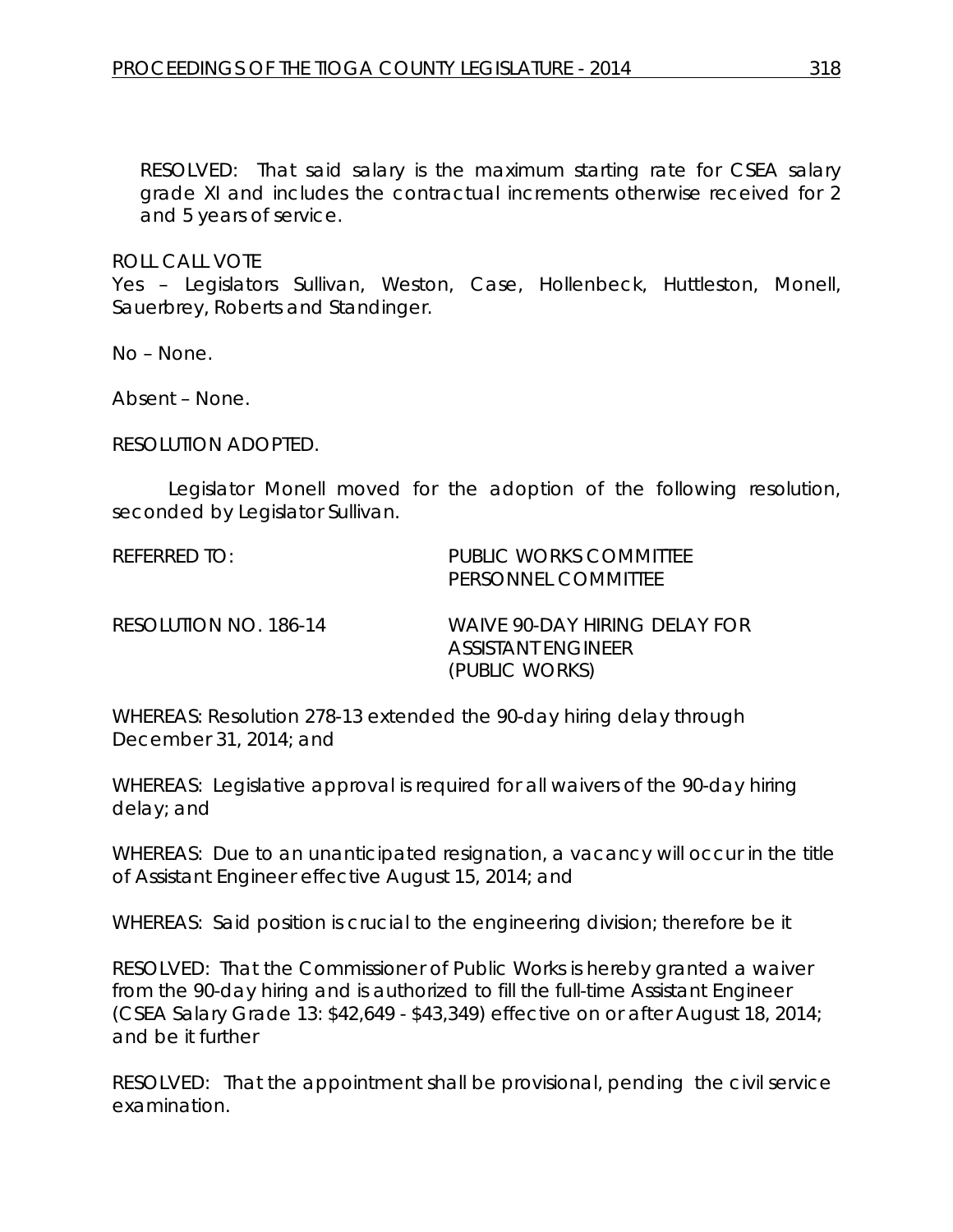Yes – Legislators Sullivan, Weston, Case, Hollenbeck, Huttleston, Monell, Sauerbrey, Roberts and Standinger.

No – None.

Absent – None.

RESOLUTION ADOPTED.

Legislator Weston moved for the adoption of the following resolution, seconded by Legislator Hollenbeck.

| REFERRED TO: |                                                                     | PUBLIC SAFETY COMMITTEE<br>PERSONNEL COMMITTEE                     |  |  |  |
|--------------|---------------------------------------------------------------------|--------------------------------------------------------------------|--|--|--|
|              | RESOLUTION NO. 187-14                                               | AUTHORIZE WAIVER OF 90-DAY HIRING DELAY<br><b>SHERIFF'S OFFICE</b> |  |  |  |
|              | WHEREAS: Resolution 278-13 extended the 90-day biring delay through |                                                                    |  |  |  |

WHEREAS: Resolution 278-13 extended the 90-day hiring delay through December 31, 2014; and

WHEREAS: The Sheriff's Office will have two (2) E911 Dispatcher/Trainee vacancies due to resignations effective August 15 and 28, 2014; and

WHEREAS: Said vacancies will impact the Emergency Communications Division, which is currently short staffed due to a leave of absence; now therefore be it

RESOLVED: That the Sheriff is hereby granted a waiver from the 90-day hiring delay and is authorized to fill two (2) E911 Dispatcher/Trainee positions from the appropriate civil service eligible list at an annual salary of \$28,261 (2014 CSEA Salary Grade VI); and be it further

RESOLVED: That said effective dates of the above appointments shall be on or after August 15, 2014 for the first vacancy and on or after August 28, 2014 for the second vacancy.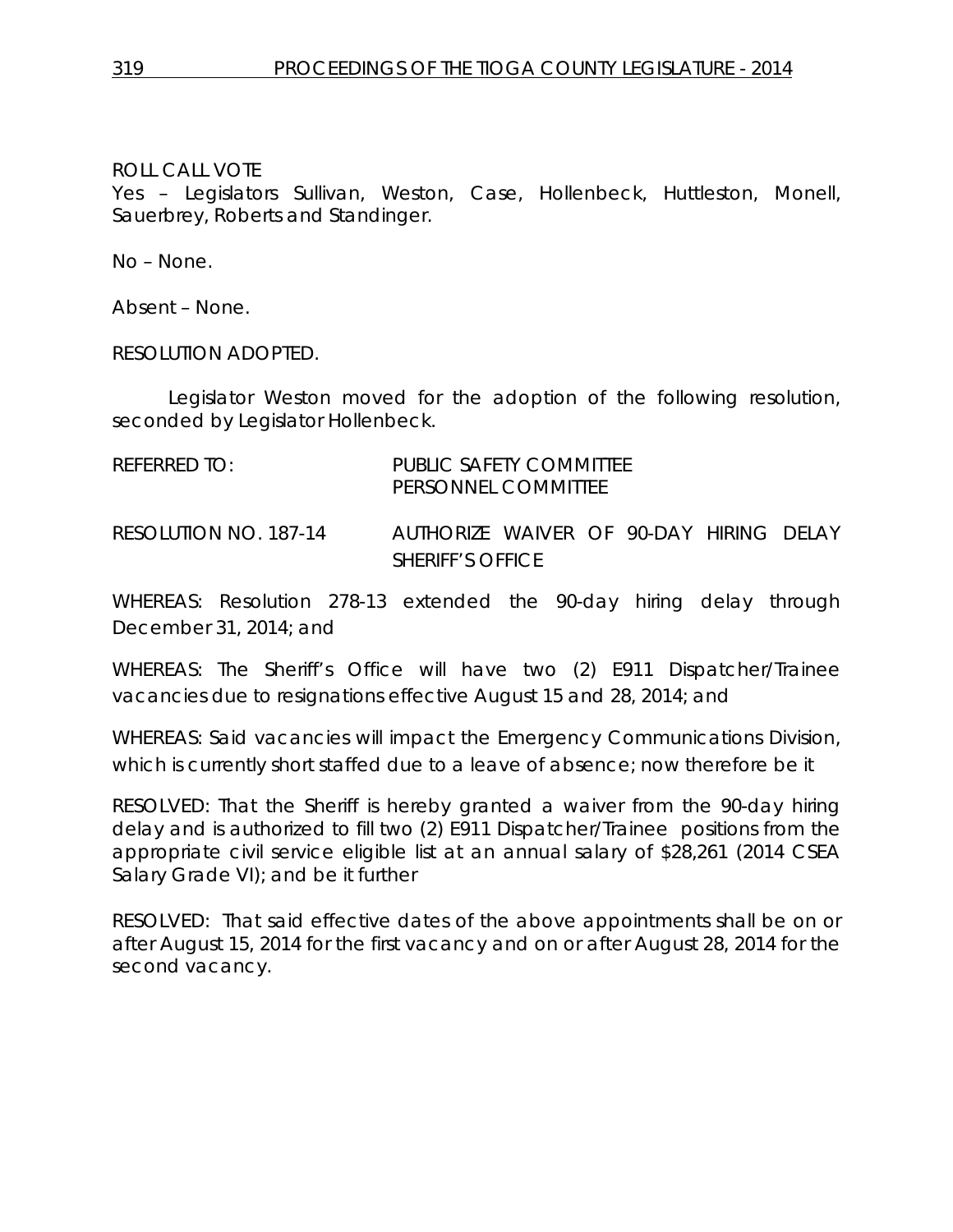Yes – Legislators Sullivan, Weston, Case, Hollenbeck, Huttleston, Monell, Sauerbrey, Roberts and Standinger.

No – None.

Absent – None.

RESOLUTION ADOPTED.

Legislator Standinger moved for the adoption of the following resolution, seconded by Legislator Monell.

| REFERRED TO:          | <b>HEALTH &amp; HUMAN SERVICES</b><br>PERSONNEL COMMITTEE |
|-----------------------|-----------------------------------------------------------|
| RESOLUTION NO. 188-14 | AUTHORIZE OUT-OF-TITLE PAY<br>SOCIAL SERVICES             |

WHEREAS: Since June 6, 2014, a Senior Account Clerk/Typist in the Support Collection unit at DSS has been out on a leave of absence; and

WHEREAS: The leave of absence is expected to continue into October; and

WHEREAS: An Account Clerk/Typist, Laura Holbrook, has been performing the work of the Senior Account Clerk/Typist since June 6 and will continue doing so until such time the Senior Account Clerk/Typist returns from the leave of absence; and

WHEREAS: Ms. Holbrook is entitled to out-of-title pay according to Article 4, Section E of the current CSEA contract; therefore be it

RESOLVED: That Ms. Holbrook shall receive out-of-title pay for performing Senior Account Clerk/Typist work at an annual rate of \$26,548 retroactive to June 6, 2014, and shall continue receiving said rate until such time the Senior Account Clerk/Typist returns from leave.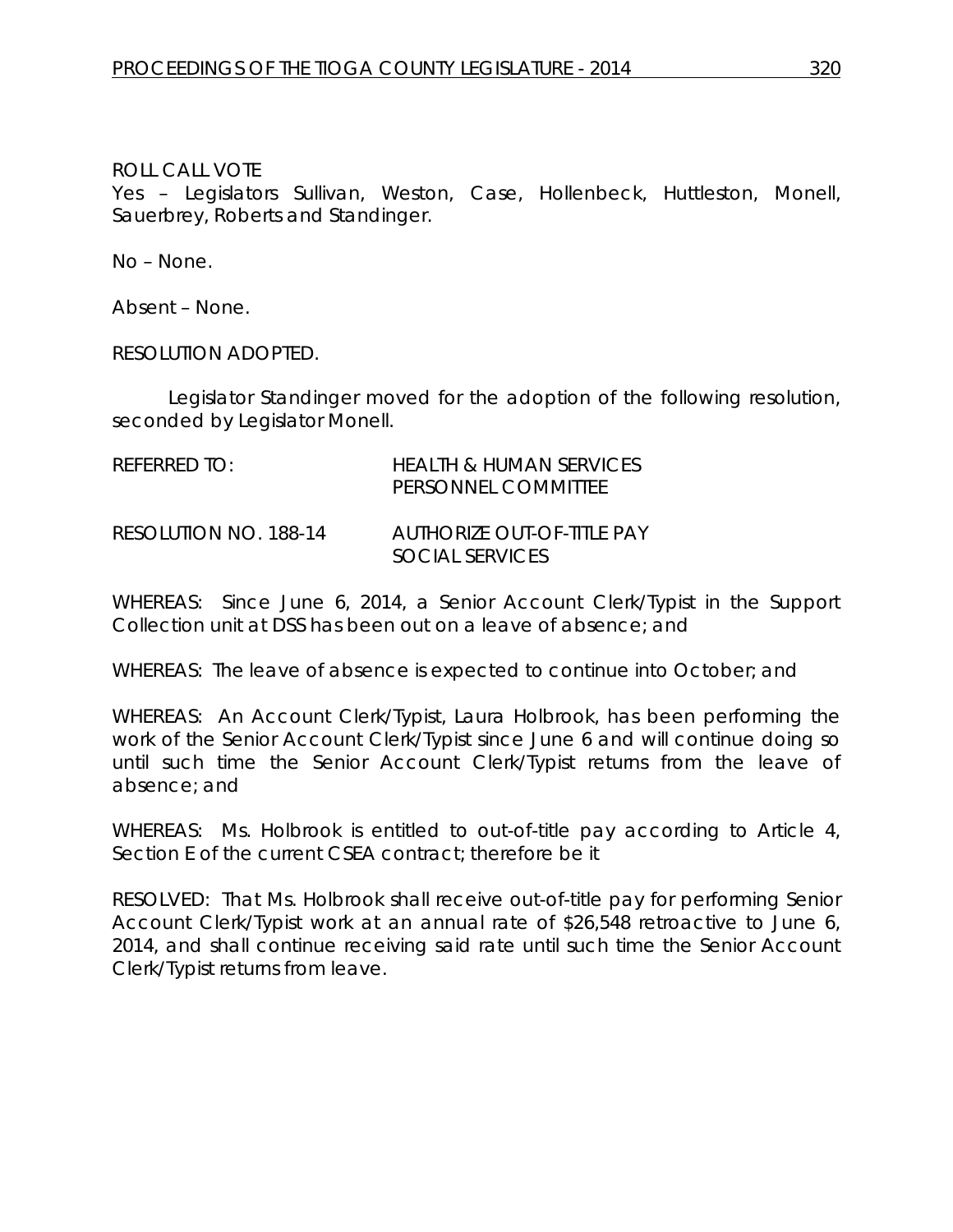Yes – Legislators Sullivan, Weston, Case, Hollenbeck, Huttleston, Monell, Sauerbrey, Roberts and Standinger.

No – None.

Absent – None.

RESOLUTION ADOPTED.

Legislator Standinger moved for the adoption of the following resolution, seconded by Legislator Monell.

| REFERRED TO:          | HEALTH & HUMAN SERVICES COMMITTEE<br>PERSONNEL COMMITTEE                                                                                            |
|-----------------------|-----------------------------------------------------------------------------------------------------------------------------------------------------|
| RESOLUTION NO. 189-14 | CREATE AND FILL SEASONAL SOCIAL WELFARE<br>EXAMINER POSITIONS AND SEASONAL TYPIST<br>POSITION FOR THE HEAP PROGRAM DEPARTMENT<br>OF SOCIAL SERVICES |

WHEREAS: Legislative approval is required for the creation of any new positions within Tioga County; and

WHEREAS: The Home Energy Assistance Program (HEAP) will tentatively begin outreach in mid-August and be in full season on November 18, 2014; and

WHEREAS: The Social Services budget allows for the hiring of the following staff for the HEAP Program:

One, full-time, seasonal Social Welfare Examiner for the period September 3, 2014 through March 15, 2015 at the starting salary of \$13.650 per hour, and

Three, full-time, seasonal Social Welfare Examiners for the period November 3, 2014 through January 31, 2015 at the starting salary of \$13.650 per hour, and

One, full-time, Typist (Seasonal) for the period November 3, 2014 through January 31, 2015 at the starting salary of \$11.320 per hour; therefore be it

RESOLVED: That the Department of Social Services be authorized to create and fill the seasonal HEAP positions listed above and where required, appoint from the appropriate eligible list.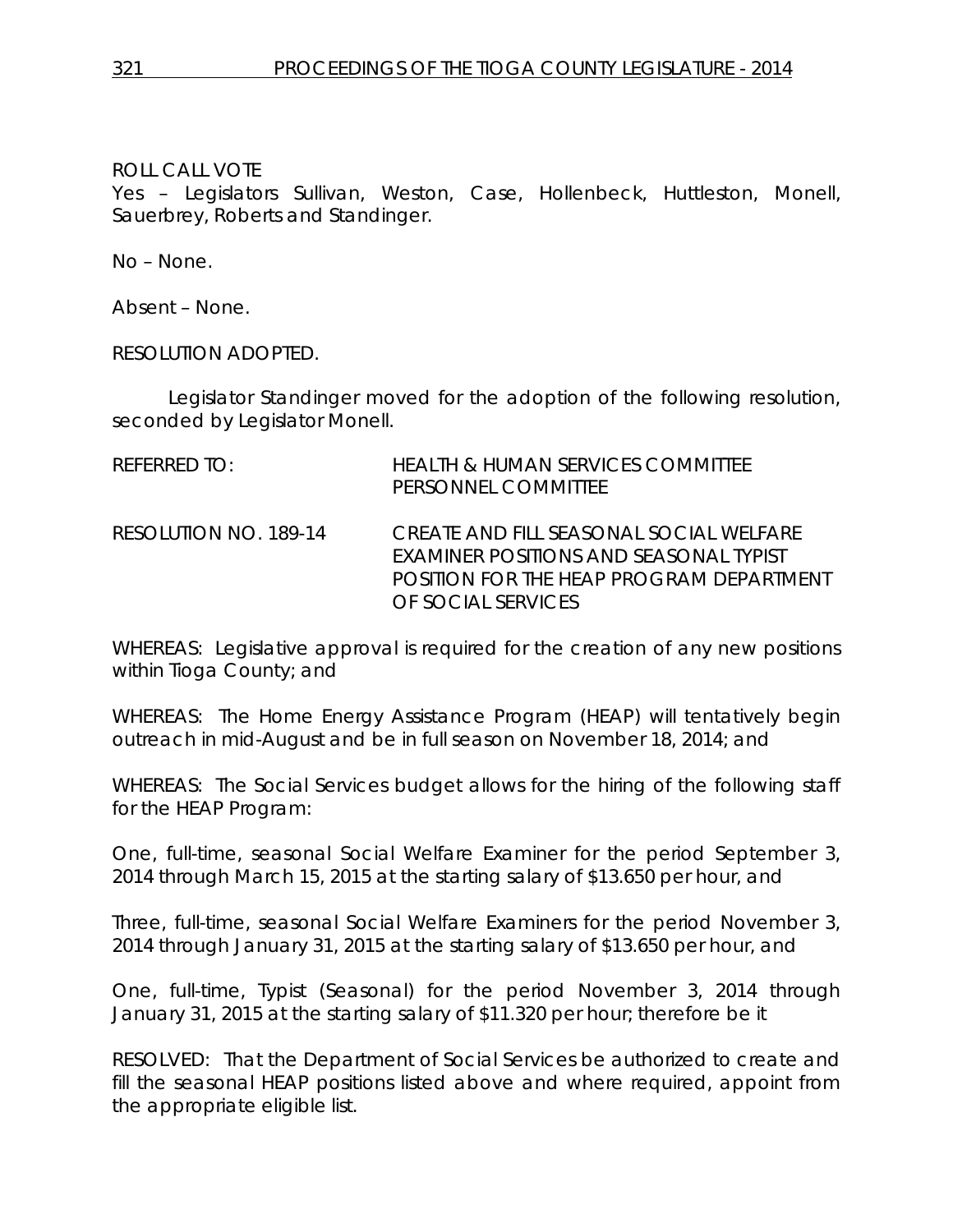Yes – Legislators Sullivan, Weston, Case, Hollenbeck, Huttleston, Monell, Sauerbrey, Roberts and Standinger.

No – None.

Absent – None.

RESOLUTION ADOPTED.

Legislator Sullivan made a motion to have the following late-filed resolutions considered, seconded by Legislator Hollenbeck and carried.

Legislator Standinger moved for the adoption of the following resolution, seconded by Legislator Case.

REFERRED TO: HEALTH & HUMAN SERVICES COMMITTEE

RESOLUTION NO. 190-14 *ABOLISH/CREATE & FILL POSITION; AUTHORIZE WAIVER OF HIRING DELAY (PUBLIC HEALTH)*

WHEREAS: The Director of Patient Services position in the Public Health Department will become vacant due to a resignation effective August 11, 2014; and

WHEREAS: The Public Health Director has taken the opportunity to review the organizational structure of the Department and would like to improve upon the succession planning; and

WHEREAS: The Public Health Department has traditionally had a Director with managers of each division, but the current Director believes the Department would be better served by having someone second in command to oversee the entire Department in the Director's absence; and

WHEREAS: The responsibilities of the Public Health Education division have increased significantly, most recently as a result of receipt of the Healthy Neighborhoods Program grant which extends over a five-year period; and

WHEREAS: The Public Health Director recognizes a need for more management of the Public Health Education program as it expands into the Primary & Prevent department; therefore be it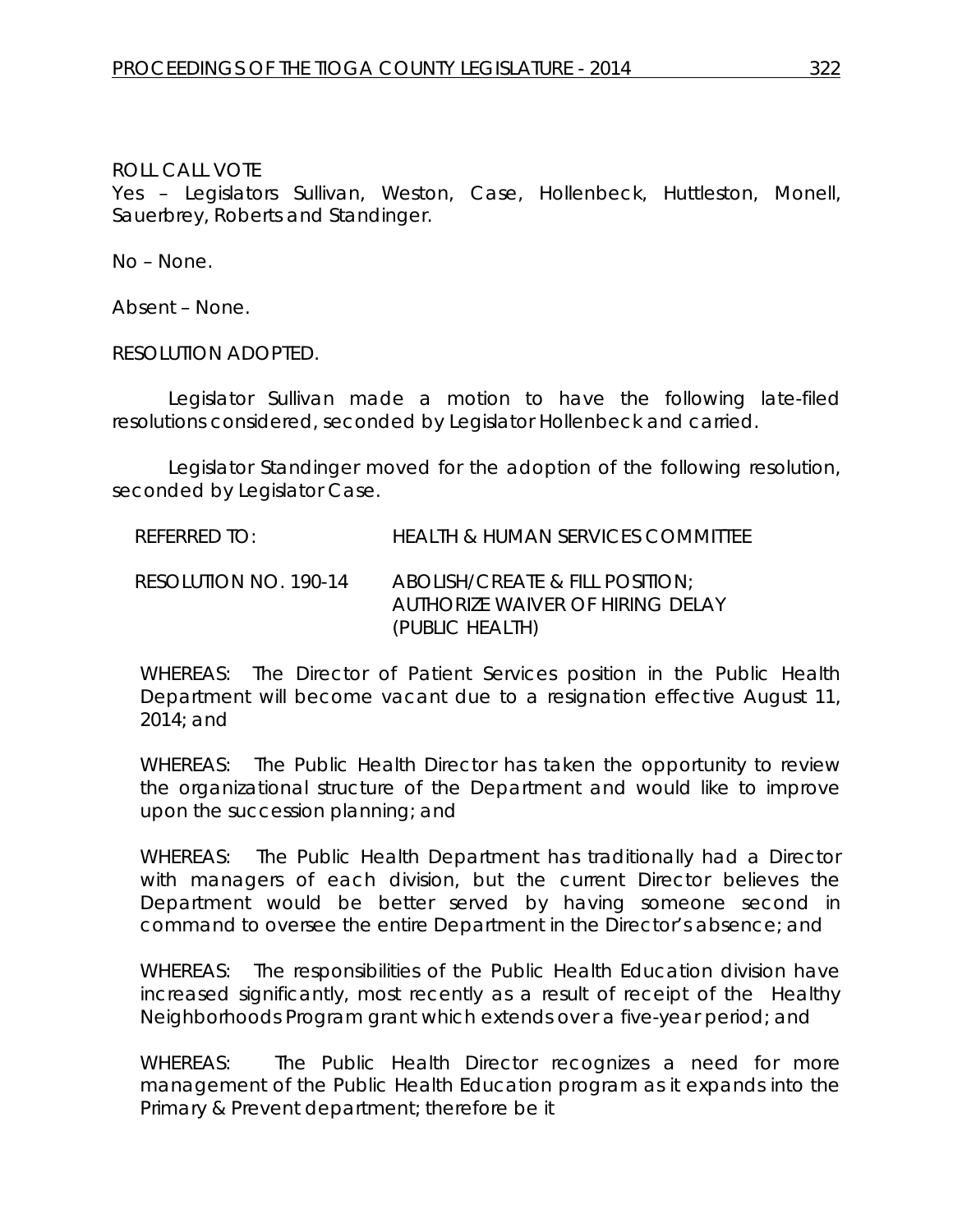RESOLVED: That one vacant non-union position of Director of Patient Services (\$53,233 - \$63,233) be abolished effective close of business August 11, 2014, and be it further

RESOLVED: That one Non-union position of Deputy Public Health Director (\$51,000 - \$61,000) be created effective August 18, 2014; and be it further

RESOLVED: That the Public Health Director is hereby granted a waiver of the 90-Day Hiring Delay and is authorized to fill the Deputy Director position on or after August 18, 2014; and be it further

RESOLVED: That the appointment to the Deputy Director position shall be provisional, pending Civil Service examination.

ROLL CALL VOTE

Yes – Legislators Sullivan, Weston, Case, Hollenbeck, Huttleston, Monell, Sauerbrey, Roberts and Standinger.

No – None.

Absent – None.

RESOLUTION ADOPTED.

Legislator Hollenbeck moved for the adoption of the following resolution, seconded by Legislator Monell.

| REFERRED TO:          | <b>FINANCE/LEGAL COMMITTEE</b>                                                        |
|-----------------------|---------------------------------------------------------------------------------------|
| RESOLUTION NO. 191-14 | AUTHORIZE AGREEMENT WITH<br>ATIORNEY GENERAL'S OFFICE<br>(DISTRICT ATTORNEY'S OFFICE) |

WHEREAS: The case of People vs. Harris has and continues to present significant demands on the District Attorney's Office; and

WHEREAS: The NYS Attorney General's Office has offered assistance to allow the District Attorney's Office to better meet the demands of this case; and

WHEREAS: The assistance being offered is Special Counsel services of Paul A. Clyne, an attorney in the Attorney General's Office, starting August 15, 2014 and continuing for the duration of the trial; and